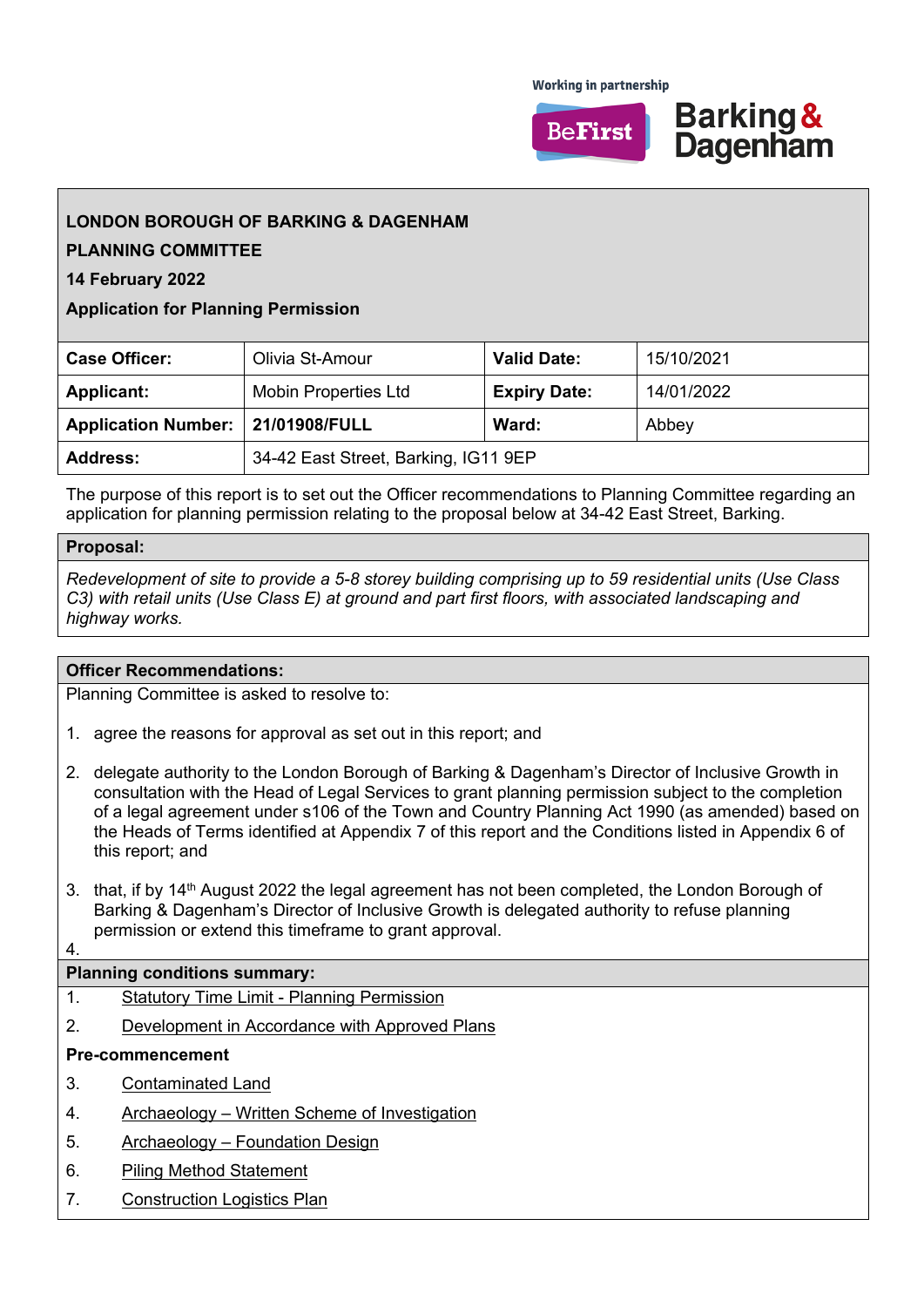## **Prior to above ground works**

- 8. Scheme of Acoustic Protection
- 9. Refuse Strategy
- 10. Details of External Materials
- 11. Hard/Soft Landscaping Details
- 12. Accessible units

## **Pre-occupation**

- 13. Secure by Design
- 14. Children's Playspace Implementation
- 15. Communal Television and Satellite System
- 16. Bat and bird boxes
- 17. Cycle Parking

## **6 months after occupation**

- 18. Carbon Reduction
- 19. BREEAM
- 20. Air Quality

## **Compliance conditions / Monitoring and Management Conditions**

- 21. Noise from Non-Residential Uses and Plant and Structure Borne Noise Emissions
- 22. Delivery times
- 23. Construction Management Plan

## **Heads of Terms Summary**

## **Administrative:**

1. Payment of the Council's professional and legal costs, whether or not the deed completes;

2. Payment of the Council's fees of £3000 for monitoring and implementing the Section 106 and payable on completion of the deed; and,

3. Indexing – all payments are to be index linked from the date of the decision to grant planning permission to the date on which payment is made, using CPI or RPI index.

# **Build to Rent Provision:**

- 4. Residential Management Plan
- 5. 15 year Build to Rent covenant

**Affordable Housing (Section 106 wording to be drafted in accordance with GLA template wording):**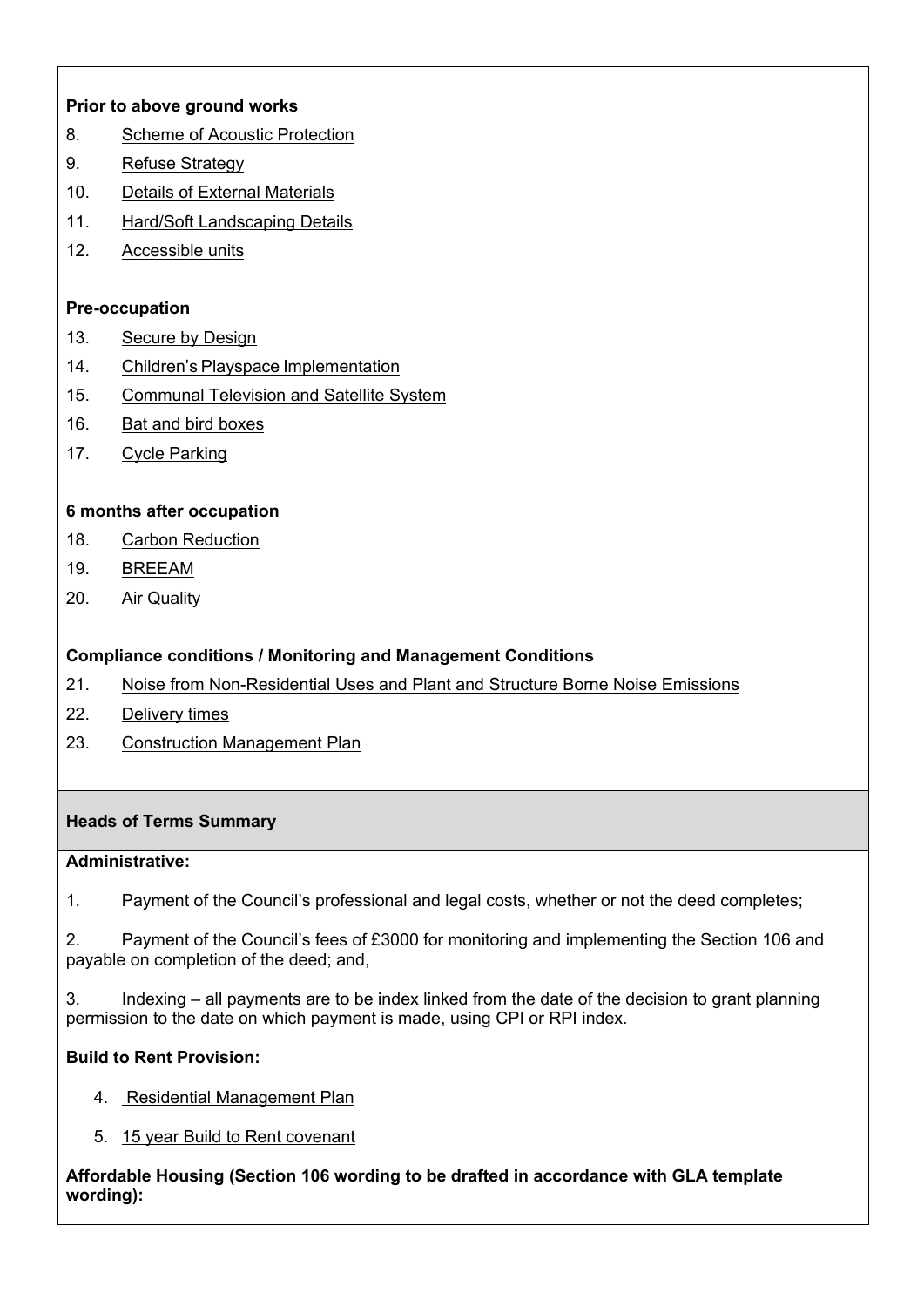- 6. Affordable Housing quantum and mix
- 7. Viability Review

# **Transport and Highways**

- 8. Section 278
- 9. Commuted Sum for Disabled Person's Parking
- 10. Car Free Development
- 11. Car Club
- 12. Travel Plan and Travel Plan Monitoring Fee
- 13. Utilities

# **Employment Skills and Training**

- 14. Employment, Skills and Suppliers Plan
- 15. 25% jobs provided to LBBD residents during the end-user phase

# **Energy and Sustainability**

- 16. Carbon Reduction
- 17. Connection to District Heating Network (DHN)

# **Trees**

18. Tree contribution

Trigger: Tree Contribution to be paid prior to the commencement of development.

# **Air Quality**

19. Air Quality off-setting contribution.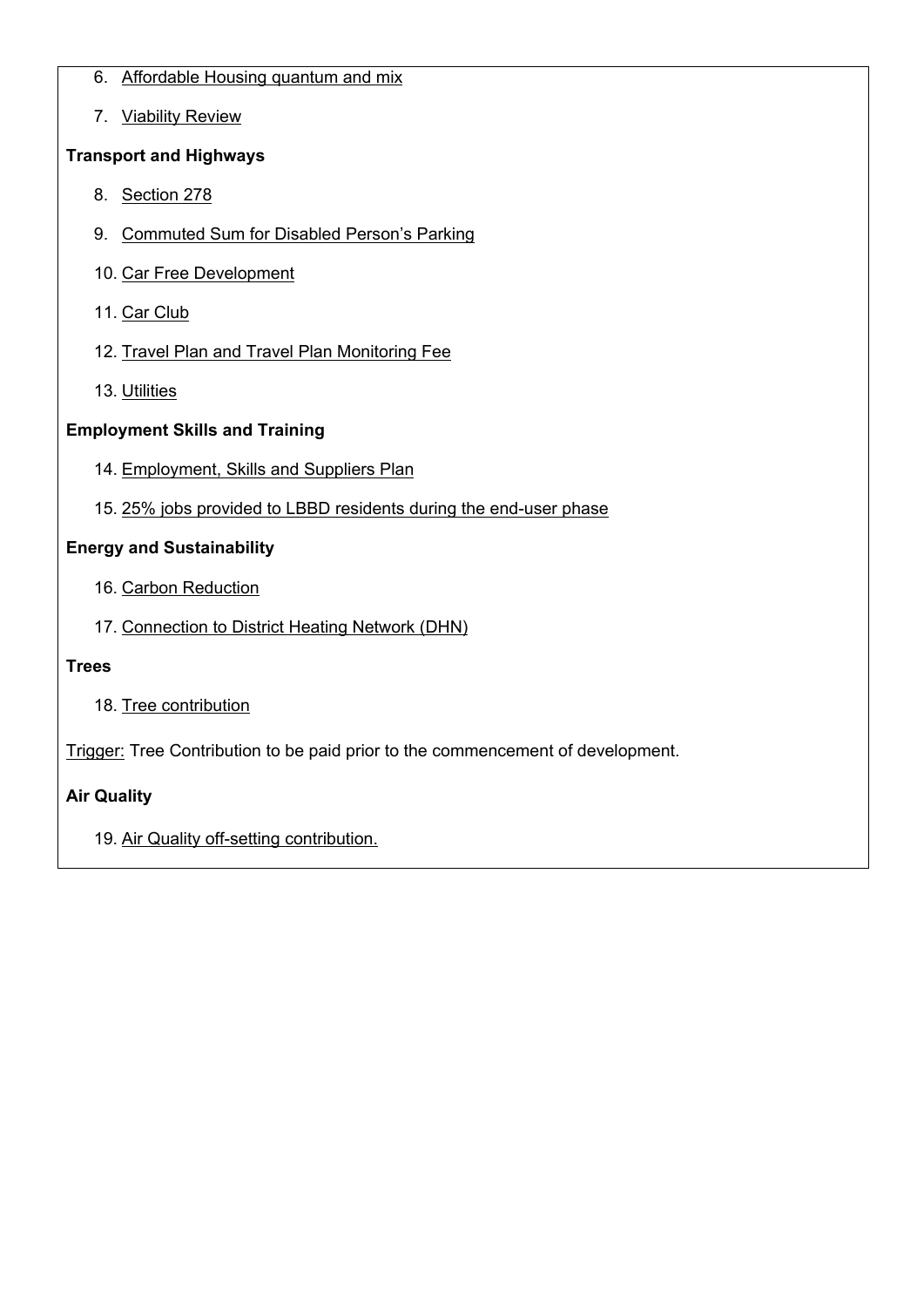## **OFFICER REPORT**

## **Planning Constraints:**

Adopted Proposals Map: Conservation Area Primary Shopping Area Barking Town Centre Boundary Barking Town Centre Area Action Plan Boundary Barking Town Centre Key Regeneration Area Priority Archaeological Area Epping Forest Special Area of Conservation (SAC) Zone of Influence

Emerging Local Plan (Regulation 19): Draft Allocation DJ – Clockhouse Avenue

## **Site, Situation and relevant background information:**

The application site measures approximately 0.16 hectares and is located on the south-eastern side of East Street, Barking. The site is broadly square-shaped and currently comprises a 3-storey building comprising two retail units (Iceland and a pound store) at ground floor with ancillary office accommodation above. The building is served by a service yard for Iceland which is accessed from Clockhouse Avenue and runs to the south of the building. There is also a 'folly' attached to the southern elevation of the building providing a semi-concealment to the service yard.

The application site is located within the Abbey and Barking Town Centre Conservation Area and is bound by the pedestrianised retail area of East Street to the north-west and the former Barking Magistrates Court building to the north-east. The former Barking Magistrates Court building including its railings, lampholders and lamps is a Grade II listed building. The building has been refurbished and extended in the form of a 6-storey linked building to provide residential accommodation. There are access roads linking Clockhouse Avenue and East Street on both sides of the site namely Grove Place to the west and Clockhouse Avenue to the east. Grove Place separates the application site from 32 East Street which is a 2.5-storey building occupied by the Natwest Bank with ancillary offices above.

Barking Town Hall is located a short distance to the south of the site. To the rear and east of the site is the Bath House building which forms part of the Barking Town Square development. The Bath House building (9-storeys) comprises ground floor commercial floorspace with residential units above.

The site is covered by the Barking Town Centre Area Action Plan designation.

## *Background*

This application is a resubmission of two previously refused applications 19/00770/FUL and 21/00159/FULL, which each sought the residential-led redevelopment of the site, retaining retail on the ground floor. Application 21/00159/FULL sought the development of a 5-9 storey building comprising 65 residential units with ground floor retail units and application 19/00770/FUL sought a 6-9 storey building comprising 79 units and ground floor retail space. The first application was refused 19/02/2020 with 8 reasons for refusal. The second application was refused 28/04/2021 with 3 reasons for refusal, in summary:

- 1. Poor place-making, density and impact on the setting of the Grade II listed former Barking Magistrates Court
- 2. Loss of sunlight and daylight to neighbouring residential occupiers, in particular at flats within the former Barking Magistrates Court and the Bath House buildings.
- 3. Insufficient information submitted to demonstrate that there would not be an unacceptable impact on highway safety in respect of the location of the blue badge car parking spaces

The full reasons for refusal of the previous applications are contained at Appendix 2.

The changes between the previously refused scheme and the current application are assessed in the relevant sections below.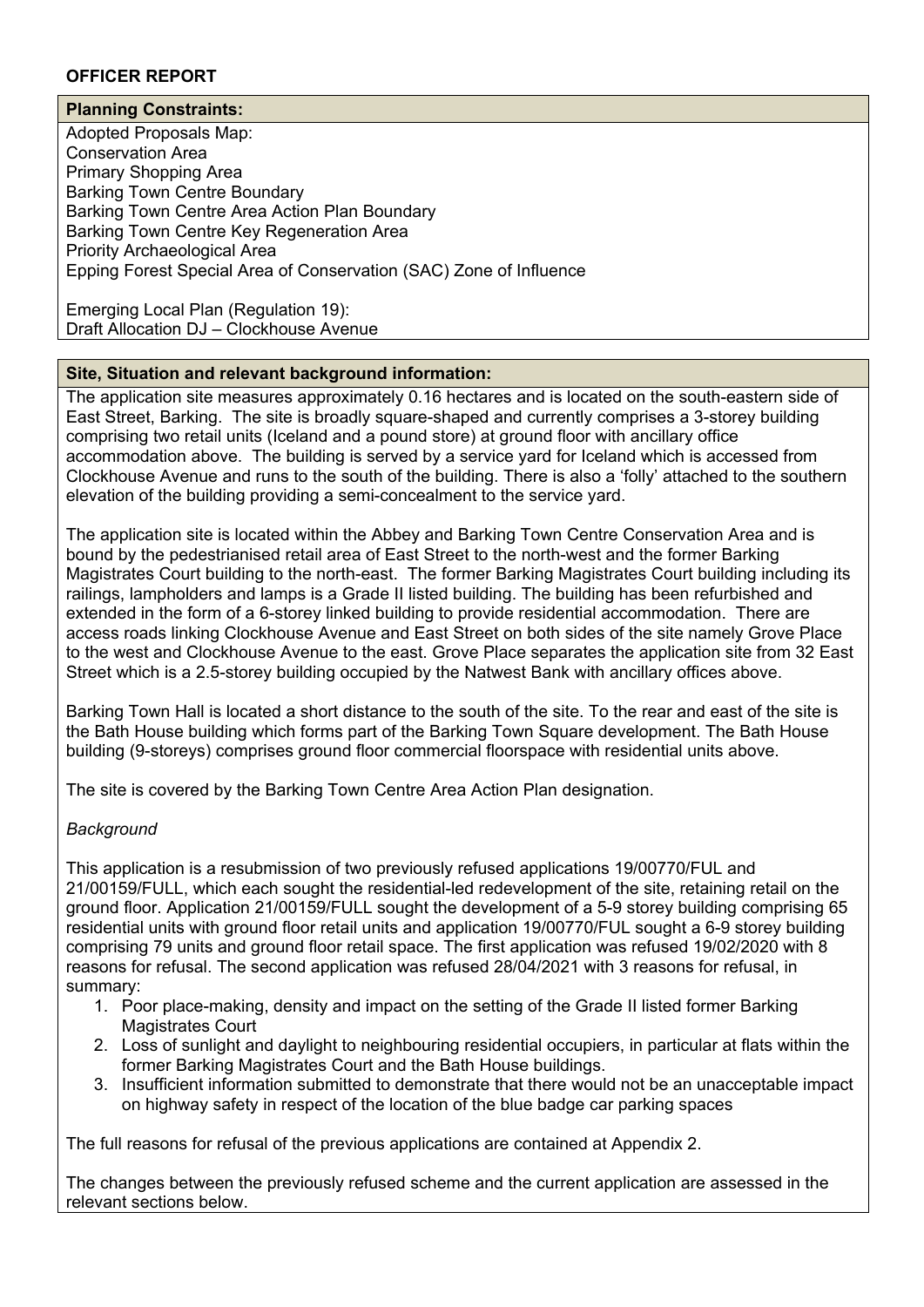## *Proposal*

The application proposes a 5-8 storey building comprising 59 residential units (Use Class C3) with retail units (Use Class E) at ground and part first floors, with associated landscaping and highway works. The ground floor retail uses would comprise 6 separate units:

- Unit 1 339sqm, fronting onto East Street (north west elevation)
- Unit 2 51sqm, fronting onto East Street (north west elevation)
- Unit 3 118sqm, fronting onto East Street (north east elevation)
- Unit 4 123sqm fronting onto Clockhouse Avenue (north east elevation)
- Unit 5 103sqm, fronting onto Clockhouse Avenue (north east elevation)
- Unit 6 70sqm, fronting onto Clockhouse Avenue (south east elevation)

The proposed development has 3 separate residential entrance cores, 3 bin stores and 2 residential cycle stores. In terms of cycle parking provision, the development includes 119 cycle spaces for residents (long stay) and 5 secure spaces for retail staff, and 22 cycle spaces for retail visitors and residential visitors (short stay). The application is car free.

The proposed residential units are proposed as build-to-rent and a minimum provision of 38% affordable housing is proposed, by habitable room (35% by unit).

The northern corner of the proposed development is proposed to be red brick, with the retail element framed by a series of grey/white cast masonry arches, turning the corner from East Street onto Clockhouse Avenue. This element of the building is essentially surrounded by the grey brick part of the building which also fronts onto East Street and wraps around Grove Place and Clockhouse Avenue. The building steps up in height along the southern end of East Street and towards Clockhouse Avenue, where it reaches 8 storeys in height.

## **Key issues:**

- Principle of the proposed development
- Dwelling mix and Quality of accommodation
- Design and quality of materials
- Impacts to neighbouring amenity
- Sustainable Transport
- Meeting the needs of local residents
- Employment
- Impact to existing Education Provision
- Accessibility and Inclusion
- Waste management
- Delivering Sustainable Development (Energy /  $CO<sub>2</sub>$  reduction / Water efficiency)
- Biodiversity & Sustainable drainage
- Habitat Regulation Assessment: Epping Forest Special Area of Conservation (SAC)

#### **Planning Assessment:**

| Principle of the development:   |                                                                                                                       |
|---------------------------------|-----------------------------------------------------------------------------------------------------------------------|
| Existing use(s) of the site     | Two retail units (GIA 1,336sqm)                                                                                       |
| Proposed use(s) of the site     | 59 residential units and 1,314sqm retail (Use Class<br>E) floorspace (GIA)                                            |
| Net gain/loss in number of jobs | The application form estimates that the existing site<br>employs 70 FTE and the proposed site would<br>employ 70 FTE. |

1.1 National Planning Policy Framework (NPPF) (MHCLG, July 2021) seeks to promote delivery of a wide choice of high-quality homes which meet identified local needs (in accordance with the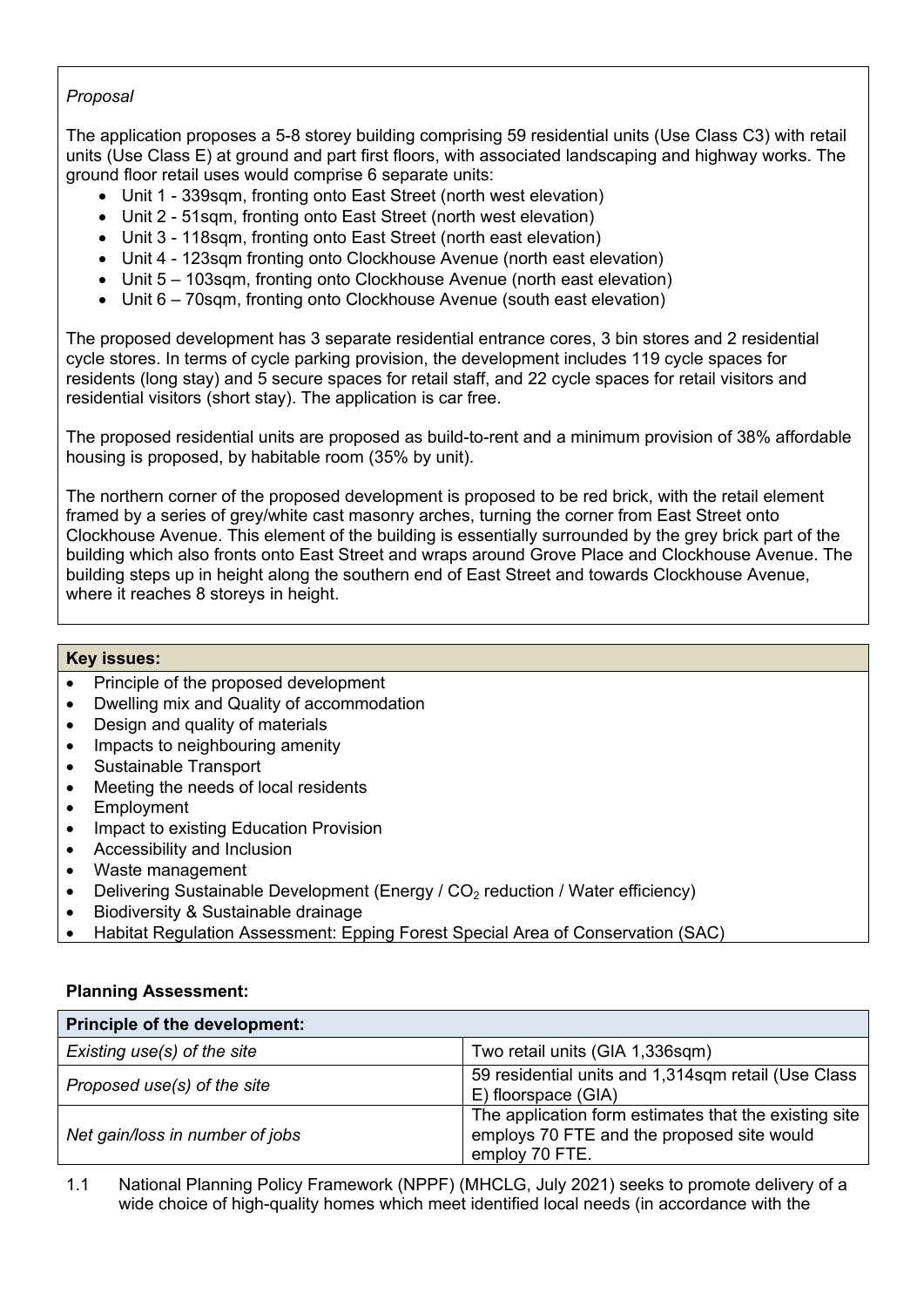evidence base) and widen opportunities for home ownership, and which create sustainable, inclusive and mixed communities.

- 1.2 The NPPF introduces a presumption in favour of sustainable development, which for decisiontaking means approving development proposals that accord with an up-to-date development plan without delay, or where the development plan polities are out of date, granting permission unless the policies in the NPPF that protect areas or assets of particular importance provides a clear reason for refusing development, or any adverse impacts of doing so would significantly and demonstrably outweigh the benefits, when assessed against the policies in the NPPF as a whole (paragraph 11).
- 1.3 The NPPF introduces the Housing Delivery Test (HDT) as a measurement of housing delivery, engaging the presumption in favour of sustainable development where insufficient homes have been built over the previous three year period, irrespective of whether the LPA has a five year housing land supply. The HDT 2021 results published 14 January 2022 show that LBBD have reached 66% of the target, and thus the presumption in favour of sustainable development is enacted and the adopted housing policies 'fall away'.
- 1.4 The London Plan policy GG2 encourages the best use of land to enable the development of brownfield land, particularly in Opportunity Areas and on surplus public sector land, and sites within and on the edge of town centres. Policy GG4 seeks to ensure that more homes are delivered. The policies outlined in Chapter 4 (Housing) further acknowledges the stress on housing demand and provides increased targets for Local Authorities and revised policies in respect of ensuring additional housing contribution according to local needs. The site is also within London Riverside Opportunity Area.
- 1.5 On a local level, Policy CM1 of the Core Strategy DPD that development should meet the needs of new and existing communities and deliver a sustainable balance between housing, jobs and social infrastructure, with Policy CM2 further emphasising the specific housing growth targets of the Borough. Policy BP10 of the Borough Wide DPD further supports this by emphasising the need to optimise suitable sites to help deliver suitable housing for the Borough's high levels of identified housing need. Barking Town Centre Area Action Plan Policy BTC13 seeks to identify land to help meet the target of 6,000 homes in Policy CM2.
- 1.6 Strategic Policy SPP1 of the Draft Local Plan (Regulation 19, Autumn 2021) identifies an indicative capacity for 16,175 new homes to be delivered in Barking Town Centre and the River Roding area across the plan period, stating that the Council will support development that contributes to the delivery of varied retail, cultural and community offer alongside office and residential development, and continued improvements to public realm between key buildings.
- 1.7 In respect of the ground floor uses the NPPF supports the role that town centres play, encouraging policies and decisions to take a positive approach to their growth management and adaptation, and sets out a sequential test for town centre uses. London Plan Policy SD6 promotes the vitality and viability of London's town centres. Core Strategy policies CM1 and CM5 focus retail development to town centres and identify Barking as a major town centre. Policy CE1 seeks to promote, strengthen and enhance the status of Barking Town Centre. Barking Town Centre Area Action Plan policy BTC2 identifies primary and secondary shopping frontages, including primary shopping frontages at 1-35, 41-67, 2a-42, 54-68 East Street.
- 1.8 The application proposes a residential led mixed-use development with commercial retail (use Class E) within Barking Town Centre, the principle of the development accords with the development plan and is supported.

| Dwelling mix and Quality of accommodation: |     |                                           |                                       |
|--------------------------------------------|-----|-------------------------------------------|---------------------------------------|
| Proposed Density u/ph:                     | n/a | Overall % of Affordable<br>Housing:       | 38% by habitable room,<br>35% by unit |
| LP Density Range:                          | n/a | Comply with London<br><b>Housing SPG?</b> | Yes                                   |
| <b>Acceptable Density?</b>                 | Yes | <b>Appropriate Dwelling</b><br>Mix?       | Yes                                   |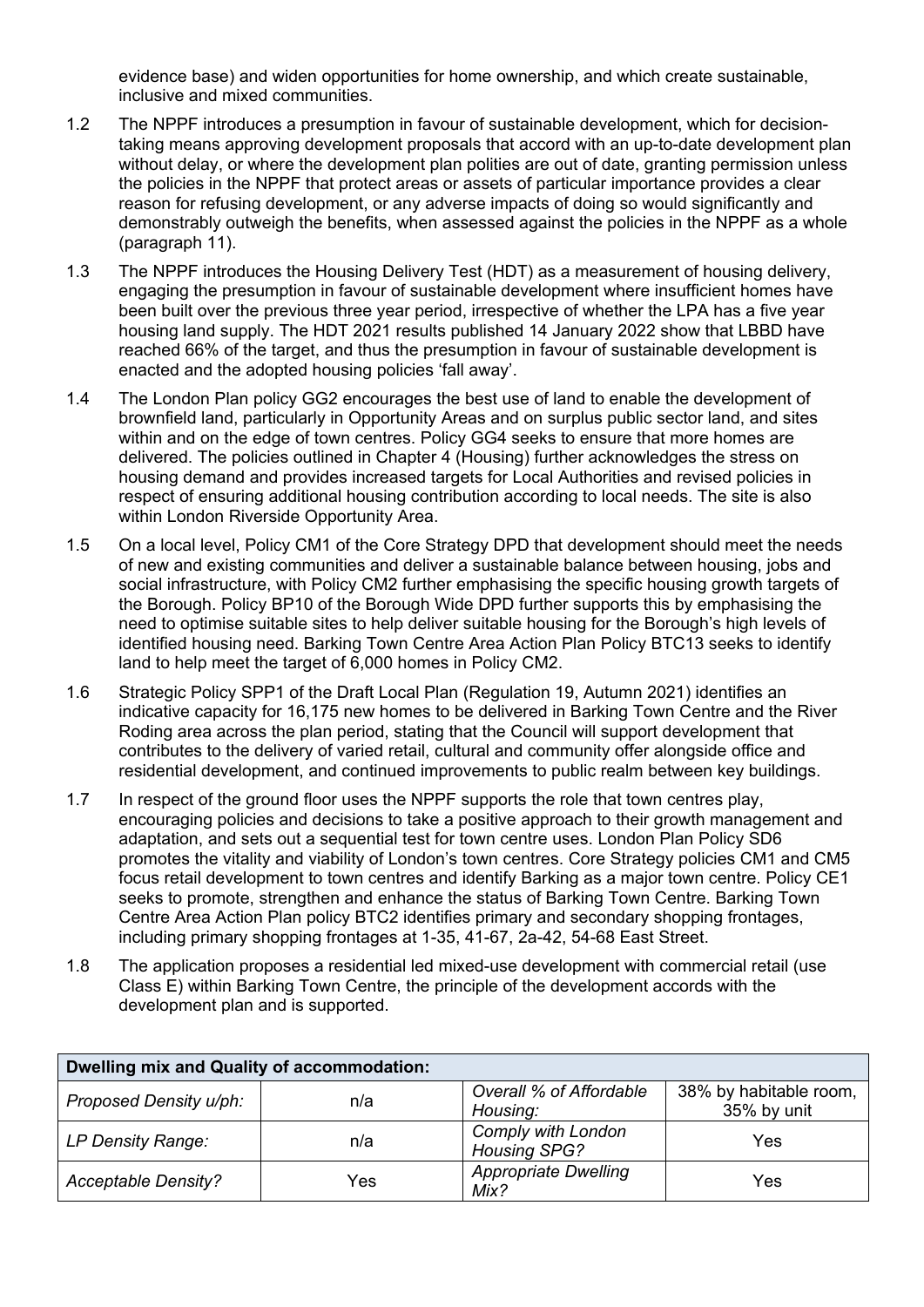## *Density*

- 1.9 London Plan policy GG2 promotes higher density development, particularly in locations that are well-connected to jobs, services, infrastructure and amenities. Policy D2 directs that the density of proposals should consider planned levels of infrastructure and be proportionate to the site's connectivity and accessibility. Policy D3 requires development to make the best use of land by following a design-led approach that optimises the capacity of the site, which means that the development is of the most appropriate form and land use for the site. The design-led approach requires consideration of design options to determine the most appropriate form of development that responds to a site's context and capacity for growth.
- 1.10 Locally, Core Strategy Policy CM1 states that residential development (particularly higher density development) will be focussed in the Key Regeneration Areas, including Barking Town Centre, and on previously developed land in other areas with high PTAL levels. Strategic Policy SP2 of the emerging Local Plan (Regulation 19) promotes high-quality design, optimising a design-led approach to optimising density and site potential by responding positively to local distinctiveness and site context.
- 1.11 The site is not allocated in the adopted Proposals Map but is proposed to be allocated in the Regulation 19 Draft Local Plan as part of allocation DJ 'Clockhouse Avenue', which identifies a potential delivery of a residential-led mixed use development involving flexible commercial/community floorspace alongside approximately 250 (net) homes over an area of 0.74ha, of which this site is 0.16ha.
- 1.12 In reducing the number of residential units from 65 to 59 and reducing part of the height of the proposal from 9 storeys to 8 storeys and from 6 to 5 storeys along East Street, the density of the proposed development has reduced when compared to the refused scheme(s) (overall this has reduced from 79 units from the first refusal 19/00770/FUL).
- 1.13 The Planning Statement assesses the density of the site in terms of the draft site allocation, noting that the site comprises 21.5% of the site allocation area, and represents 24% of the proposed number of residential units and as the site allocation is an approximate target, the density of the proposal is in line with the draft allocation. The Statement further notes that this part of the site would be best suited for any higher proportion of massing in townscape and heritage terms in order not to concentrate massing too near to the Barking Abbey grounds.
- 1.14 Furthermore the Design and Access Statement contains a massing strategy to seek to demonstrate how the proposed development may sit alongside the wider site allocation. From reviewing the massing strategy, officers consider that it is unlikely that the proposed density of this site would compromise development coming forward for the remaining section of the allocation, and that a sensitive level massing can be achieved. In this respect officers consider the design-led approach of London Plan policy D3 is adopted.
- 1.15 Furthermore, in terms of density it should be acknowledged that this site is immediately adjacent to a Grade II listed building (former Magistrates Court). The effects of the proposed density on this listed building are assessed below.
- *1.16* The application represents a high-density development in a key town centre site. Policy encourages high-density development to be focussed on key regeneration areas and accessible and sustainable town centre locations. Whilst the site is located in a sensitive location along East Street within the Conservation Area, it is also noted that the site is a sustainable town centre location which lends itself to a high-density development in many respects. Overall and in the context of the housing need, officers consider the proposed density is acceptable in this instance.

## *Dwelling mix and Tenure*

- 1.17 The NPPF seeks "to deliver a wide choice of high-quality homes". It recognises "Government attaches great importance to the design of the built environment" and that "good design is a key aspect of sustainable development, is indivisible from good planning, and should contribute positively to making places better for people".
- 1.18 London Plan Policy H10 sets out schemes should generally consist of a range of unit sizes, and that to determine the appropriate mix of unit sizes, regard should be had to inter alia, local evidence of need, requirement to deliver mixed and inclusive neighbourhoods, the range of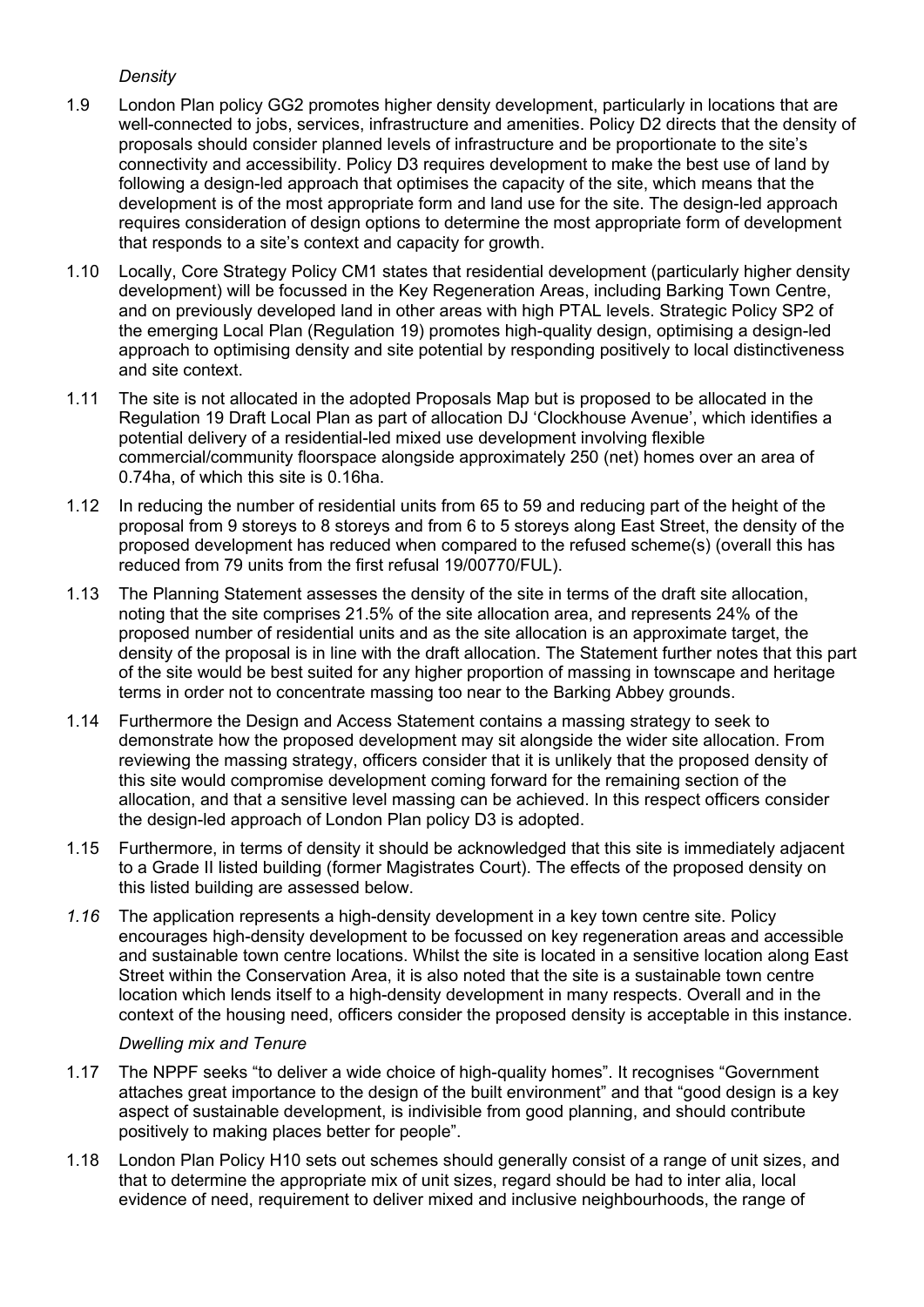tenures in the scheme, the aim to optimise housing potential on sites, and the nature and location of the site, with a higher proportion of one and two bed units generally closer to town centre.

1.19 London Plan Policy H11 'Build to Rent' sets out that developments meeting the Build to Rent scheme criteria can provide affordable housing to be solely Discount Market Rent at a genuinely affordable rent, preferably London Living Rent. To qualify as a Build to Rent scheme, the policy criteria listed below must be met:

1) the development, or block or phase within the development, has at least 50 units

2) the homes are held as Build to Rent under a covenant for at least 15 years

3) a clawback mechanism is in place that ensures there is no financial incentive to break the covenant

4) all the units are self-contained and let separately

5) there is unified ownership and unified management of the private and Discount Market Rent elements of the scheme

6) longer tenancies (three years or more) are available to all tenants. These should have break clauses for renters, which allow the tenant to end the tenancy with a month's notice any time after the first six months

7) the scheme offers rent and service charge certainty for the period of the tenancy, the basis of which should be made clear to the tenant before a tenancy agreement is signed, including any annual increases which should always be formula-linked

8) there is on-site management. This does not necessarily mean full-time dedicated on-site staff, but that all schemes need to have systems for prompt resolution of issues and some daily on-site presence

9) providers have a complaints procedure in place and are a member of a recognised ombudsman scheme.

- 1.20 Policy CC1 of the Core Strategy seeks to secure the delivery of a mix and balance of housing types, including a significant increase in family housing. The policy requires major housing developments (10 units or more) to provide a minimum of 40% family accommodation (3 bedroom units or larger). Nevertheless, it should be acknowledged that not all sites are suitable for family sized accommodation. Barking Town Centre Policy Emerging Local Plan (at Regulation 19 stage) SP4 also supports the delivery of family accommodation, Policy DMH2 requires development proposals to provide a range of units in accordance with the Council's preferred dwelling size mix, which seeks family housing at 35% for private, 38% intermediate and 50% social housing.
- 1.21 The development is proposed to be a Build to Rent scheme, offering rented units managed and maintained by a management company. The management company is not confirmed in the submission material. It is recommended that a Section 10 is secured to ensure that the requirements of London Plan Policy H11 are met, and the proposed development is appropriately managed as a BtR model for the minimum 15 year period.

| Unit size      | <b>Number of units</b> | Percentage |
|----------------|------------------------|------------|
| 1 bed 2 person | 27                     | 45.8%      |
| 2 bed 3 person | 19                     | 32.2%      |
| 3 bed 4 person | 12                     | 20.3%      |
| 3 bed 5 person |                        | 1.7%       |
| <b>Total</b>   | 59                     | 100%       |

1.22 The application proposes the following unit mix: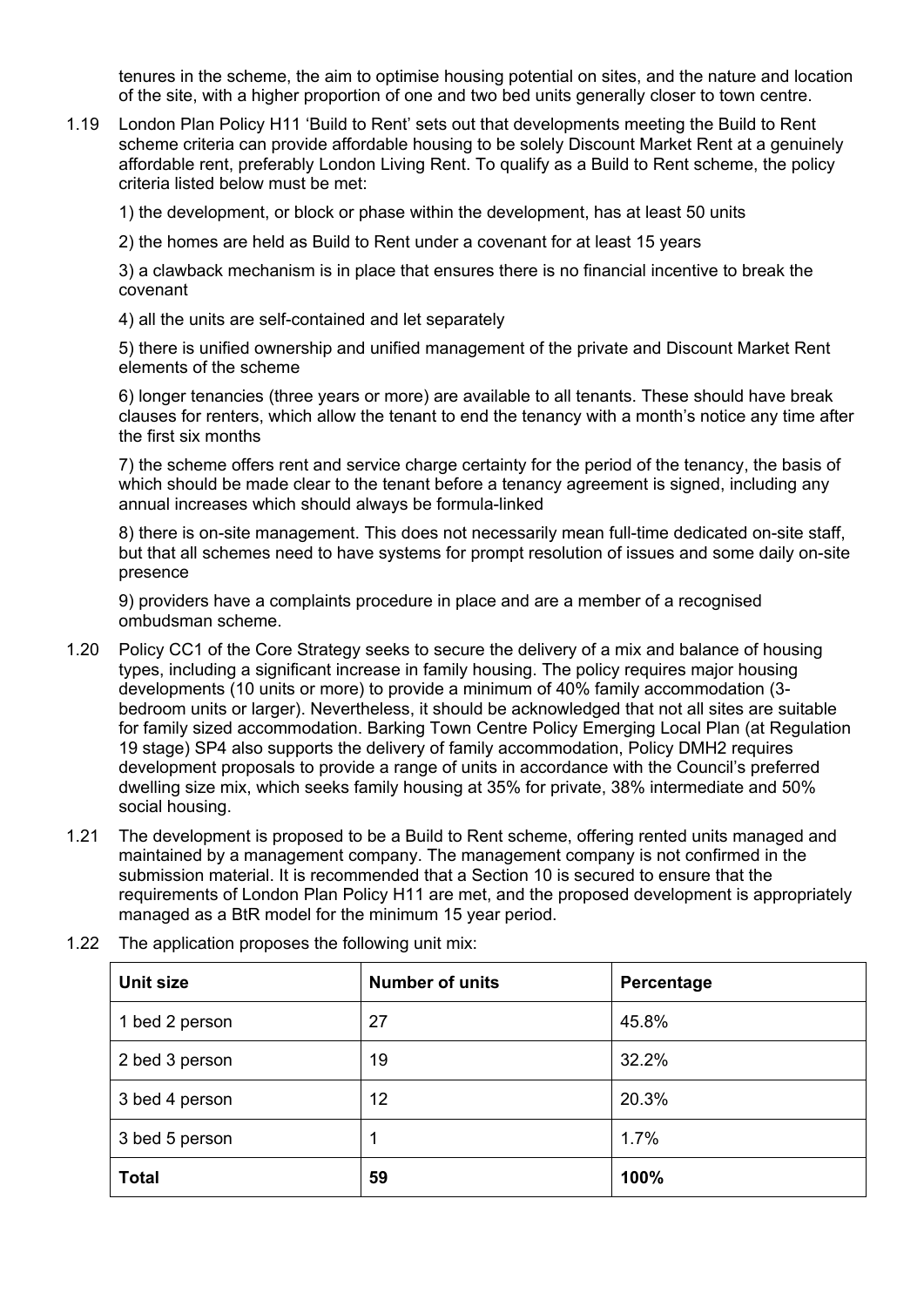1.23 Whilst the percentage of family units is below the Council's preferred dwelling size mix, given context of the site being centrally located within Barking Town Centre, officers consider the proposal would deliver a good proportion of family units, appropriate of the site and in line with London Plan policies H10 which specifically acknowledges that town centre developments are likely to have a higher proportion of one and two bed units and in line with the aims of the local emerging policies. Officers therefore consider the dwelling mix to be acceptable and in accordance with policy aims.

## *Affordable Housing*

- 1.24 Chapter 5 of the NPPF requires local authorities to identify affordable housing need and set policies for meeting this need. Paragraph 57 states: "Where up to-date policies have set out the contributions expected from development, planning applications that comply with them should be assumed to be viable. It is up to the applicant to demonstrate whether particular circumstances justify the need for a viability assessment at the application stage. The weight to be given to a viability assessment is a matter for the decision maker, having regard to all the circumstances in the case, including whether the plan and the viability evidence underpinning it is up to date, and any change in site circumstances since the plan was brought into force. All viability assessments, including any undertaken at the plan-making stage, should reflect the recommended approach in national planning guidance, including standardised inputs, and should be made publicly available."
- 1.25 London Plan Policy H4 sets a strategic target for 50% of all new homes to be delivered as genuinely affordable. Specific measures to achieve this aim include:
	- Requiring major developments that trigger affordable housing requirements to provide affordable housing through the threshold approach
	- Public sector land delivering at least 50% affordable housing on each site.
- 1.26 The threshold approach, in policy H5 sets out a Fast Track Route, whereby applications do not need to be viability tested, where they:
	- Meet or exceed the relevant threshold level of affordable housing on site without public subsidy
	- Are consistent with the relevant tenure split in Policy H6
	- Meet other relevant policy requirements and obligations to the satisfaction of the borough and Mayor, where relevant.
	- Demonstrate that they have taken account of the strategic 50% target in policy H4.
- 1.27 Policy H6 sets out the tenure split required to meet the Fast Track Route, which requires a minimum of 30% low cost rented homes, as either London Affordable Rent or Social Rent, a minimum 30% intermediate products which meet the definition of genuinely affordable housing, including London Shared Ownership, and the remaining 40% to be determined by the borough as low cost rented homes or intermediate products.
- 1.28 London Plan Policy H11 (Build to Rent) sets out criteria for a scheme to qualify as a Build to Rent scheme, including that the scheme must be over 50 units and has a unified ownership and unified management of the private and affordable housing elements of the scheme. Where the criteria are met, the policy states that the affordable housing offer can be solely Discounted Markent Rent (DMR), preferably London Living Rents (LLR). To meet the Fast Track Route the proposal must deliver at least 35% affordable, with at least 30% of the DMR to be provided at an equivalent rent to LLR with the remaining 70% at genuinely affordable rents.
- 1.29 The Draft Local Plan (regulation 19 version) policy DMH1 seeks to meet an overarching 50% onsite affordable housing provision, by applying the London Plan threshold approach. The policy seeks to ensure that new developments contribute to the delivery of a range of housing tenures in accordance with the following tenure split:
	- 50% mix of social housing including London Affordable Rent,
	- 50% mix of intermediate housing including London Shared Ownership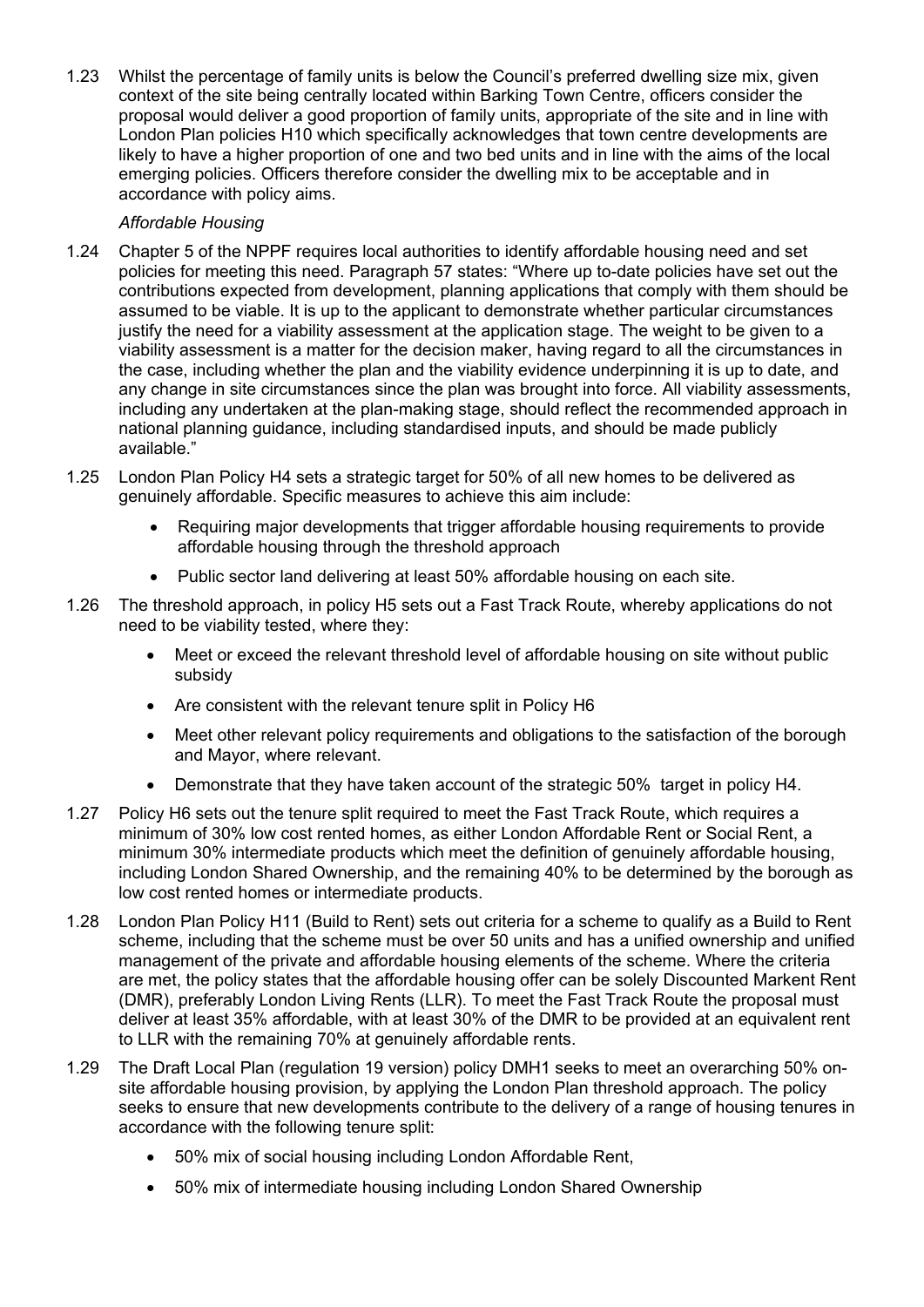- 1.30 The current application provides a breakdown of the units in the form of a schedule of accommodation appended to the Affordable Housing Statement, proposing a tenure split of 32.8% London Living Rent (LLR) and 67.2% discount market rent (DMR).
- 1.31 The affordable housing provision comprises 21 units which is 35% affordable on a unit basis. The breakdown by unit is as follows:

| <b>Size</b>  | <b>London Living</b><br>Rent | <b>Discount</b><br><b>Market Rent</b> | <b>Total</b> |
|--------------|------------------------------|---------------------------------------|--------------|
| 1 bed        | 2                            | 4                                     | 6            |
| 2 bed        | 3                            | 5                                     | 8            |
| 3 bed        | $\overline{2}$               | 5                                     | 7            |
| <b>Total</b> |                              | 14                                    | 21           |

*1.32* The quantum of affordable housing and the tenure split accords with the threshold approach to meet the Fast Track route within the London Plan and is therefore considered appropriate. This should be secured through a Section 106 obligation, in line with the recommended Heads of Terms.

## *Quality of Accommodation*

- 1.33 The MHCLG Technical Housing Standards nationally described space standard specifies the space standards required for new dwellings. The London Plan, Policy H6 and Housing SPG require new housing development to meet these standards as a minimum and provides further criteria to ensure an acceptable quality of accommodation is provided for users. The Council's Local Plan reiterates the need for housing development to conform to these requirements. The Technical Housing Standards stipulate minimum gross internal floor areas (GIAs) for dwellings/units based on the number of bedrooms, intended occupants and storeys, minimum bedroom sizes of 7.5m2 for single occupancy and 11.5m2 for double/twin occupancy, plus further dimension criteria for such spaces. Built in storage is required for all units with minimum sizes depending on the number of bedrooms and occupants, and minimum floor to ceiling heights are stipulated as at least 2.3m for at least 75% of the GIA.
- 1.34 Policy D6 of the London Plan seeks minimum standards in relation to private internal space and private outdoor space. London Plan Policy D5 seeks to ensure that at least 10 per cent of new build dwellings meet Building Regulation requirement M4(3) 'wheelchair user dwellings' and that all other new build dwellings meet Building Regulation requirement M4(2) 'accessible and adaptable dwellings'.
- 1.35 The London Housing SPG requires all dwellings to be accompanied by adequate private open space (i.e. outdoor amenity area). Standard 26 of the Housing SPG sets a minimum space requirement of 5 sq. m per 1-2 person dwelling with an extra 1 sq. m for each additional occupant.
- 1.36 The London Plan specifically through Policies GG4, D1, D2, D4 and D6 all emphasise the importance of high-quality design in development. Policy D4 reiterates and includes further requirements of the Technical Housing Standards within the policy itself and the minimum 2.5m floor to ceiling height is stipulated as a requirement rather than merely strongly encouraged.
- 1.37 The space standards outlined in the London Plan are expressed as minimums and should be exceeded where possible. They should be a basis to promote innovative thinking about designing space and how it is to be used within the home. Additionally, the Mayor's Housing SPG stipulates developments should avoid single aspect dwellings that are north facing.
- 1.38 In terms of minimum space standards, these are met, the size of the units are summarised in the table below:

| Type and bed spaces | GIA(m2) | Minimum space standards /<br>  Nationally Described Space |
|---------------------|---------|-----------------------------------------------------------|
|                     |         |                                                           |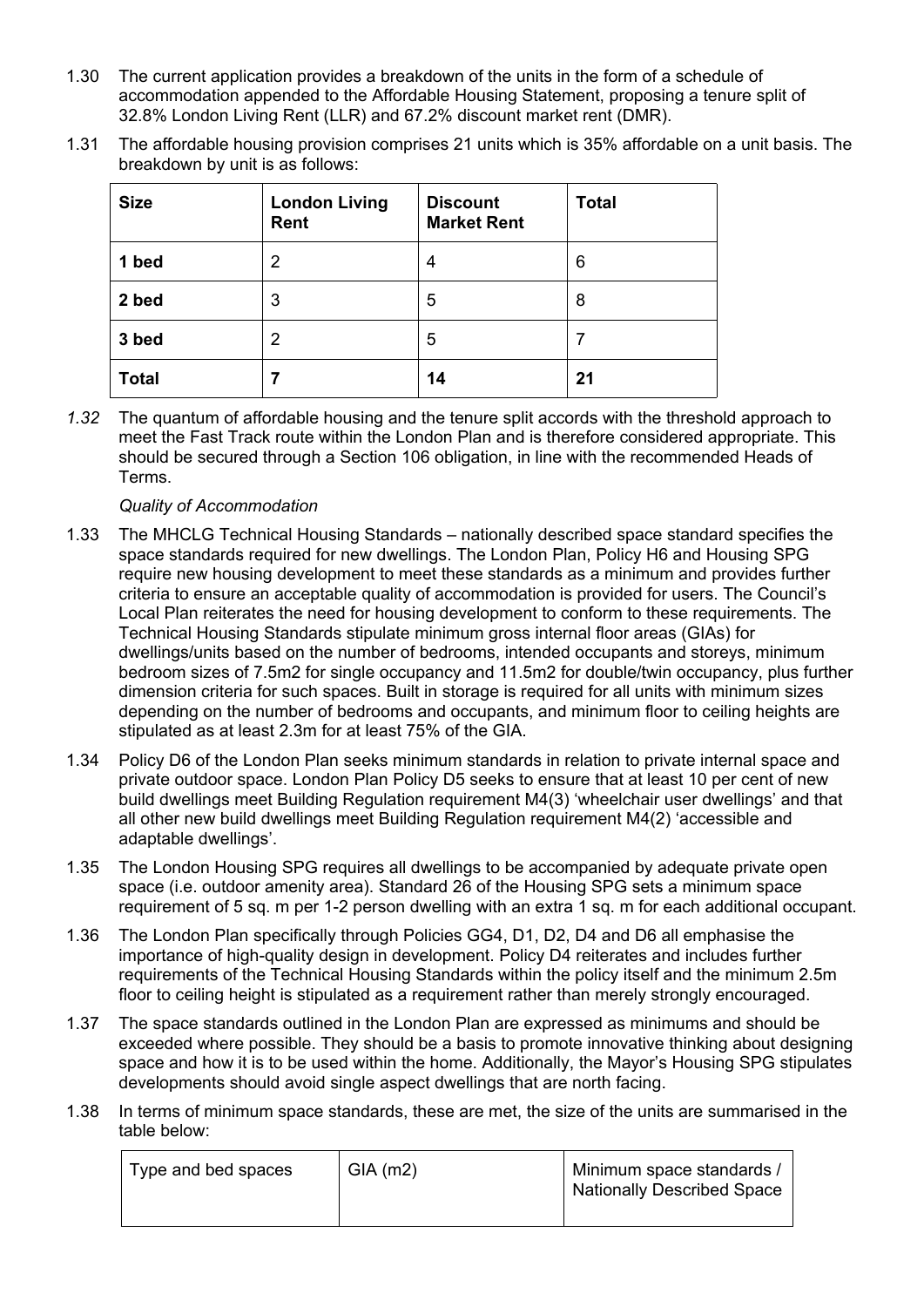|                        |        | Standards (m2) |
|------------------------|--------|----------------|
| 1B2P Apartments        | 50-58  | 50             |
| 2B3P Apartments        | 61-76  | 61             |
| <b>3B4P Apartments</b> | 74-101 | 74             |

- 1.39 The proposal would provide 42 dual aspect units (71%), of which 21 will receive their secondary aspect via an inset balcony. 14 units (24%) will be single aspect and 3 units (5%) will be triple aspect. Officers consider that the number of single aspect units have been appropriately minimised on a site of this constrained nature.
- 1.40 The first floor of the development incorporates only 4 residential units served by 3 independent stair/lift cores, the remainder of this floor is largely taken up by plant, back-of-house areas and retail floorspace. The design of this floor does not create a wholly inclusive environment given the isolated nature of these flats in comparison to all other floors on this development and was previously included as a reason for refusal (19/00770/FUL).
- 1.41 The Mayor's Housing SPG Standard 12 advises that 'each core should be accessible to generally no more than eight units on each floor'. The Good Quality Housing For All Londoners London Plan Guidance, Draft for Consultation October 2020 advises that development proposals accessed from a single core does not exceed eight per floor (C3.1.2). The updated guidance advises that the threshold between public realm of the street and the private realm of the home affects people's sense of security and ownership and that entrances should feel welcoming. The guidance further notes "within residential blocks, the number of dwellings served by a single core needs careful consideration as it affects both security and people's sense of community and ownership" and advises "in terms of the number of homes per floor, groups of two to eight dwellings are usually desirable. In these smaller groups, residents tend to enjoy a greater sense of privacy, security and ownership, and may be more likely to take an active interest in the upkeep of shared spaces."
- 1.42 Officers still hold concerns with regards to the desirability and residential feel of the first-floor apartments, which have cores shared with commercial plant rooms and back of house retail areas rather than other residential units. In this respect, the development would not achieve an inclusive environment, or indoor and outdoor environments that are comfortable and inviting for people to use, as required by London Plan Policy D3. However, in light of the updated London Plan housing guidance which to some extent encourages smaller groups, it is not considered that this reason for refusal would still hold, particularly when considered against the borough's Housing Delivery Test position. Offers therefore do not recommend that the application is refused on this basis, as per our assessment under application 21/00159/FULL.

## *Crime and Safety*

- 1.43 The Designing Out Crime Office has reviewed the application and noted that changes to the scheme recommended through previous consultation/dialogue appear to have been adopted into the current design. The consultation response highlights areas requiring special attention to ensure the safer delivery of policies CP3 and BC7 of the local development plan that can be secured by way of a suitably worded condition.
- 1.44 Officers consider a Secure by Design Condition to be necessary to ensure the development meets the aims for a safe and secure development, as recommended. Subject to the imposition of this condition, it is considered the development is acceptable in terms of crime and safety.

#### *Amenity Space*

- 1.45 All residential units have private amenity space comprising of a balcony in accordance with the Mayor's Housing SPG.
- 1.46 The proposal incorporates a communal courtyard area at second floor level which has the potential to provide attractive and useable outdoor space for the new residents to enjoy. The area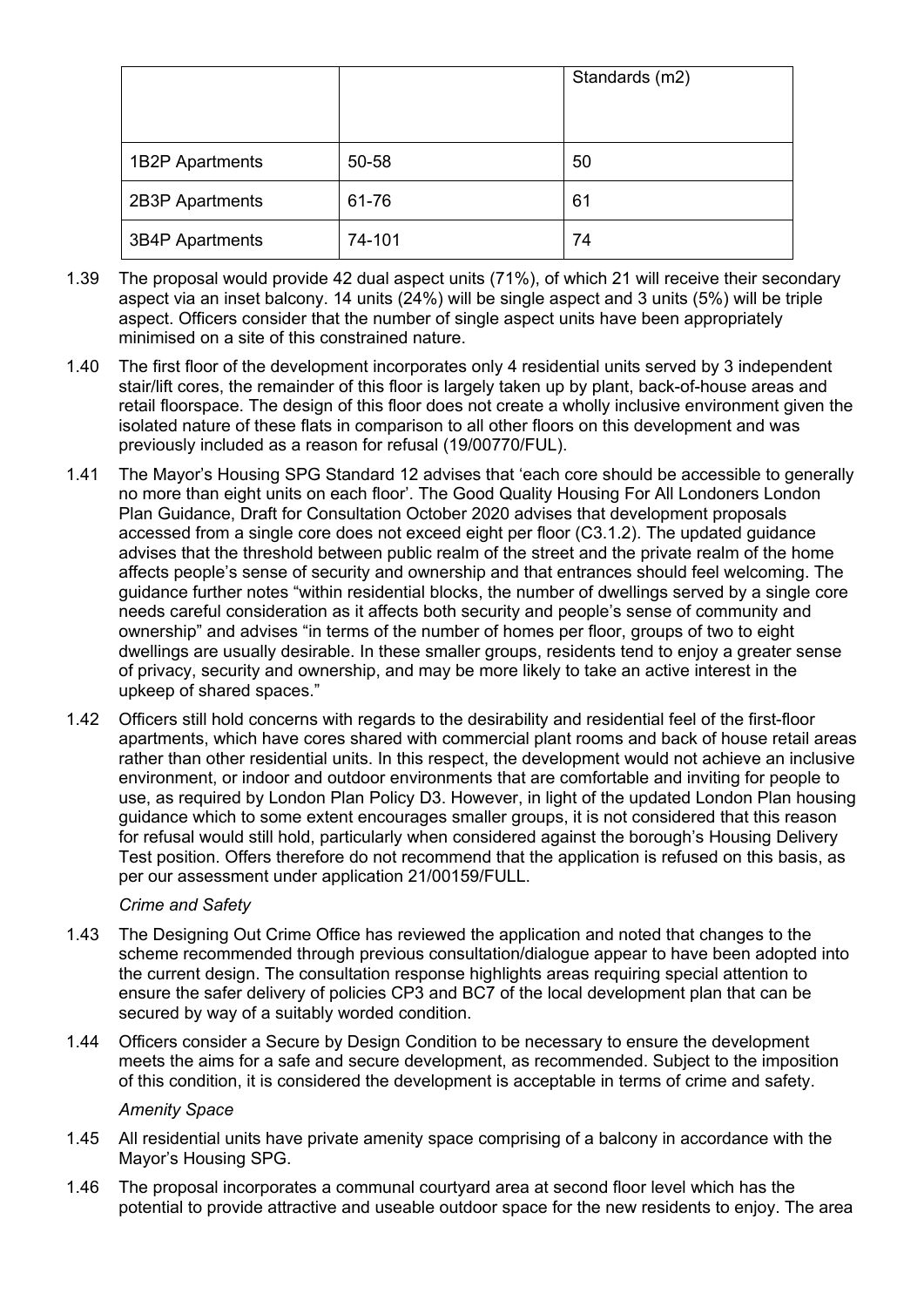would be accessed via each of the residential cores, and as above, a Secure by Design condition would be required to ensure that there would be no safety issues resulting from the communal use of the terrace. The communal courtyard would be separate from the playspace area, which is located on the fifth floor. As a Build to Rent scheme, this facility will be managed by the on site management company, in accordance with policy H11.

## *Child Play Space*

- 1.47 London Plan policy S4 requires developments for schemes that are likely to be used by children and young people should increase opportunities for play and informal recreation, and incorporate good-quality accessible play provision for all ages for residential development, providing at least 10sqm of playspace per child. The GLA Playspace Calculator generates a population yield of 11 children on the basis that the development comprises private and intermediate products and a requirements of 112sqm child playspace. The application proposes 312sqm of child playspace to be provided on site, on the fifth floor communal terrace. – It is noted that whilst the child yield has reduced in comparison to the previously refused scheme 21/00259/FULL, the amount of playspace has remained the same.
- 1.48 Officers consider the development accords with the development plan in respect of child playspace, to deliver more than the minimum expected amount specified by the London Plan. The delivery of high-quality playspace should be secured by condition.

## *Accessible Units*

- 1.49 The application proposes 10% of the units to be wheelchair user dwellings (M4(3)), with the remaining units to be accessible and adaptable (M4(2)), in accordance with London Plan Policy D7. The current application includes wheelchair user dwellings across 1, 2 and 3 bed units.
- 1.50 LBBD's Access Officer has reviewed the application and has noted that previous concerns raised with regards to tenure of the wheelchair units are addressed, following further discussions an additional door on the ground floor has been removed to improve accessibility, however fire doors are required to remain for fire safety reasons; the Access Officer is happy with the ground floor access. In terms of the layout of the units, the Access Officer has described the wheelchair units as efficient for their design but "awkward" for disabled people, for example with doorways opening onto a wall. It therefore considered that a condition be attached requiring the submission of detailed layout plans for the wheelchair accessible units to enable further amendments to improve the quality of circulation for wheelchair users within the space.
- 1.51 The proposal meets the policy requirements for accessible and adaptable dwellings and subject to the condition suggested above, it is considered that the development is acceptable in terms of accessibility.

| Design and quality of materials:                                                                             |     |
|--------------------------------------------------------------------------------------------------------------|-----|
| Does the proposed development respect and accord to the established local character?                         | Yes |
| Is the proposed development acceptable within the street scene or when viewed from<br>public vantage points? | Yes |
| Is the proposed development acceptable and policy compliant?                                                 | Yes |

- 1.52 Paragraph 126 of the NPPF states that "good design is a key aspect of sustainable development, creates better places in which to live and work and helps make development acceptable to communities".
- 1.53 Paragraph 130 details that planning policies and decisions should aim to ensure that developments:
	- will function well and add to the overall quality of the area, not just for the short term but over the lifetime of the development;
	- are visually attractive as a result of good architecture, layout and appropriate and effective landscaping;
	- are sympathetic to local character and history, including the surrounding built environment and landscape setting, while not preventing or discouraging appropriate innovation or change (such as increased densities);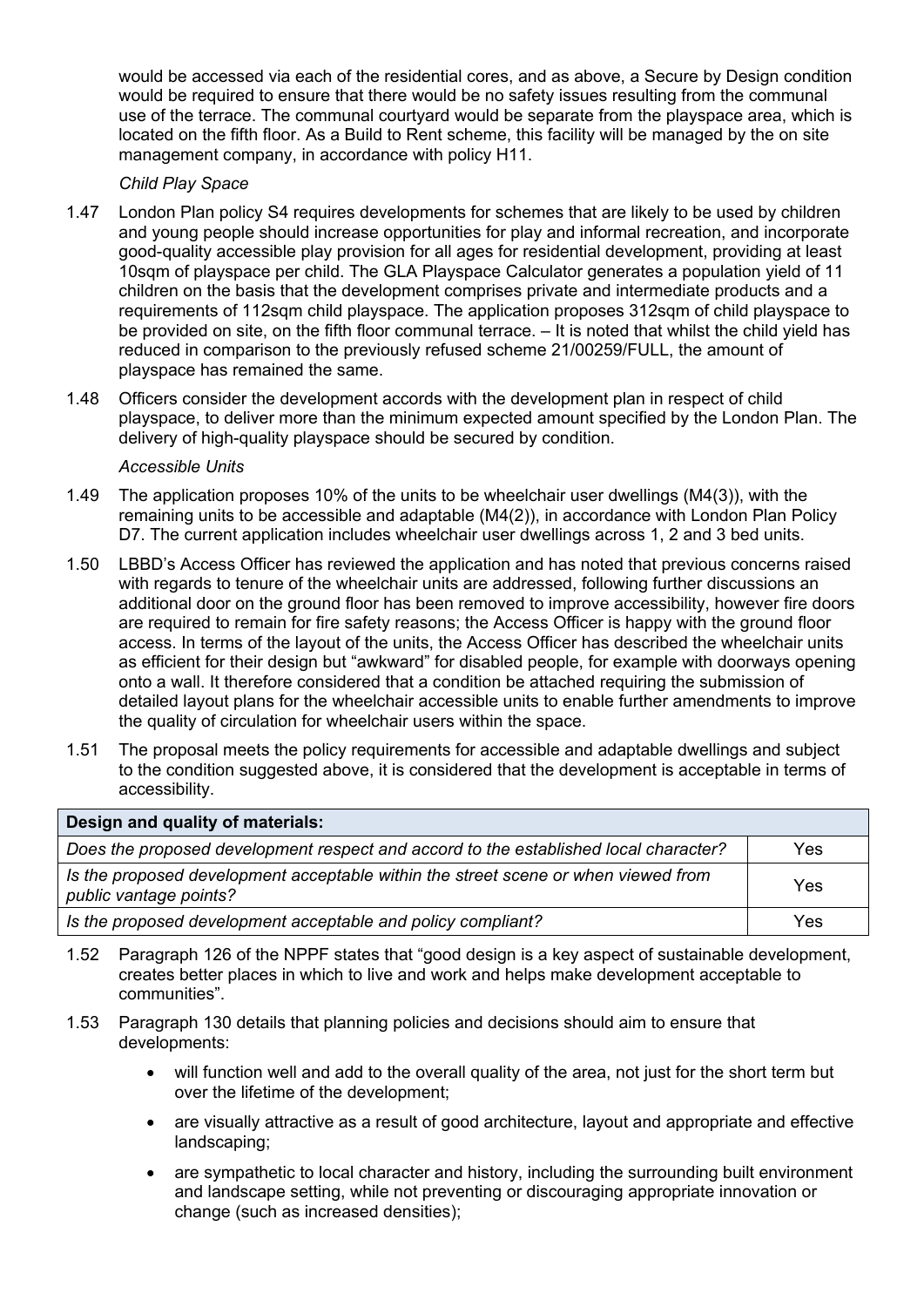- establish or maintain a strong sense of place, using the arrangement of streets, spaces, building types and materials to create attractive, welcoming and distinctive places to live, work and visit;
- optimise the potential of the site to accommodate and sustain an appropriate amount and mix of development (including green and other public space) and support local facilities and transport networks; and
- create places that are safe, inclusive and accessible and which promote health and wellbeing, with a high standard of amenity for existing and future users; and where crime and disorder, and the fear of crime, do not undermine the quality of life or community cohesion and resilience.
- 1.54 Paragraph 134 states: "Permission should be refused for development of poor design that fails to take the opportunities available for improving the character and quality of an area and the way it functions, taking into account any local design standards or style guides in plans or supplementary planning documents. Conversely, weight should be given to development which reflects local design policies and government guidance and/or outstanding or innovative designs which promote high levels of sustainability or help raise the standard of design more generall in an area.
- 1.55 Policy D1 of the London Plan states that development design should respond to local context by delivering buildings and spaces that are positioned and of a scale, appearance and be of high quality, with architecture that pays attention to detail, and gives thorough consideration to the practicality of use, flexibility, safety and building lifespan, through appropriate construction methods and the use of attractive, robust materials which weather and mature well. This is also reiterated in Policy D2 of the London Plan which seeks good design.
- 1.56 Policy D3 outlines the need for development to take a design led approach that optimises the capacity of sites. This accordingly requires consideration of design options to determine the most appropriate forms of development that responds to the site's context and capacity for growth. Proposals should enhance the local context delivering buildings and spaces that positively respond to local distinctiveness through their layout, orientation, scale, appearance and shape with due regard to existing and emerging street hierarchy, building types, forms and proportions.
- 1.57 Policy D4 has regard to securing sufficient level of detail at application stage to ensure clarity over what design has been approved and to avoid future amendments and value engineering resulting in changes that would be detrimental to the design quality.
- 1.58 Policy D5 of the London Plan seeks to deliver an inclusive environment and meet the needs of all Londoners. Development proposals are required to achieve the highest standards of accessible and inclusive design. Policy D6 considers the importance of achieving and maintaining a high quality of design through the planning process and into delivery stage.
- 1.59 Tall and large buildings should always be of the highest architectural quality, (especially prominent features such as roof tops for tall buildings) and should not have a negative impact on the amenity of surrounding uses. Additionally the London Plan policy D9 and states that tall buildings should not be less than 6 storeys or 18 metres measured from ground to the floor level of the uppermost storey.
- 1.60 Policy D8 of the London Plan states that development proposals should ensure the public realm is safe, accessible inclusive, attractive, well connected, easy to understand and maintain, and that it relates to the local and historic context. Public realm should be engaging for people of all ages, with opportunities for play and social activities during the daytime, evening and at night as well as maximising the contribution that the public realm makes to encourage active travel. This should include identifying opportunities for the meanwhile use of sites in early phases of development to create temporary public realm.
- 1.61 London Plan Policy D9 seeks to ensure tall buildings are sustainably developed in appropriate locations and are of the required design quality having regard to local context as specified in Development Plans. Policy D12 of the London Plan states to development proposals must achieve the highest standards of fire safety. Policy D14 of the London Plan seeks to reduce, manage and mitigate noise to improve health and quality of life.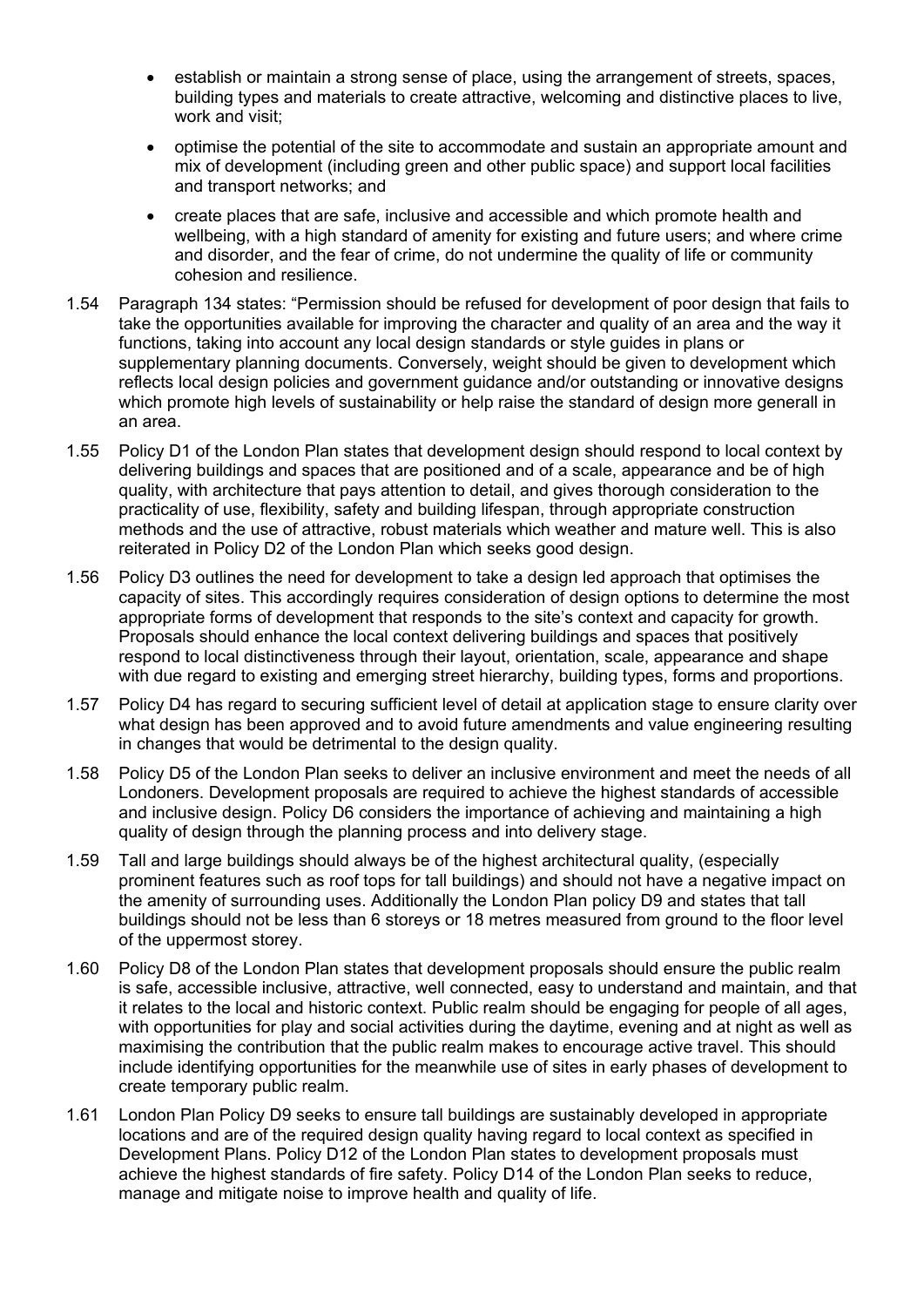- 1.62 This is further supported by policy BP11 of the Borough Wide DPD, policy CP3 of the Core Strategy DPD and policy SP2 of the Draft Local Plan Regulation 19 which ensures that development is designed in a sensitive and appropriate manner which minimises impact on surrounding neighbours and respects the character of the area. Barking Area Action Plan policy BTC18 states that public realm improvements undertaken by the Council and developers as part of their schemes, should use the materials and methods in the Barking Code, including artists within design teams, to seek to raise the profile of historic street and spaces. Policy BTC16 highlights that the Council will expect all new developments in the AAP to be of a high standard that reflect the principles of good architecture and urban design, thereby contributing towards a dramatic improvement in the physical environment.
- 1.63 Draft Local Plan (Regulation 19) Strategic Policy SPP1 identifies the development potential in Barking Town Centre and the River Roding, stating that development in Barking Town Centre should contribute to creating a thriving 21<sup>st</sup> century town centre with an intensified range of activities and uses to support existing and new communities. Development should be informed by its rich history and heritage; revealing, restoring and telling Barking's story. Part E of the policy supports the delivery of continued improvements to public realm between key buildings, and introduction of urban greening and the creation of lively street culture and safe environment in East Street – reinforcing the role of this area as an important social asset for the borough. Chapter 4 of the Draft Local Plan (regulation 19) sets out the borough's design policies. Strategic Policy SP2 promotes high quality design that recognises and celebrates local character and heritage, adopting a design-led approach to optimising density and site potential by responding positively to local distinctiveness and site context. The policy encourages the use of local context to inform detail and seeks to protect identified views and vistas. Policy DMD1 encourages early engagement with planners and the Barking and Dagenham Quality Review Panel. Policy DMD3 specifically addresses development in town centres, stating that developments should co-ordinate and consolidate elements of street furniture to streamline the public realm where relevant and appropriate. DMD4 addresses heritage and archaeology and Policy DMD5 requires development to seek to positively contribute to the characteristics and composition of identified local views
- 1.64 The site is located between two distinct areas of the town centre, each with its own character. To the north-west the site fronts East Street which has a 'market town' character and to the southeast the site faces the Town Hall and the Town Square where there is a much more 'civic' presence which is emphasised by the cluster of nearby tall buildings which stand proud around the immediate vicinity of the square. These include the Barking Learning Centre, the Ropeworks and the Lemonade and the Arboretum buildings.
- 1.65 As identified in the Council's Barking Town Centre Strategy, East Street is a commercial, pedestrianised street in the town centre which, as well as being Barking's main high street, is the home to Barking Market, a vibrant street market. It is also a key east-west connection linking Barking Station to the historic Abbey Green and onwards to the River Roding. East Street lies in the Abbey and Barking Town Centre Conservation Area which includes many architectural buildings of some art-nouveau style dating back from the early 20th Century which gives the street a distinct character above the parade of retail shops.
- 1.66 In recent years, East Street has undergone some upgrade to improve the quality and appearance of East Street including the removal of street clutter and the introduction of a catenary lighting scheme across the length of East Street further reinforcing its importance at the heart of the Borough and this Opportunity Area.
- 1.67 Given the importance of East Street at the heart of this Opportunity Area and the Housing Zone, Officers consider that where development proposals come forward of a significant nature such as this scheme, proposals need to adopt an overarching holistic approach in order to establish greater connectively and legibility between key sites and provide a cohesive identity to Barking Town Centre. The joint opportunities and shared constraints mean that individual sites and adjacent plots should not be treated in isolation, resulting in poor place-making which does not contribute to establishing a cohesive, interlinked and coordinated approach to the creation of buildings and spaces within the town centre.
- 1.68 The site forms part of a wider town centre place-making strategy with Supplementary Planning Document 'Barking Station Masterplan' established in 2012. Subsequent to this, the wider vision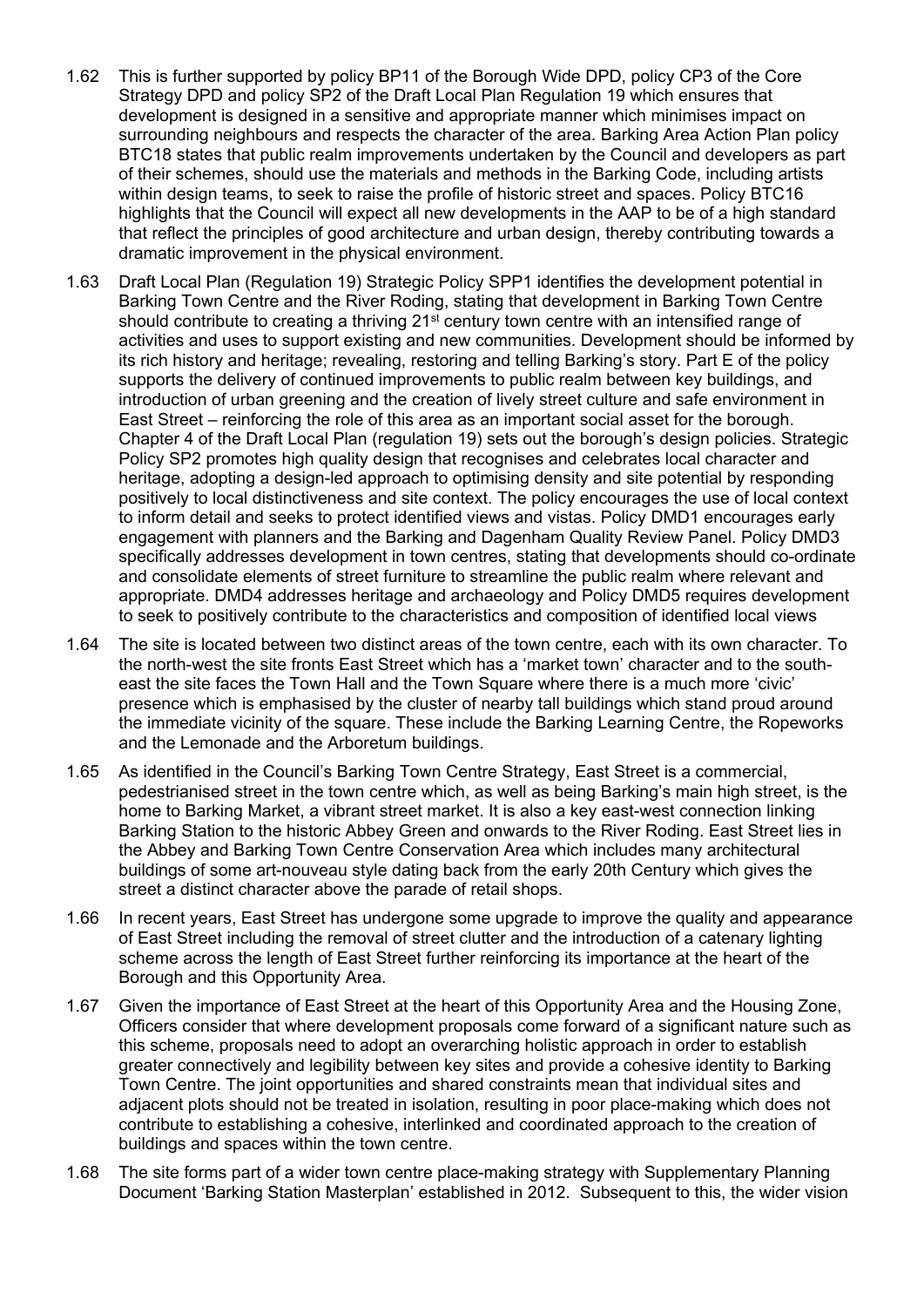for the town centre has been updated by both the designation of the town centre forming part of the London Riverside Opportunity Area, the Barking Town Centre Housing Zone status.

### *Height Scale and Massing*

- 1.69 East Street, which is located in the Conservation Area comprises buildings that are generally two to tree storey terraces with some larger footprint and taller buildings on the south side of East Street. Outside the Conservation Area and away from East Street, a number of buildings have an increased height and massing, including Bath House (9 storeys), Ropeworks Arboretum (8 storeys) and the Lemonade building on Ripple Road which rises to 19 storeys.
- 1.70 Through each of the successive planning applications the proposed development has been reduced in height along the East Street frontage – where the refused scheme was previously 7 storeys alongside the Former Magistrates building, the current application maintains a height of 5 storeys along East Street and stepping up to 8 storeys along Clockhouse Avenue.
- 1.71 The reduction in height from 9 to 8 storeys is welcomed, as this assists in reducing the impact of the development from a number of views, and the reduction from part of the East Street frontage from 6 storeys to 5 storeys also ensures the development would not appear too dominant along East Street, especially when viewed from the western site of East Street. Whilst the proposed development would be a departure from the current datum of East Street, it is acknowledged that the wider site is subject to an emerging allocation in the Draft Local Plan (Regulation 19), which would change the context of the street over time. The proposed development is not so great in height, scale and massing that it would adversely affect the character of the area, and it is also acknowledged that the building to the other side of the former Magistrates Court is also 5 storeys in height. Furthermore, the rear context of the site along Clockhouse Avenue has a number of existing high density development - Bath House, Ropeworks Arboretum and the Lemonade building – and as such the 8 storey element of the development is considered appropriate in this context.
- 1.72 At 8 storeys, the proposed building is considered a tall building (London Policy D9 and emerging Local Plan Policy DMD2). Policy DMD2 directs tall buildings to certain locations in the borough, including the broad location of Barking Town Centre. Policy requires tall buildings to respond appropriately to sensitive locations, which in this case is most notably the heritage assets, which are assessed below. Officers have reviewed the policy requirements of policy DMD2 and D9 and consider that the development would accord with policy, as it would introduce a high quality development that seeks to open up the public realm on all areas, and has been designed sensitively with the adjacent listed building in mind; furthermore and as assessed in the density section above, it is not considered that the development would constrain future development of the wider emerging site allocation. To ensure that the development would be high quality, a materiality condition is recommended for both the external materials of the building, and the hard surfacing.

*Layout*

- 1.73 The site is of significant importance and is located adjacent to an urban block (2-32 East street), marked for redevelopment as part of emerging allocation DJ which combines the two sites.
- 1.74 The ground floor layout of the current application is broadly similar to the previously refused scheme, interspersing 6 retail units of varying size amongst the 3 residential cores and associated cycle and bin stores, with access to the building from all sides.
- 1.75 The opportunity to activate/replace the existing dead frontage and service yard to the rear of the site is welcomed which shows some consideration on how to respond to the constraints of the site, with the proposed refuse strategy helping to reduce the need for the 'back of house/ service yard that currently exists.
- 1.76 Whilst officers maintain some reservations with regards to the relationship between the rgound floor layout and the existing folly wall, officers understand the design rationale to create a context/backdrop to the folly without interfering with the structure itself. The folly wall is a valued artistic reference to Barking's historic fabric. Its status as a key public art installation dictates that careful consideration should be given to its integration/relocation as part of future development proposals. The retention of the folly is welcomed, and it is not considered that the lack of direct interaction with the folly in isolation would constitute a reason for refusal of the development.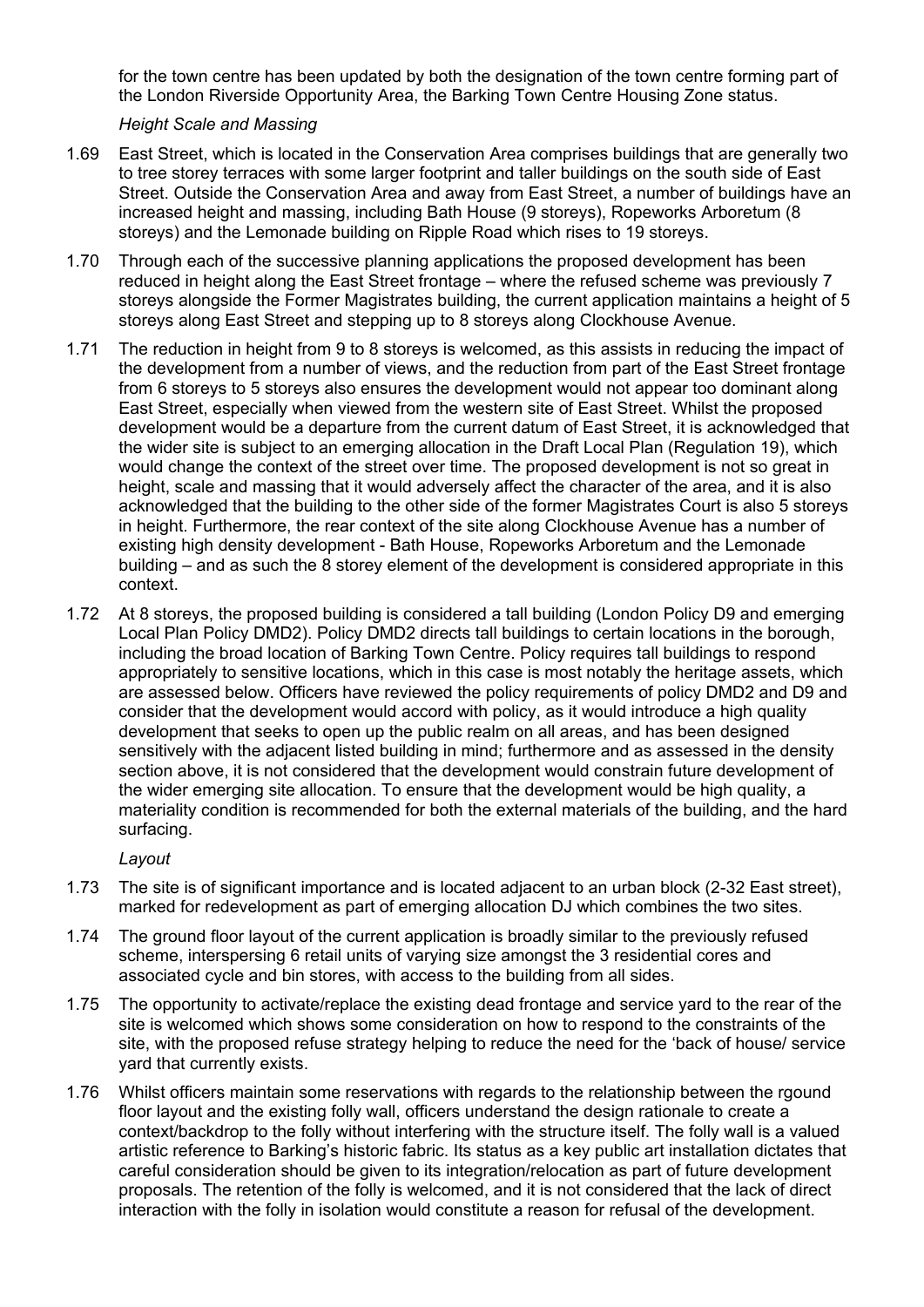## *Architecture*

- 1.77 The architecture of the proposal has advanced from the previously refused scheme in respect of the architectural strategy, particularly in relation to the northern corner adjacent to the former Magistrates Court.
- 1.78 Officers welcome the attention to detail that has been paid to introduce architectural interest through the proposed window arches as well as the window reveals that would contribute to somewhat enlivening an otherwise dead portion of frontage along East Street.
- 1.79 The change in materiality from the previous scheme (21/00159/FULL) is also considered to be a welcome improvement which is more in keeping with the surrounding area and reduces the dominance of the building.

## *Landscape and Public Realm*

- 1.80 The communal roof terraces within the scheme as welcomed, and the quality of the landscaping provided could be conditioned to ensure it offers high quality landscaping to create welcome communal spaces.
- 1.81 In terms of the ground floor landscaping, the proposal would see the loss of four lime trees by the folly. The trees are old town centre trees that go back many decades. LBBD's Arboricultural Officer has accepted the loss of the trees on the basis that there is a good landscaping package in place as a replacement. This would include six new semi-mature trees and an additional contribution of £7,785 as a tree contribution to ensure the replacement valuation is akin to the trees lost; the money should be made available to LBBD Parks and Environment. Officers welcome the additional trees to soften the landscape in this central town centre location.
- 1.82 To ensure that the development appropriately addresses and improves the surrounding public realm, it is recommended that a s278 Agreement is secured by way of S106 agreement to ensure the development does not sit isolated from the surrounding streetscene. Existing utilities infrastructure will also need to be moved as required at the expense of the developer.

## *Heritage*

- 1.83 Section 66(1) of the Planning (Listed Buildings and Conservation Areas) Act 1990 (as amended) places a general duty on the Council in respect of listed buildings in exercising its planning functions. In considering whether to grant planning permission for development which affects a listed building or its setting, the LPA shall have special regard to the desirability of preserving the building or its setting or any features of special architectural or historic interest which it possesses.
- 1.84 In accordance with Section 72 Planning (Listed Buildings and Conservation Areas) Act 1990, in the assessment of the proposal the Council has paid special attention to the desirability of preserving or enhancing the character or appearance of that area.
- 1.85 Chapter 16 of the NPPF (Conserving and enhancing the historic environment) advises Local Planning Authorities to recognise heritage assets as an "irreplaceable resource" and to "conserve them in a manner appropriate to their significance" (para.189). Paragraphs 194-196 require the significance of any affected heritage assets to be described, identified and assessed. Paragraph 199 of the National Planning Policy Framework (NPPF) states that when considering the impact of a proposed development on the significance of a designated heritage asset, great weight should be given to the asset's conservation (and the more important the asset, the greater the weight should be). This is irrespective of whether any potential harm amounts to substantial harm, total loss or less than substantial harm to its significance. Paragraph 200 requires any harm to a designated heritage asset to be clearly and convincingly justified. Paragraph 202 states that 'less than substantial harm' to designated heritage assets should be weighed against the public benefits of the proposal.
- 1.86 Paragraph 207 of the NPPF states that not all elements of a Conservation Area will necessarily contribute to its significance. Loss of a building which makes a positive contribution to the significance of the Conservation Area should be treated as substantial or less than substantial harm as appropriate, taking into account the relative significance of the element affected and its contribution of the Conservation Area.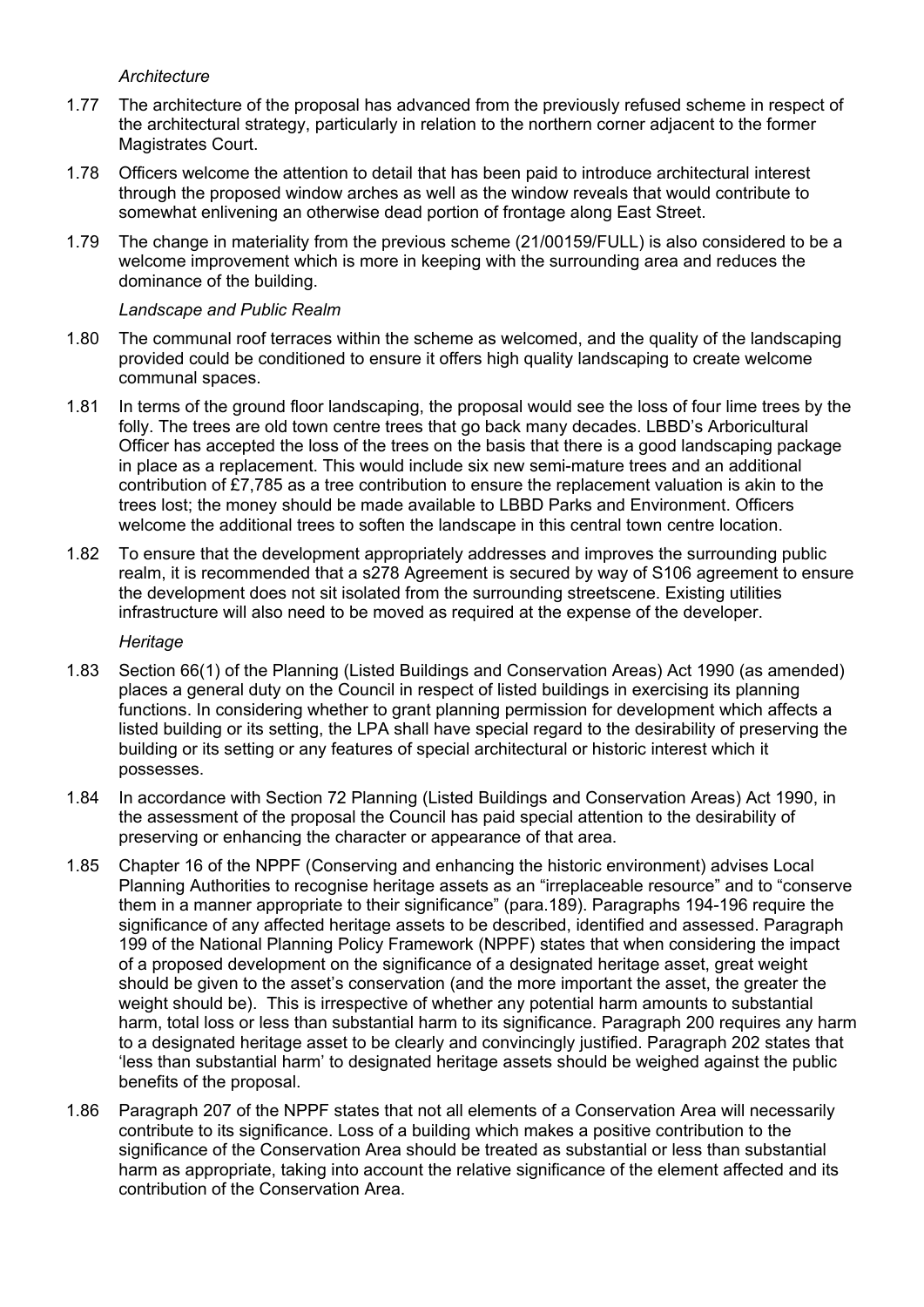- 1.87 London Plan Policy HC1 states that "development proposals affecting heritage assets, and their settings, should conserve their significance, by being sympathetic to the assets' significance and appreciation within their surroundings."
- 1.88 The above policies are reiterated at a local scale within, Policies BP2 and CP2 of the Local Plan, policy DM14 of the Draft Local Plan which seek to conserve heritage assets and avoid harm.
- 1.89 The Former Magistrates Court (Grade II listed) is identified as a landmark building in the Abbey and Barking Town Centre Conservation Area Appraisal (ABTCCAA), due to its detached nature and position. The building is a large building of grand Flemish Renaissance style which presides over East Street featuring in views all along the street and from the open public space in front of the building. The Town Hall (locally listed) is also located in the Conservation Area, to the south of the site is identified as a landmark building due to its grand scale, austere architecture and prominent clocktower which appears in views across the Conservation Area and beyond. Part of the site itself is identified as a positive contributor to the Conservation Area.
- 1.90 In terms of new development the (ABTCCAA) advises that new and replacement development needs to take account of and be sensitive to, the significance of any building proposed to be removed, the significance of any relationship between any building to be removed and adjacent structures and spaces, potential impact of the new design on known or potential archaeological remains, the potential impact of the new design on the setting of any neighbouring listed or locally listed buildings, the potential impact on important views and in relation to landmark buildings, the materiality and architectural detailing characteristics of the area and the scale and grain of the surrounding area.
- 1.91 The application is supported by a Heritage, Townscape and Visual Assessment which assesses the significance of heritage assets and the likely effects of the proposed development. The report assesses the effects on heritage assets, including the conservation area Grade II Listed Barking Magistrates Court, and non-heritage assets including Barking Town Hall.
- 1.92 With regards to the impact on the Conservation Area, the report highlights that the Iceland building at no.34 East Street is identified as being a 'positive to neutral' contributor to the consideration area but is not included in LBBD's list of locally listed buildings. Nos. 36-2 East Street (Poundland) is identified as a neutral contributor and the applicant's assessment considers the building to have poor quality of architecture that does not contribute to the conservation area's significance. With regards to no.34, the report highlights that whilst the building is identified as a 'positive to neutral' contributor, the original fabric of the building has been heavily altered, including painting over original tiles and amendments to shopfronts. In terms of the effects the proposal would have on these elements of the Conservation Area, the report concludes that the demolition and replacement of the buildings will affect the fabric of the conservation area, but that the high-quality design of the scheme overall would not harm the significance of the conservation area, and that the positive attribute of no.34 which frames the Town Hall clock tower will remain through the new design.
- 1.93 With regards to the effect of the development on the significance of the former Magistrates Court, the report considers the significance of the building emanates principally from the architectural interest in its fabric as well as its historic connections to important people and the community of Barking. The report follows that the setting of the listed building is compromised by the poor design of the Poundland store at the site and in short that the changes to the setting of the listed building resulting from the proposed development would constitute an enhancement and better reveal the listed building's significance.
- 1.94 Historic England have been consulted on the current application. Historic England previously supported investment along the historic high street in principle and recognised the opportunities to improve the poor townscape quality of the building at the site, however concerns were raised about the overall scale, massing and design of the proposed development, which would fail to preserve or enhance the character and appearance of the Conservation Area or preserve the setting of the Grade II listed Magistrates Court. Whilst the second application (21/00159/FULL) was an improvement in terms of design, scale and massing, the development would be a very large scale for a high street plot and a somewhat start contrast in scale would remain.
- 1.95 In response to the current scheme, Historic England consider that the proposal would appear less visually dominant in views along East Street due to the overall reduction in height and changes in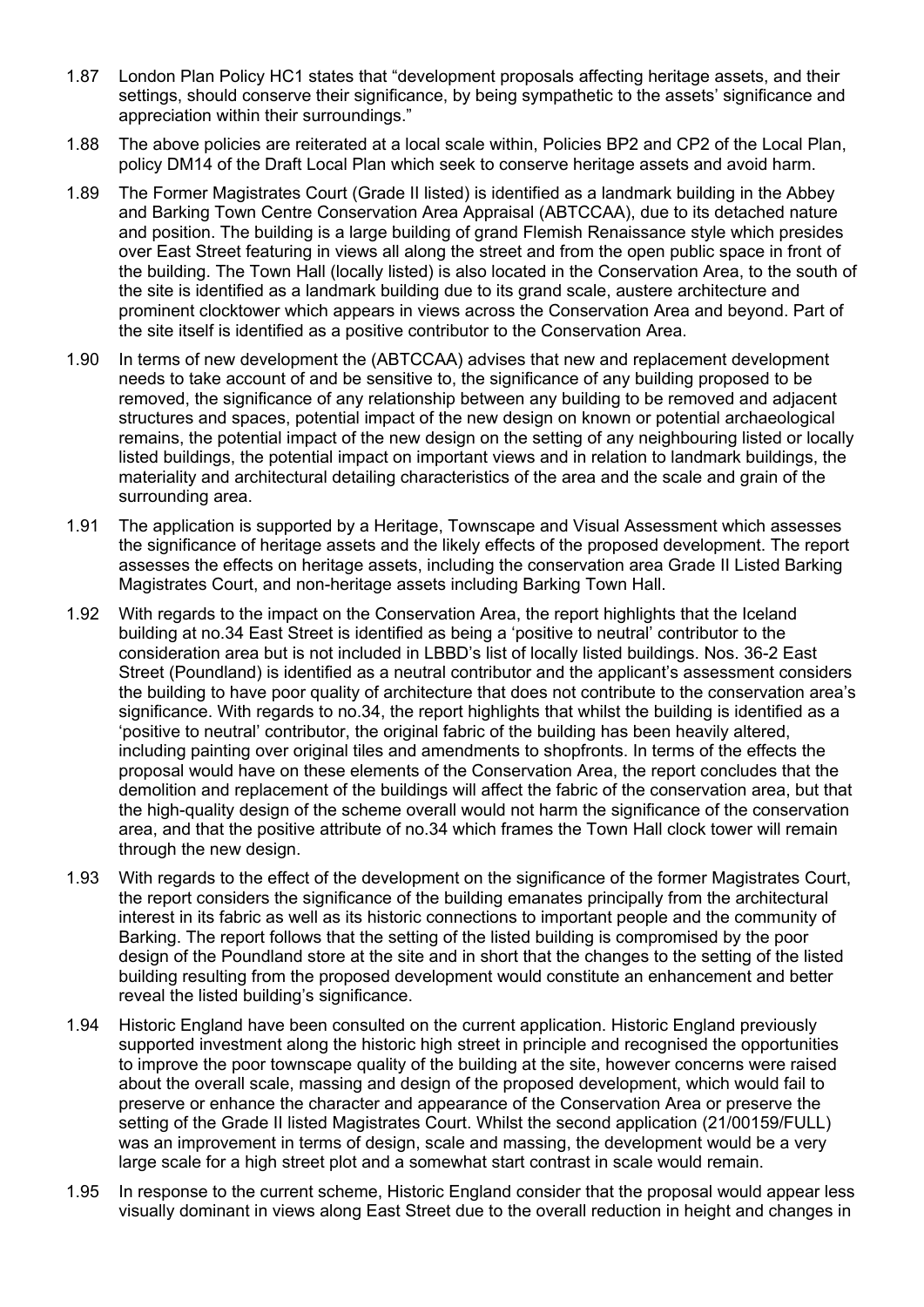materiality. The introduction of blind windows provides only a very modest improvement to the presentation of Block D along East Street, as it would still remain an inactive part of the building frontage. Historic England consider the level of harm to the conservation area to be slightly lower than previously identified but there would still be some harm resulting from the demolition of no.34 East Street, and the stark contrast in scale between the proposed development and the more modest market town grain.

- 1.96 Officers welcome the changes introduced since the previously refused scheme, namely the reduction in height, introduction of blind windows to East Street and the change in materiality from the black brick to a lighter grey brick.
- 1.97 Officers previously raised concerns in relation to the effect of the development on the setting of the former Magistrates Court resulting from the massing and stark appearance, which would create a dominating presence adjacent to the listed building. Officers consider the development as currently proposed sits more comfortably next to the listed building; particularly owing to the reduction in height of the "Town Square building" to 8 storeys, which when coupled with the set back from East Street and the more muted materiality, no longer appears to over-dominate the former Magistrates Court.
- 1.98 In terms of the effect on the Conservation Area, as per Historic England's response, particular regard must be had to the loss of the building identified as a 'Positive to Neutral Contributor' to the Conservation Area in the Conservation Area Appraisal and the "less than substantial harm" as assessed by Historic England. In this regard officers note that the Appraisal also identifies the site as a potential development site, and the site is part of a wider allocation in the emerging Local Plan, which seeks to introduce regenerative benefits to the area. Officers have previously resisted development proposals at the site in order ensure that proposed development at this site is of sufficient quality so as to ensure the redevelopment would preserve and enhance the Conservation Area.
- 1.99 Whilst the proposed development would result in the demolition of no.34, however, the proposal would introduce a high quality design which has sensitive design features, to seek to enhance the quality of the Conservation Area. The replacement of the existing Poundland building is also encouraged and considered to be a positive replacement.
- 1.100 Any harm to or loss of a heritage asset requires justification (para 202 NPPF). In this instance, officers consider the proposed development would lead to 'less than substantial harm' to the Conservation Area'. As such, this harm must be balanced against the 'public benefits' derived from the scheme, which in this case are notably the delivery of 59 new homes including family housing and affordable housing to assist in the borough meeting its targets for much needed housing. There would also be short-term benefits associated with the creation of construction jobs. Further benefits would be the regeneration investment to this key town centre site. Officers consider that the development proposals have progressed from previous iterations and now consider the public benefits of the proposed development would outweigh the less than substantial harm.

#### *Summary*

- 1.101 In summary, officers consider that the progression from the previously refused schemes to the current proposal are such that the proposed development would accord with the aforementioned design policies.
- 1.102 Whilst at 5-8 storeys high, the development is tall for a town centre/high street location, the site does sit in an area as being identified in the emerging Local Plan as suitable for tall buildings. The regeneration benefits that would be achieved through the proposed development, and introduction of residential dwellings to the site is also welcomed.

## **Impacts to neighbouring amenity:**

1.103 NPPF paragraph 174 states that the planning system should contribute to and enhance the natural and local environment by preventing both new and existing development from contributing to or being put at unacceptable risk from, or being adversely affected by unacceptable levels of pollution, including noise, water and air.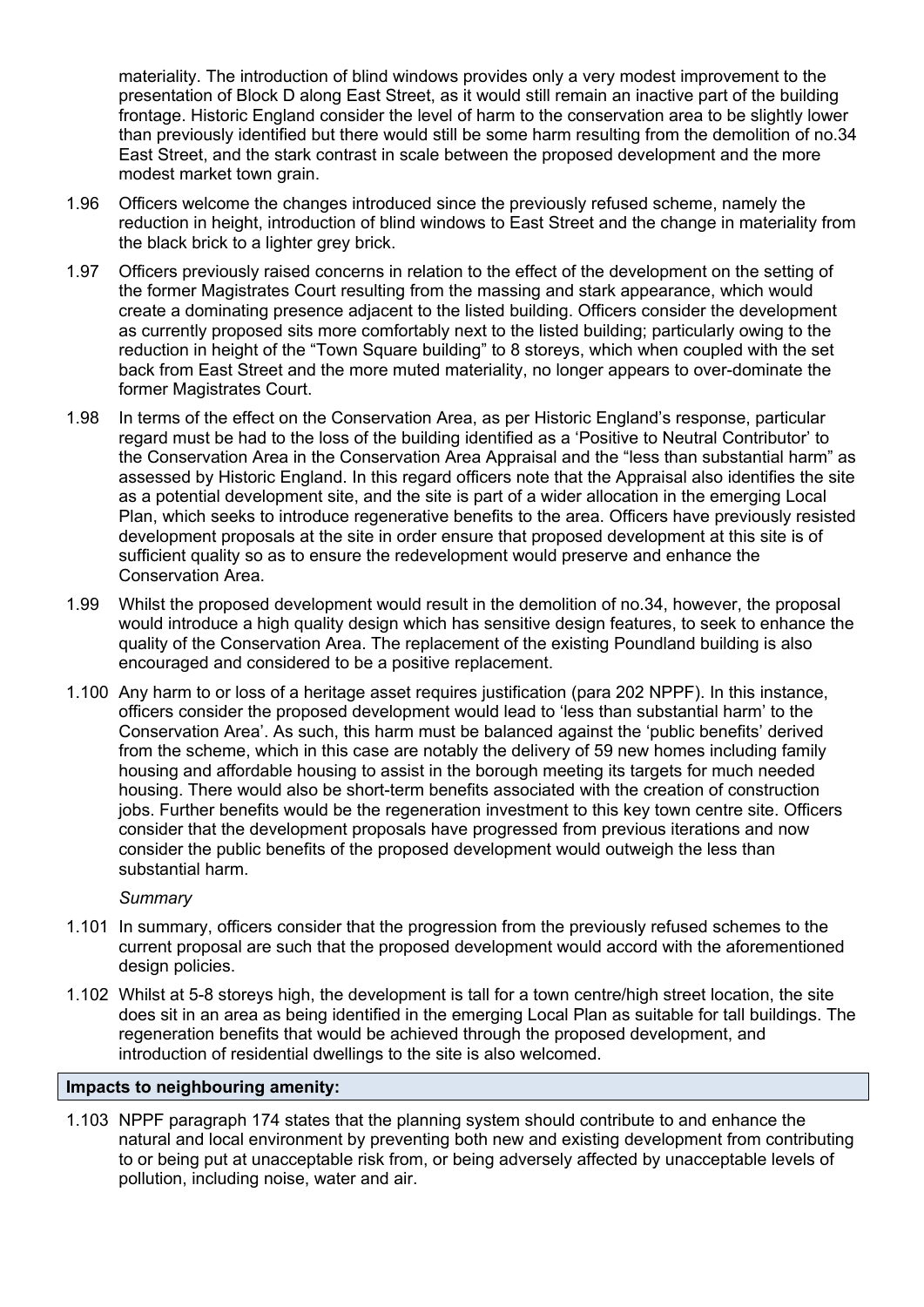- 1.104 London Plan Policy D3 sets out that developments should deliver appropriate outlook, privacy and amenity and help prevent or mitigate the impacts or noise and poor air quality. Policy D6 part D states "the design of development should provide sufficient daylight and sunlight to new and surrounding housing that is appropriate for its context, whilst avoiding overheating, minimising overshadowing and maximising the usability of outside amenity space."
- 1.105 Adopted Policy BP8 of the Borough Wide Development Management Policies DPD seeks to protect residential amenity, and Draft Local Plan Policy DMD1 'Securing high quality design' (Regulation 19 version) sets out that among other things, all development proposals should consider the impact on the amenity of neighbouring properties with regard to significant overlooking, privacy and immediate outlook, and should mitigate the impact of air, noise and environmental pollution.
- 1.106 In respect of daylight and sunlight, the NPPF states that authorities should take a flexible approach in applying policies or guidance relating to daylight and sunlight, where they would otherwise inhibit making efficient use of a site (as long as the resulting scheme would provide acceptable living standards) (Paragraph 125c). London Plan Housing SPG states that "An appropriate degree of flexibility needs to be applied when using BRE guidelines to assess the daylight and sunlight impacts of new development on surrounding properties, as well as within new developments themselves. Guidelines should be applied sensitively to higher density development, especially in opportunity areas, town centres, large sites and accessible locations, where BRE advice suggests considering the use of alternative targets. This should take into account local circumstances; the need to optimise housing capacity; and scope for the character and form of an area to change over time. The degree of harm on adjacent properties and the daylight targets within a proposed scheme should be assessed drawing on broadly comparable residential typologies within the area and of a similar nature across London. Decision makers should recognise that fully optimising housing potential on large sites may necessitate standards which depart from those presently experienced, but which still achieve satisfactory levels of residential amenity and avoid unacceptable harm."

## *Daylight and Sunlight*

- 1.107 One of the reasons for refusal of applications 19/00770/FUL and 21/00259/FULL was in relation to the loss of sunlight and daylight to neighbouring residential occupiers, in particular flats contained within the former Barking magistrates Court and the Bath House buildings. The reason for refusal also pertained to the failure to demonstrate the proposed flats with the development and the courtyard area would receive adequate sunlight levels.
- 1.108 A Daylight and Sunlight Assessment prepared by CPMC Chartered Surveying, which highlights that the BRE Guidelines should be applied flexibly and in the context of a major centre and London Riverside Opportunity Area, it is reasonable to assume that the density in the area is likely to increase and the BRE targets are unlikely to be met in all instances. The report highlights the importance of context when assessing daylight/sunlight factors and have reviewed daylighting levels enjoyed by nearby properties in order to provide a more in depth understanding of the context. The buildings reviewed are:
	- The east elevation of the Magistrates Court. The first floor has an average VSC 11.21 and the second floor has an average VSC 13.08.
	- The east elevation of The Bath House. The first floor has an average VSC 11.71 and the second floor has an average VSC 13.92.
	- The western elevation of Arboretum Place. The second floor has an average VSC 10.23 and the third floor has an average VSC 13.74.

## Daylight and sunlight assessment on surroundings

1.109 The Assessment submitted summarises that the majority of neighbouring windows, rooms and amenity spaces comfortably fulfil all of the planning guidance. However the assessment acknowledges that the most significant impact is caused to the Barking Magistrates Court building, which contains a residential element, noting that whilst the impact is relatively significant, the design of the building makes some windows and rooms more sensitive than we would ordinarily expect and that the residual light levels are in keeping with other nearby facades, including the eastern façade of the same building.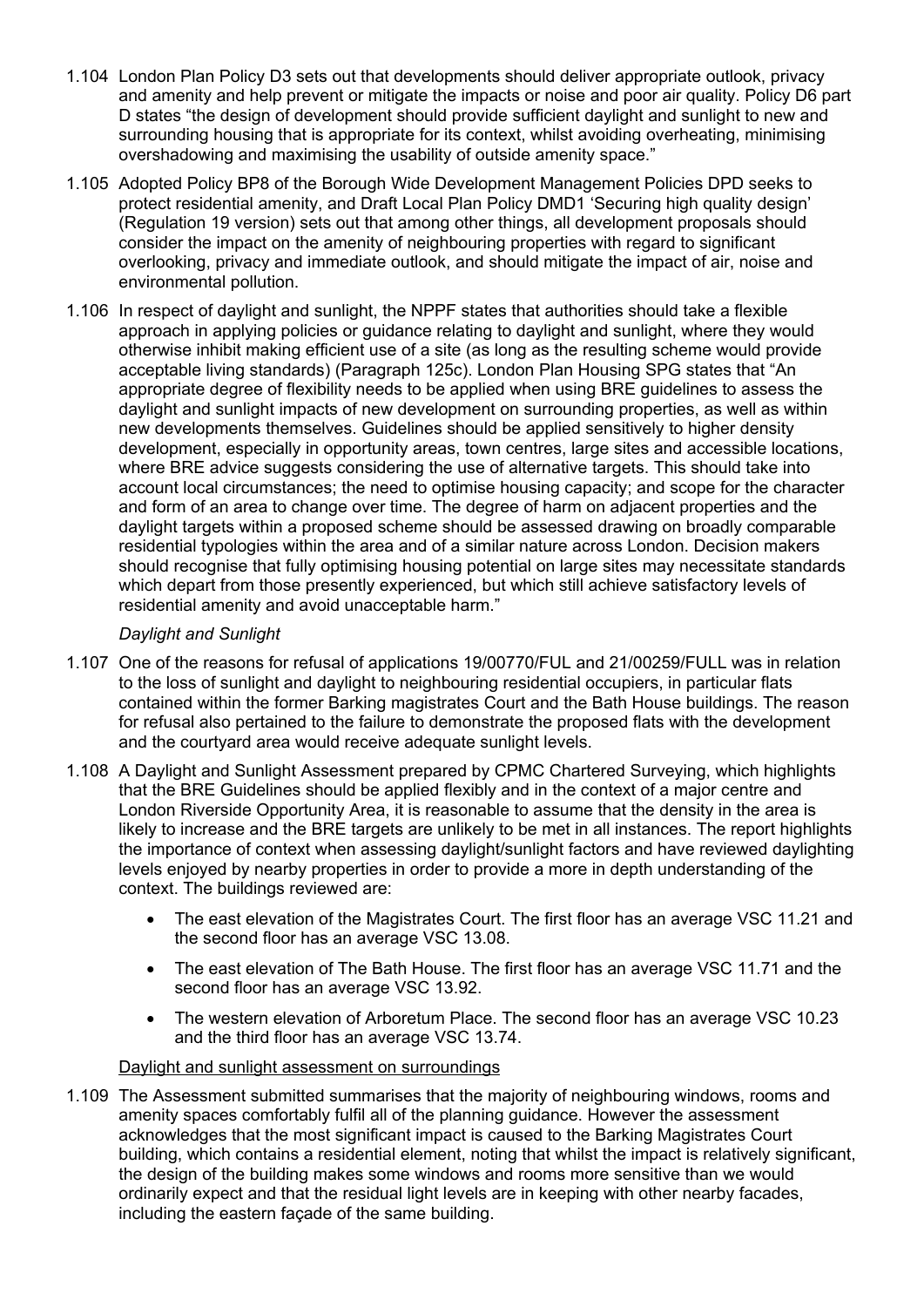- 1.110 The submitted assessment seeks to contextualise the scheme to justify the numerous 'transgressions' to the neighbouring buildings. In addition to the contextual analysis of sunlight received to neighbouring properties (above), the report highlights the impact of balconies in exacerbating loss of light. Officers accept that the context of the development is an important factor to consider and the close-knit nature of the immediately surrounding buildings are a material consideration. However it is worth noting that in the examples provided the windows assessed at Arboretum Place are inward looking towards the same building, and as such these windows were never afforded greater levels of sunlight. Similarly the Bath House development was approved within 2 years of Arboretum Place and both schemes were approved under planning policy that pre-dates the current national, regional and local policy framework.
- 1.111 It is acknowledged that in historic city centre environments may not be possible to achieve the 27% VSC target and that some level of change is likely to be necessary if the proposed levels of housing area to be accommodated on this site, and within the town centre more generally. However daylight/sunlight impacts must be scrutinised, particularly if VSC value is below 27%, and if the reduction is greater than 20% (or  $1/5<sup>th</sup>$  its former value), when the duction is likely to be noticeable, as the BRE guidance advises.
	- Arboretum Place The previously refused scheme 21/00159/FULL had 3 VSC window transgressions (where BRE targets are not passed). The document submitted under the revised scheme confirms that there would be no window transgressions to this property.
	- Bath House 26 VSC window transgressions were caused to this property as a result of the previous scheme 21/00159/FULL. The current application sets out that there would be 22 window transgressions caused to this property with the revised proposals in place. The report sets out that the windows that undergo the most significant VSC losses are found on the wall looking down Clockhouse Avenue towards Broadway, which are found under balconies which significantly restrict the sky-view above such windows. When applying an assessed without taking the balconies into consideration, the number of window transgressions is reduced to 11, with no more than 0.72 of its former value. The report therefore considers the impact to be 'minor adverse.'
	- Former Magistrates Court 40 VSC window transgressions occur to this property, which is the same amount of transgressions as application 21/00159/FULL, however the Daylight Sunlight Report states that due to the revised mass the results show improvements in all cases when compared against the former proposals. The applicant seeks to justify the transgressions through contextualising a number of the windows, for example presence of basement windows or recessed mezzanine floors. Officers acknowledge the design of basement development and recessed mezzanine floor rooms are difficult to achieve high VSC ratings, there are a number of other transgressions occurring on all floors, including the fourth floor that would have a noticeable and significant impact to the occupiers of the development. The report contextualises the development and emphasises that the development is in a central town centre Opportunity Area where achieving full compliance with BRE guidelines is unlikely. Given the location of the site, localised design features and considered in context the applicant considers that the results are acceptable in this case. The report contains a table to compare the mean results of the mass associated with application 21/00159/FULL which shows the following improvements on each level of the Magistrates Court (not all windows are included in the calculations).

| <b>Former Magistrates Court</b><br>elevation facing application<br>site | Refused scheme VSC mean | Revised proposals VSC<br>mean |
|-------------------------------------------------------------------------|-------------------------|-------------------------------|
| First Floor (west)                                                      | 12.4                    | 12.9                          |
| First Floor (west and east)                                             | 14                      | 14.5                          |
| Second W2-W4                                                            | 23.5                    | 24.4                          |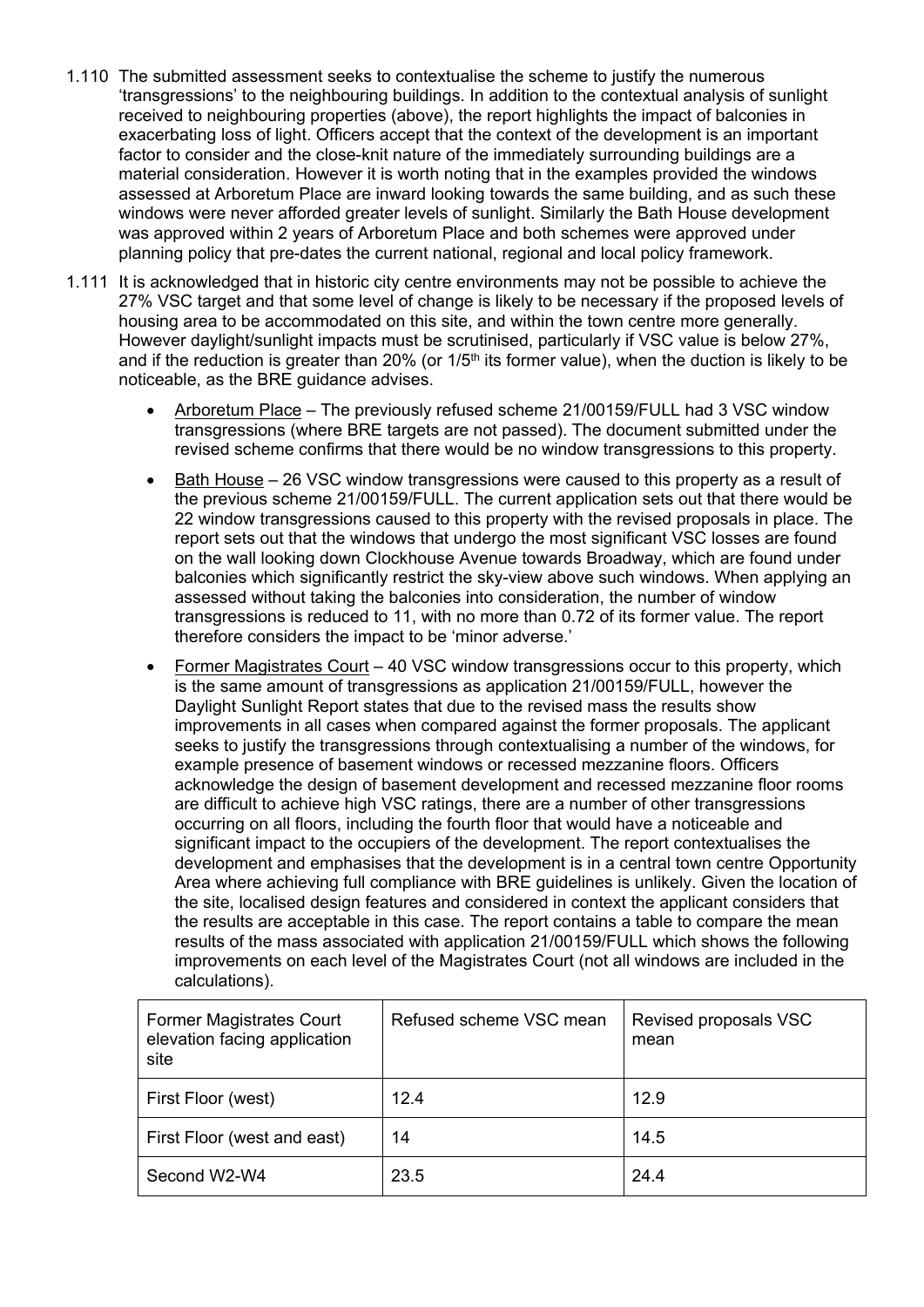| Second W11-W16 | 17.3 | 18.1 |
|----------------|------|------|
| Third W3-W8    | 19.6 | 20.8 |
| Fourth W3-W8   | 22.3 | 23.9 |

- 1.112 With regards to Daylight Distribution Results, the report states that there are no transgressions with the current scheme (there was one transgressions previously under 21/00159/FULL). Bath House experiences two transgressions to two rooms that are reported as "relatively marginal", this is the same as under 21/00159/FULL. The transgressions to the former Magistrates Court are the same in number as before (eleven).
- 1.113 When assessing available sunlight hours results, all tested windows within Arboretum Place and the Bath House are either orientated north or pass. However as the assessed part of the former Magistrates Court is directly north of the application site, there are some transgressions experienced as a result of the current application (9 annual and 9 winter transgressions).
- 1.114 In terms of sun on the ground to neighbouring amenity space, the current application assesses amenity space at The Bath House and Barking Magistrates Court. The assessment concludes that there would be no change to The Bath House amenity space but that there would be a transgression to the amenity space at the Former Magistrate Court, reducing from 5% to 0%.
- 1.115 It is highlighted that the previous reason for refusal pertaining to daylight/sunlight referred to impacts to the Bath House and the former Magistrates Court. It is considered that the daylight sunlight impacts are improved overall as a result of the reduction in height of the development, however some impact evidently is retained (and largely limited to) the former Magistrates Court, given the direction of the proposed site from the application site, the internal arrangements of the neighbouring properties and the proximity it is likely that any scale of development at the application site is likely to impact the daylight/sunlight to this neighbouring site.
- 1.116 When assessing the proposed development in the context of the town centre location, and the emerging allocation for the development officers consider that the progression that has been made in respect of the height scale and massing compared to the two previously refused schemes has improved the impacts on daylight and sunlight to neighbouring properties. It is also acknowledged that the BRE guidance is intended to be used as a guide and that it is unlikely that all targets will be achieved in all instances, particularly given the site context.
- 1.117 It is noted that an objection has been received in relation to daylight and sunlight impacts. As above, officers acknowledge that there is still some degree of impact in terms of daylight sunlight to neighbouring properties, however the impact has improved in comparison to the previous schemes. The site's allocation must also be taken into consideration, as well as the context of the site, and officers consider the benefits in bringing 59 new homes, including family housing and affordable housing to this site would outweigh the concerns with regards to daylight and sunlight impacts.
- 1.118 Therefore, on balance, while there remains a degree of impact in terms of daylight and sunlight, officers do not consider the impacts to be so severe so as to constitute a reason for refusal of the scheme.

## Daylight and sunlight assessment for the development proposal

- 1.119 In relation to internal daylight levels within the proposed development, all the flats will have a combined living room/kitchen area whereby the BRE guidelines advise a target average daylight factor (ADF) level of 2% however, in practice, the principal use of rooms designed as a 'living room/kitchen/dining room' is as a living room and accordingly it would be reasonable to apply a target of 1.5% to such rooms.
- 1.120 The current application contains an assessment of the proposed accommodation, which summarises that of the 185 habitable rooms proposes, 179 pass the ADF test (97%) and 170 habitable rooms (92%) pass the daylight distribution test. An assessment of the sunlight received to the living/kitchen/dining space found that 80% of the rooms tested meet the annual probably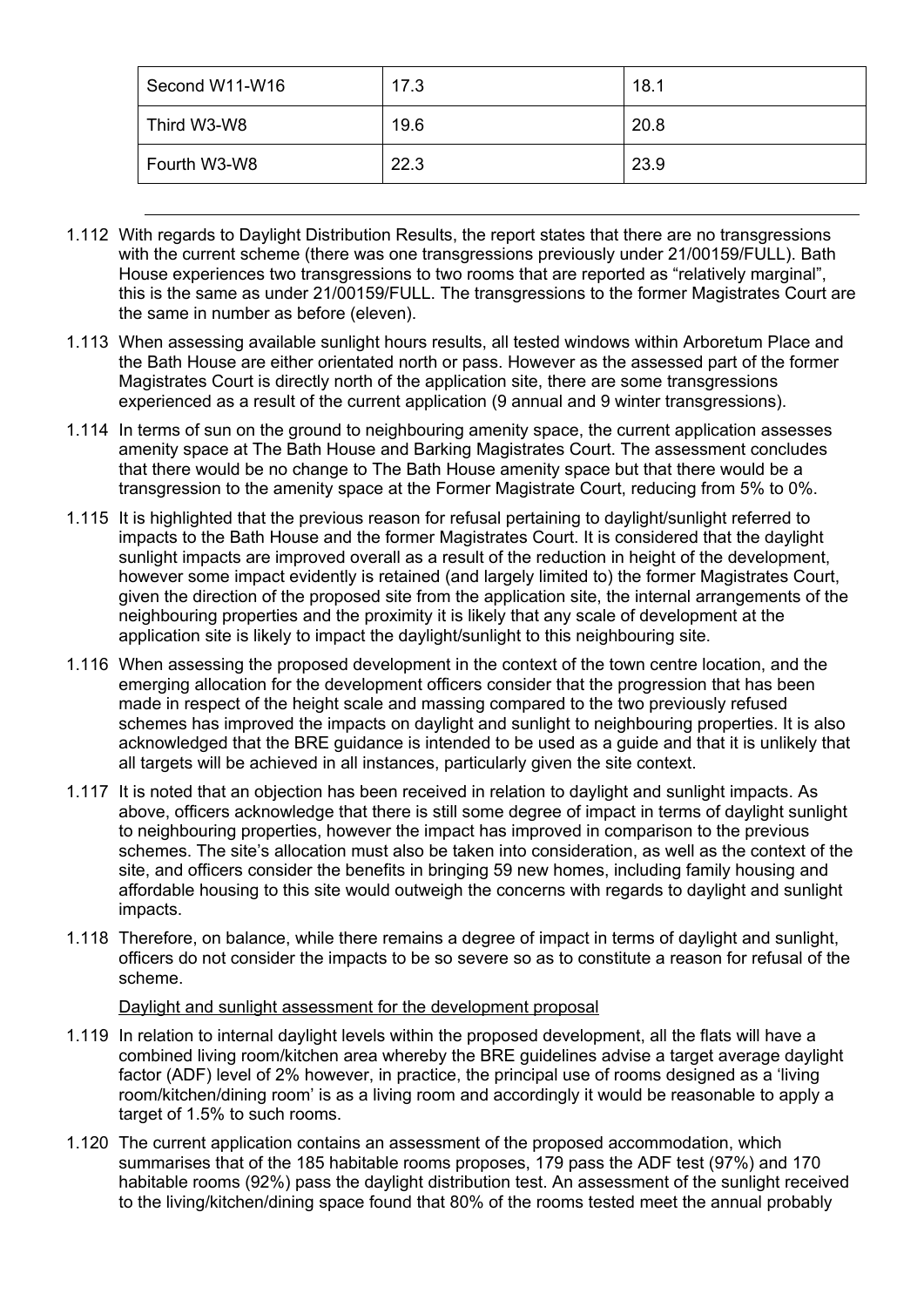sunlight guidance and 82% meet the winter hour guidance, with 79% of rooms passing both tests. The previous application considered the internal daylight/sunlight levels achieved within the proposed building, and in assessing the application, officers considered the internal daylight and sunlight to be acceptable. Officers consider the current application receive an acceptable level of daylight/sunlight to the rooms within the proposed development.

- 1.121 BRE guidelines commend that at least half of a garden or amenity space should receive at least two hours of sunlight on 21 March. The two communal terraces proposed (on the second and fifth floors) have been assessed and the submitted report concludes that the BRE criteria is met.
- 1.122 In terms of the proposed development and associated amenity space, it is therefore considered acceptable in terms of daylight and sunlight. Officers would however note that the proposed development contains a large number of windows on the south west elevation facing the other part of the emerging site allocation, a number of these windows are dual aspect, but may be subject to reduced daylight/sunlight for future development coming forward at the remaining section of the emerging allocation.
- 1.123 Overall there is no material difference between the previously refused scheme and the current scheme in terms of the daylight/sunlight levels achieved for the proposed development. This was not a reason for refusal of the previous application 21/00159/FULL.

#### *Outlook/Privacy*

- 1.124 The siting of the current application is located on broadly the same footprint as the previously refused schemes and as such the impacts in relation to privacy are akin to the previous scheme. There will be a separation distance of approximately 12 metres between the north-eastern elevation of the proposed development and the former Barking Magistrates Court building. It is therefore not considered that the development will have any material impact on the outlook and privacy of existing residential occupiers, particularly given the central town centre location which has a tight-knit grain. Whilst the Bath House is located directly to the south-east and within close proximity of the proposed development, it is not considered that there would be any direct overlooking or detrimental loss of privacy to the residents of this building.
- 1.125 In terms of outlook onto Grove Place, the first floor flats of the application are all dual aspect with outlook also onto the town square or onto East Street. There is also a camber to the East Street side, which angles away from Grove Place. In the context of a town centre development with an tight urban grain, officers consider that the applicant has sought to maximise dual-aspect units and do not consider the outlook onto Grove Place to constitute a reason for refusal.
- 1.126 It is acknowledged that an objection has been received in relation to the impact on privacy. Officers assessment with regards to privacy is as per the previous applications, where it is noted that the previous applications were not refused on the grounds of privacy. In the context of the town centre site, the impacts relating to privacy are considered acceptable.

*Noise*

- 1.127 The NPPF outlines that planning policies and decisions should ensure that new development is appropriate for its location taking into account the likely effects (including cumulative effects) of pollution on health and living conditions, and should mitigate and reduce to a minimum potential adverse impacts resulting from noise, and avoid giving rise to significant adverse impacts on health and quality of life (paragraph 185). The NPPG (Paragraph: 005 Reference ID: 30-005- 20190722) clarifies that adverse noise impacts are considered to occur when noise levels result in a change in behaviour, for example turning up the volume to hear the television.
- 1.128 London Plan policy D13 (noise) sets out ways to manage noise within new developments. The policy ties into policy D12 (agent of change) which places responsibility for mitigating impacts from existing noise and other nuisance-generating activities or uses on the proposed new noisesensitive development.
- 1.129 Draft Local Plan Policy DMSI 3 'Nuisance' (Regulation 19 version), requires development proposals to have regard to the Agent of Change principle, and requires development proposals to submit a noise assessment. The policy states that development proposals which generate an unacceptable level of nuisance will generally be resisted.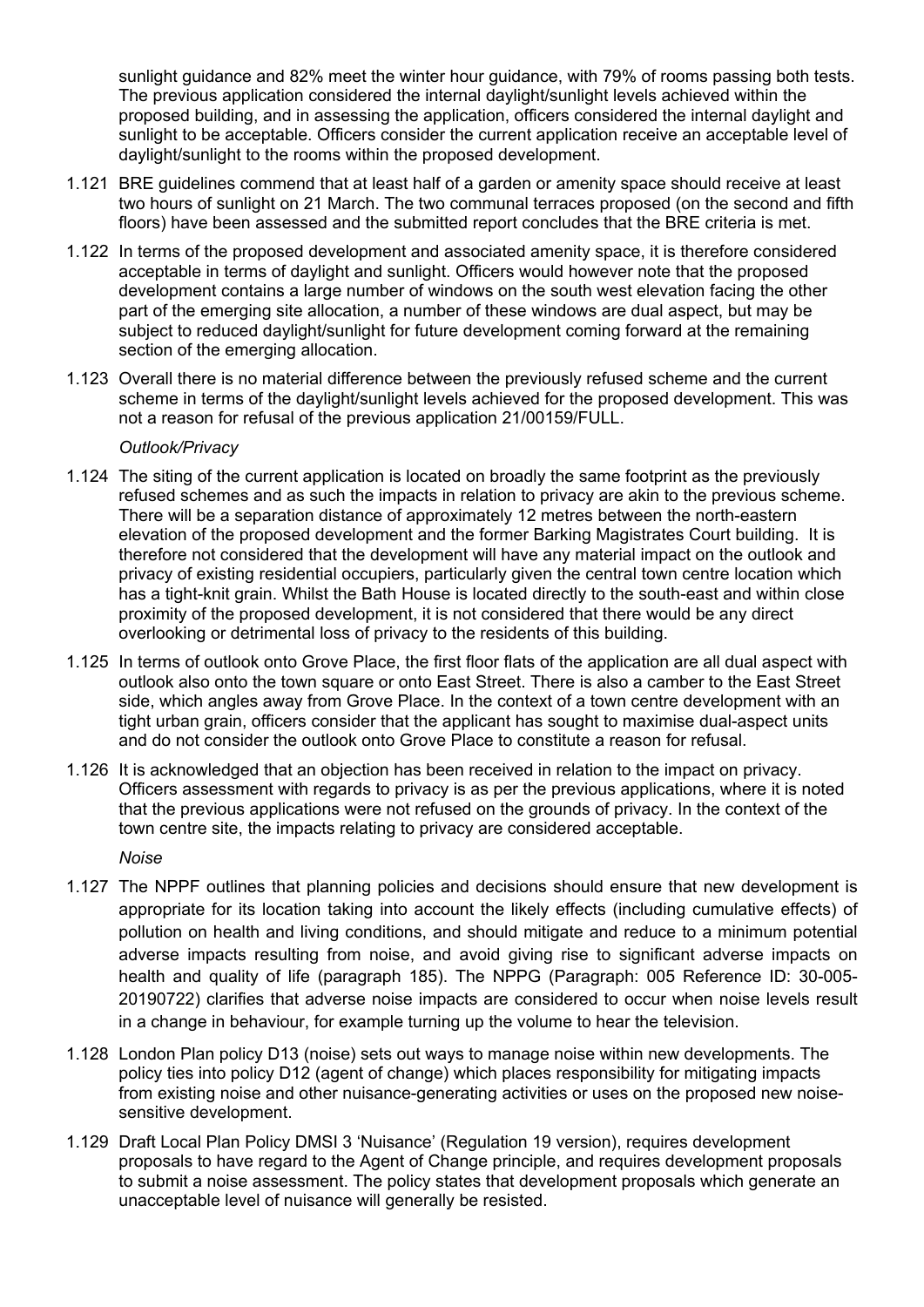1.130 The Environmental Health Officer (EHO) has reviewed the submitted documentation and notes that additional information has been submitted from the previously refused scheme. However early morning noise from the market has not been surveyed and the precise details of mechanical services plant and refrigeration equipment are not yet know. As such conditions are recommended for a scheme of acoustic protection, noise limits for the non-residential uses and for a delivery hour restriction. Subject to these conditions it is considered that the development would be acceptable in terms of noise impact, in accordance with London Plan policies D12 and D13 as well as the relevant sections of the NPPF and local policies BP8 and BR13.

*Lighting*

1.131 No details of external lighting have been submitted. To enable the development to be safe, secure and inviting, whilst ensuring external lighting does not give rise to neighbouring amenity impacts, a condition requiring the submission of lighting details would be imposed if planning permission were granted.

## *Air Quality*

- 1.132 The NPPF sets out at paragraph 186 that decisions should sustain and contribute towards compliance with relevant limit values or national objectives for pollutants taking into account the presence of AQMAs and the cumulative impacts from individual sites in local areas.
- 1.133 Good Growth Objective 3 of the London Plan seeks to *inter alia* improve London's air quality, reduce public exposure to poor air quality and minimise inequalities in levels of exposure to air pollution. Policy D3(9) seeks to ensure design helps prevent or mitigate the impacts of noise and poor air quality.
- 1.134 Policy SI1 of the London Plan also states that all development should be air quality neutral as a minimum. This is supported by Policy DMSI4 of the draft Local Plan (Regulation 19 version) which confirms that the whole borough is designate as an Air Quality Management Area, and Barking town centre is an Air Quality Focus Area, requiring development to be air quality neutral stating where proposals do not achieve the air quality neutral benchmark, a financial contribution will be required. Core Strategy CR1 also sets a policy requirement to protect air quality.
- 1.135 The application is supported by an Air Quality Assessment which models the potential impacts of the proposed development, and confirms that the development is predicted to comply with guidelines in that it would be air quality neutral and enhance air quality through the planting of additional trees. To ensure that the development does comply with the development, it is recommended that a condition is attached as well as a s106 obligation requiring a monetary contribution in the event the development is not air quality neutral.

## *Contaminated Land*

1.136 A planning condition is recommended by the Council's Environmental Protection Officer ensure there would be no adverse impacts in terms of land contamination, involving the submission of an investigation and risk assessment, detailed remediation scheme as necessary and a verification report.

| <b>Sustainable Transport:</b>               |                                                                                                                                                  |                                           |                                |
|---------------------------------------------|--------------------------------------------------------------------------------------------------------------------------------------------------|-------------------------------------------|--------------------------------|
| Net gain/loss in car<br>parking spaces:     | 0                                                                                                                                                | <b>PTAL Rating</b>                        | 6а                             |
| Proposed number of<br>cycle parking spaces: | 119 long-stay cycle<br>parking spaces for<br>residents and 5 long<br>stay cycle spaces for<br>commercial units.<br>22 short stay cycle<br>spaces | Closest Rail Station /<br><b>Distance</b> | Barking Station / 0.2<br>miles |
| <b>Restricted Parking</b><br>Zone:          | Yes                                                                                                                                              | Parking stress survey<br>submitted?       | No                             |

1.137 The NPPF recognises that sustainable transport has an important role to play in facilitating sustainable development but also contributing to wider health objectives. In particular it offers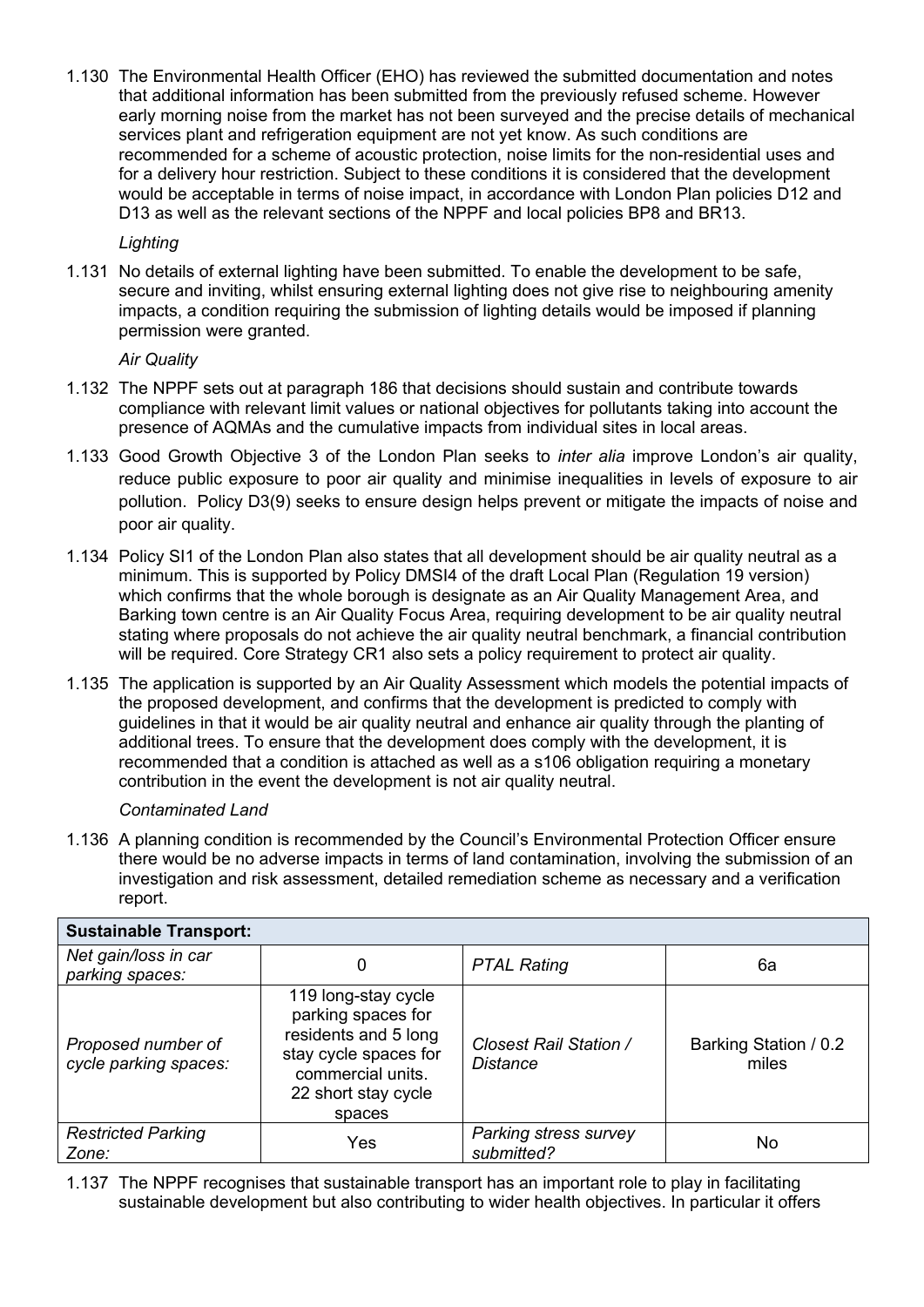encouragement to developments which support reductions in greenhouse gas emissions and those which reduce congestion. The NPPF also outlines that developments which generate significant vehicle movements should be located where the need to travel will be minimised and the use of sustainable transport options can be maximised. It is also expected that new development will not give rise to the creation conflicts between vehicular traffic and pedestrians.

- 1.138 London Plan Policies T1- T6, seek to promote sustainable modes of transport, encourage the effective use of land, reduce car dominance and be integrated with current and planned transport access, capacity and connectivity.
- 1.139 Core Strategy policy CR1 promotes the use of sustainable transport to assist in addressing the causes and potential impacts of climate change. Policies BR9, BR10 and BR11 of the Borough Wide Policies DPD set out the Council's approach to parking, sustainable transport and walking and cycling. Emerging Policy DMT1 'Making better connected neighbourhoods' of the Draft Local Plan (Regulation 19) sets out that development proposals should reduce the dominance of vehicles on London's streets. Emerging policy DMT2 'Car parking' states that development will be resisted where anticipated car parking and vehicle use will increase congestion and parking stress. Emerging policy DMM1 confirms that the Council may use planning obligations to address a development's impacts and to ensure it aligns with the development plan for the borough, including highways works or payments towards addressing any impacts as a result of the development and other transport requirements arising from transport assessments and travel plans.
- 1.140 Barking Area Action Plan Policy BTC8 states that the Council wish to encourage through traffic to remain on the primary road network and thereby reduce the levels of traffic using the roads in the Plan area as a short cut.
- 1.141 Strategic Policy SPP1 (Regulation 19 Draft Local Plan) promotes measures to improve access across the town centre, which includes prioritising pedestrian and cycle movement and safety around Town Quay, including restricting Highbridge Road to a minimum of one-way vehicular traffic.
- 1.142 The site has a PTAL rating 6a, which represents an excellent level of public transport accessibility.
- 1.143 The previously refused applications at the site sought to provide two no. on street car parking spaces for disabled parking bays, and for both locations the proposed locations were not considered to be acceptable, and as such each application contained a reason for refusal on the basis of the proposed disabled parking bays.

*Site Access*

- 1.144 The building is proposed to be accessed from all elevations East Street to the west, Grove Place to the south and Clockhouse Avenue to the north and east. The access strategy proposed includes 3 access points on Grove Place (back of house to retail unit 1, bin store and separate cycle store to the residential units). Officers previously raised concerns with regards to the potential conflict with the approved application for the closure of Grove Place (16/00204/REG3) was given planning permission on 25/10/2018. It is understood that the development has been part implemented although there have been delays to the closure of the road due to works for the installation of the District Heat Network.
- 1.145 The applicant has liaised with the applicants for the Grove Place proposals to ensure that both developments can operate without conflict, and no objections are raised by the applicants at Grove Place. It is also understood that the waste compactor element of the Grove Place application is no longer planned to be implemented. From the discussions to date and the submission of the planning application materials, officers are satisfied that the approval of the current application can operate without hindrance to the Grove Place application.
- 1.146 Officers note that two green electricity boxes on the east of the site should be relocated to the back of the footway to not cause a hindrance to pedestrians. It is recommended that a planning obligation is attached requiring these electricity boxes and all other utilities infrastructure affected as a result of the current applications to be shifted where necessary and otherwise suitably addressed at the expense of the applicant prior to the occupation of the development.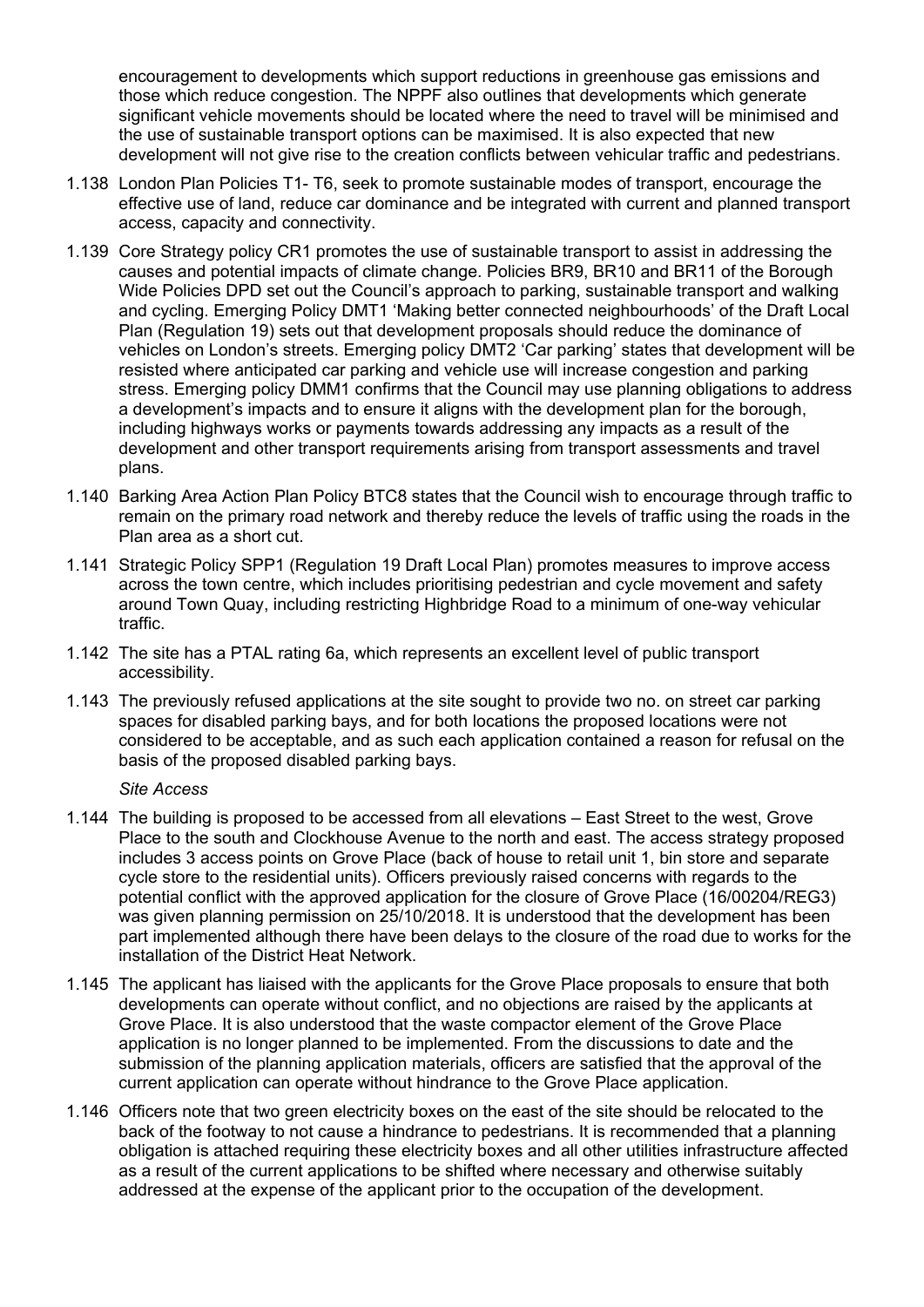## *Car Parking*

- 1.147 The proposal originally included the provision of two no. on street disabled parking bays in a similar location as the disabled bays proposed under application 21/00259/FULL. Be First Transport Officers raised concerns with the location of the bays, which were considered to cause obstruction and hindrance to street market entrance/emergency vehicles as well as conflicts with on street traffic calming measures. The dimensions of the bays also did not meet minimum criteria suggested in Disabled Persons Transport Advisory Committee.
- 1.148 After considering the above situation and the context of the application site, Be First Transport Officers recommended that the proposed bays be removed as there are currently several disabled parking bays in the vicinity. With regard to disabled parking, TfL have confirmed that they would be content should the development come forward with no disabled parking bays due to the town centre location and that bus and rail services in the town centre are wheel-chair accessible.
- 1.149 A commuted sum is requested for the conversion of on street parking bays to disabled bays and/or add up to two new on street disabled bays in the vicinity should the need arise from the proposed development over the lifetime of the development. This will ensure that there is provision for disabled on street car parking near to the site for future occupiers of the scheme. The commuted sum is calculated on the basis of the current fees and charges agreed by Cabinet, which amounts to a total of £13,700. It is recommended that this is secured by way of Section 106 agreement.
- 1.150 The remainder of the development will be car-free. To ensure this is achieved, a car free obligation in the S106 should be secured to any permission granted that states that with every type of tenure and tenancy agreement, future occupiers will not be granted a permit for residents parking bays or contracts to park in the Council's car parks, unless they qualify for disabled parking.
- 1.151 Officers consider the revised approach to disabled parking bays overcomes the previous concerns and reasons for refusal, and subject to securing the commuted sum, the application is considered acceptable.

## *Cycle Parking*

1.152 In terms of residential cycle parking, 119long-stay cycle parking spaces, which is in line with quantum set out in the Intend to Publish London Plan. Further long stay and short stay cycle parking spaces are provided for the commercial units. TfL officers have raised concerns with regards to the location of the short stay cycle parking as per the proposed layout, as well as the overall long stay provision. Officers consider that such detail can be appropriately considered as part of a detailed condition submission. It is therefore recommended that a condition is imposed requiring cycle parking spaces to be designed and laid out in accordance with the guidance contained in the London Cycling Design Standards, and for the details to be submitted and assessed by officers.

## *Other transport matters*

- 1.153 Given the quantum of commercial floorspace in addition to residential units, TfL officers have requested a full Healthy Streets Transport Assessment including an Active Travel Zone assessment providing an audit of key pedestrian and cyclist routes against the Healthy Streets indicators. Officers acknowledge that no such assessment was submitted with either of the previous applications, and that this application has a reduced impact in terms of residential units, as well as the commercial floorspace being largely replacement floorspace, officers do not wish to delay the determination of the development on the basis of this information being absent. Furthermore it is noted that the information was not requested by Be First Officers.
- 1.154 A full Delivery and Servicing Management Plan, full Construction Logistics Plan and full Framework Travel Plan should be secured by condition and a full Travel Plan secured by Section 106 agreement along with a monitoring fee to ensure that the outline/framework principles set out in the submitted documentation can be implemented and additional details reviewed by officers to ensure there would be no adverse impacts as a result of construction or servicing, and to ensure sustainable transport is promoted in accordance with policy requirements.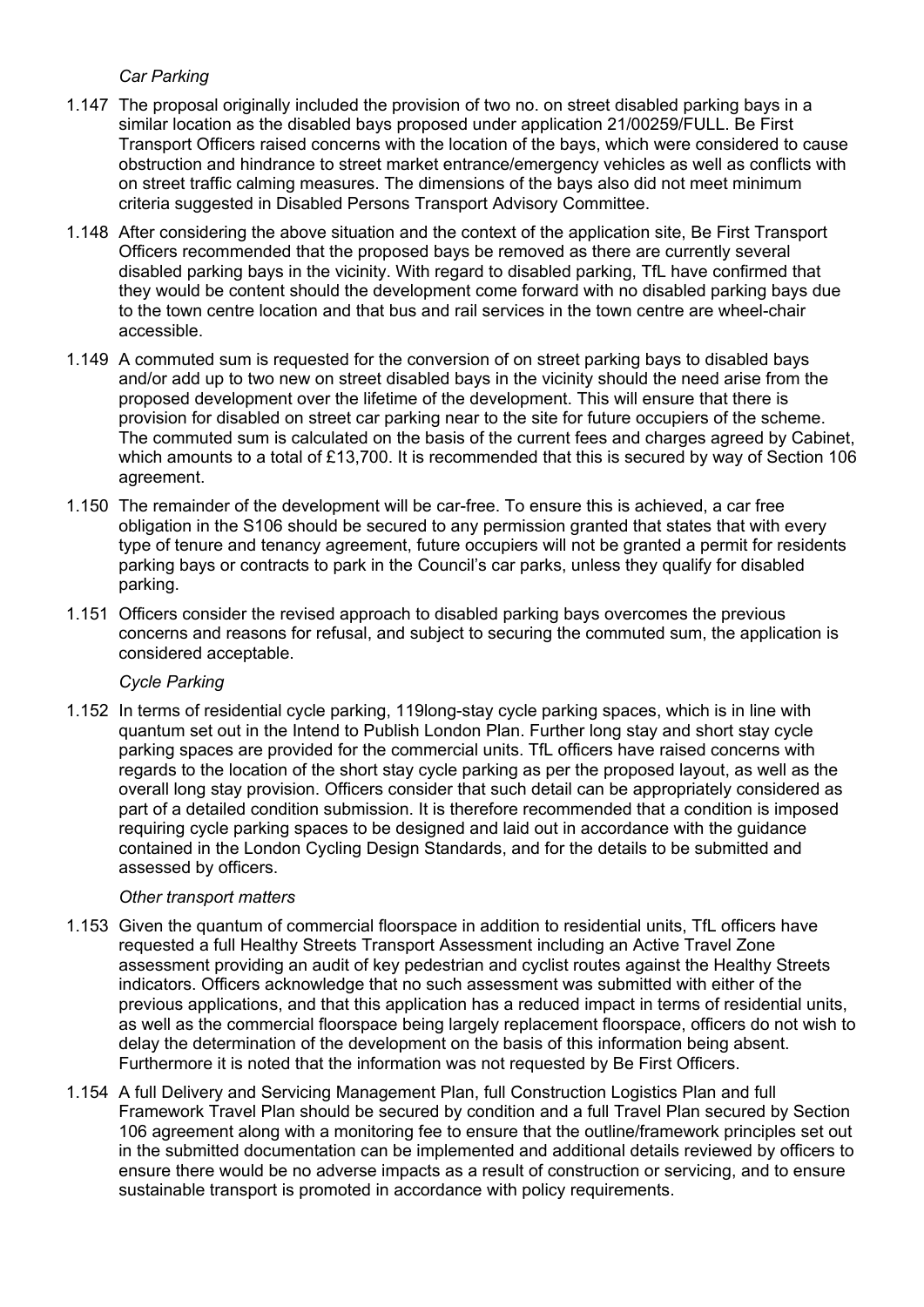## *Summary*

1.155 The proposed development is a highly sustainable, well connected site, and the proposals seek to promote active travel. The previous reason for refusal pertaining to the location of the disabled parking bays has been suitably resolved through securing a financial contribution. Subject to the necessary conditions and obligations, it is considered that the development is acceptable in terms of transport and highways, in accordance with the provisions of the NPPF, the London Plan and the adopted development plan and emerging Local Plan.

## **Archaeology:**

- 1.156 NPPF Section 16 recognise the positive contribution of heritage assets of all kinds and make the conservation of archaeological interest a material planning consideration. NPPF paragraph 194 says applicants should provide an appropriate desk-based assessment and where necessary, a field evaluation if their development could affect a heritage asset of archaeological interest. Paragraph 205 of the NPPF says that applicants should record the significance of any heritage assets that the development harms. Applicants should also improve knowledge of assets and make this public. Policy HC1 of the London Plan echo the importance of archaeological contributions, as set out in the NPPF. NPPF paragraphs 190 and 197 and London Plan Policy HC1 emphasise the positive contributions heritage assets can make to sustainable communities and places. Where appropriate, applicants should therefore also expect to identify enhancement opportunities.
- 1.157 Borough Wide Development Policies DPD Policy BP3 looks to secure the conservation or enhancement of archaeological remains and their settings.
- 1.158 The proposed development has been assessed by Historic England's Greater London Archaeological Advisory Service (GLAAS). It is noted that the site lies in the historic core of Saxon and mediaeval Barking where recent excavations in difficult conditions immediately to the north at the rear of the former Magistrates Court found early and middle Saxon activity and medieval remains. Analysis of the findings have revealed valuable information on Barking's secular history.
- 1.159 GLAAS note that the size of the application site and the lack of an existing basement likely mean that further remains survive and would be harmed by the proposed scheme. Well preserved archaeology of the Saxon town would be remains of national importance and would merit preservation and interpretation under any approved scheme. In the context of the existing building, while a limited field evaluation may be possible, it is unlikely to provide a reliable picture of archaeological potential and therefore given the constraints it is advised that an archaeological investigation by condition with a second condition regarding the foundation design.
- 1.160 In accordance with the advice of GLAAS, officers consider it necessary to impose two conditions, as recommended to safeguard the archaeological interest on the site and ensure that the development accords with the aforementioned policies.

## **Employment:**

- 1.161 London Plan Policy E11 promotes inclusive access to training, skills and employment opportunities for all Londoners. Policy SD1 Opportunity Areas of the London Plan states boroughs should support development which inter alia creates employment opportunities, support wider regeneration and ensure that development proposals integrate into the surrounding areas.
- 1.162 Policy CC3 of the adopted Core Strategy, seeks to ensure community benefits through developer contributions. Core Strategy Policy CM1 states that development should meet the needs of new and existing communities and that a sustainable balance should be sought between housing, jobs and social infrastructure. Strategic Policy SP5 of the Draft Local Plan (Regulation 19) sets out that the Council will support businesses who seek to evolve, diversify and contribute to a more thriving and more inclusive local economy, including through the provision of employment and training opportunities for local people. Emerging policy DMM1 notes that the Council may request planning obligations to achieve construction-phase and occupation-stage employment and procurement targets.
- 1.163 It is recommended that a Section 106 obligation be sought to secure an Employments, Skills and Suppliers Plan ensuring that a minimum of 25% of labour and suppliers required for the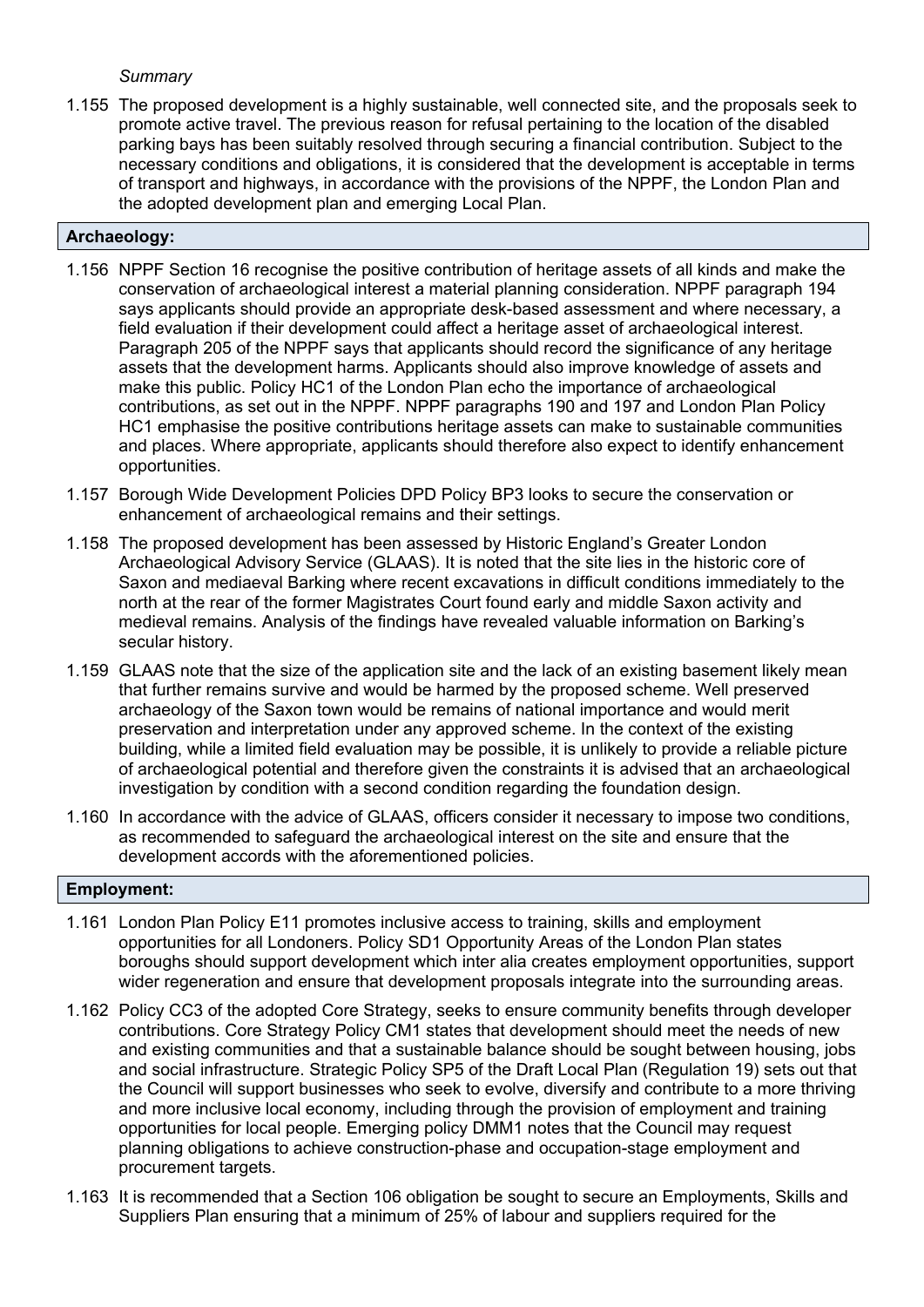construction of the development would be drawn from within the Borough, to maximise opportunities for local residents and businesses and to secure end-use jobs. Subject to the S106, it is considered that the development would comply with the aforementioned policies and Council objectives.

### **Impact to existing Education Provision:**

- 1.164 The application proposes the delivery of 59 new homes, including 13 family units with a child yield of around 11.
- 1.165 The Council's CIL infrastructure list confirms that CIL may be spent on *inter alia* education facilities. Given the relative scale of the development and limited child yield, it is considered that the education impacts can suitably be addressed through the provision of CIL in this instance and as such, for this application, a separate Section 106 contribution is not sought for education contributions.

#### **Waste management:**

- 1.166 London Plan Policies D6 and S18 seek to ensure high standards of construction and design are achieved and seeks to ensure minimisation of generation of waste and maximisation of rese and recycling. Policies CR3 and BR15 of the Core Strategy and Borough Wide policy document outline the need for development in the Borough to minimise waste and work towards a more sustainable approach for waste management. These objectives are further emphasised in the emerging Local plan (Regulation 19) through Strategic Policy SP7 and Policy DMSI9.
- 1.167 No objections were raised to waste management in the previous application and it is considered that a detailed waste plan is required to ensure that any waste collected in association with the proposed use would be managed and segregated in line with requirements. It is therefore recommended that a Refuse Strategy is secured by planning condition, to ensure that the development complies with the aforementioned policies and the development can suitably operate without adverse impacts in terms of waste.

## **Delivering Sustainable Development (Energy / CO2 reduction / Water efficiency):**

| Proposed $CO2$ Reduction | 35% |
|--------------------------|-----|
|                          |     |

- 1.168 The NPPF emphasises at paragraph 152 that the planning system should support the transition to a low carbon future in a changing climate and should help to shape places that contribute to radical reductions in greenhouse gas emissions, and encourage the reuse of existing resources, including the conversion of existing buildings.
- 1.169 The Mayor of London has set ambitious targets for London to be net zero-carbon. London Plan Policy SI2 'minimising greenhouse gas emissions' directs that major development should be net zero-carbon, through reducing greenhouse gas emissions in accordance with the be lean, be clean, be green, be seen hierarchy. The policy requires a minimum on-site reduction of at least 35% beyond Building Regulations for major development. Policy SI states that major development proposals within Heat Network Priority Areas should have a low-temperature heating system. Policy SI4 sets policies to minimise adverse impacts on the urban heat island and requires major development proposals to demonstrate through an energy strategic how they will reduce potential for internal overheating, following a cooling hierarchy.
- 1.170 Policy CR1 of the Core Strategy sets out measures to address the causes and potential impacts of climate change, requiring all new development to meet high environmental buildings standards and encourage low and zero carbon developments. Policy BR2 'Energy and on-site renewables' of the Borough Wide Development Policies DPD outlines the expectations for significant carbon reduction targets to be achieved. Draft Local Plan Policy DMS2 'Energy, heat and carbon emissions' sets out the Council's expectations for major development to contribute and where possible exceed the borough's target of becoming carbon neutral by 2050 by maximising potential carbon reduction on-site and demonstrating the achievement of net zero carbon buildings. The policy also prioritises decentralised energy and sets an expectation for development proposals to connect to any existing or planned low carbon district energy networks.
- 1.171 Borough Wide Development Policies DPD policy BR1 sets a requirement for non-residential major developments to achieve BREEAM Very Good-Excellent. The Draft Local Plan (Regulation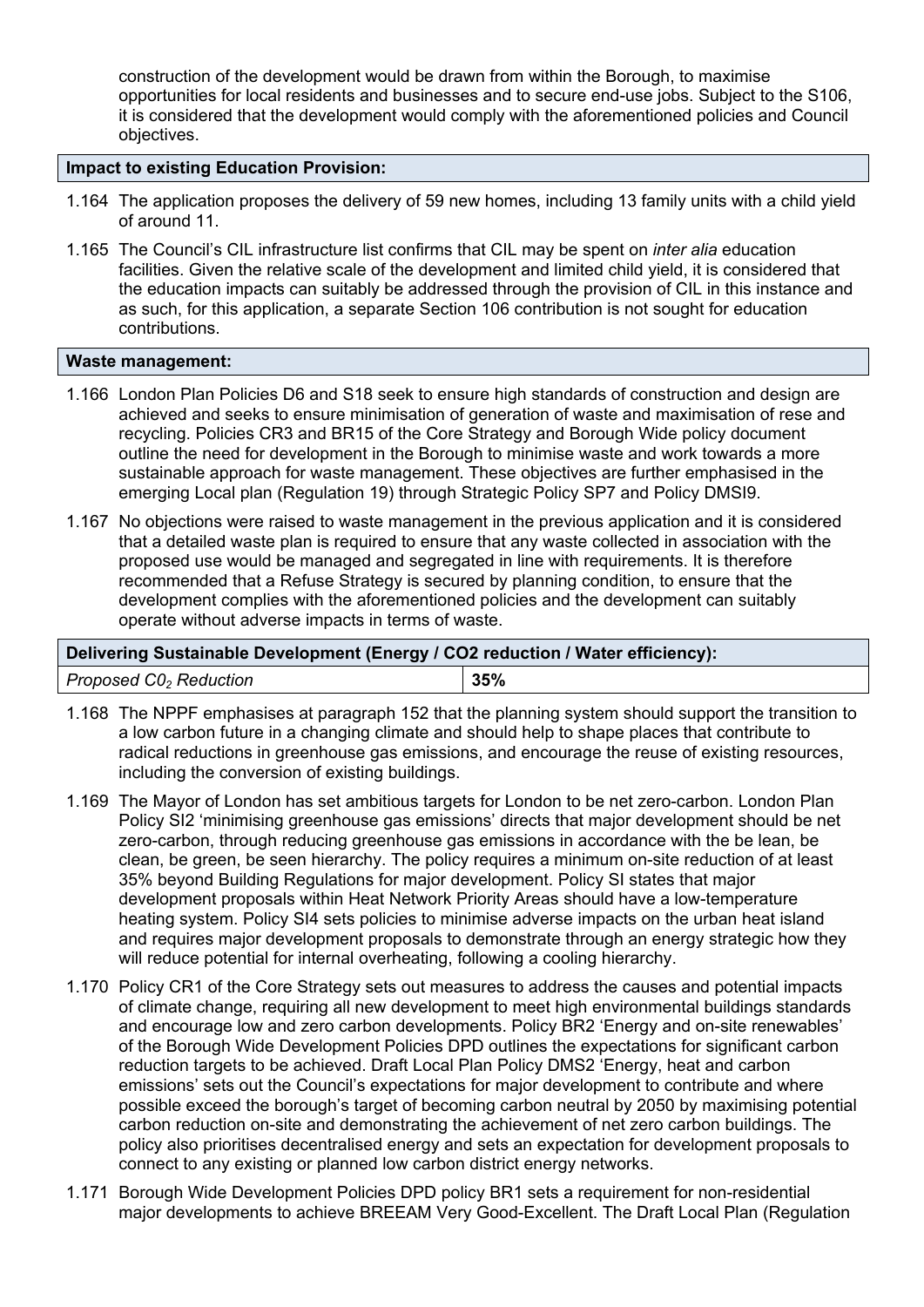19) seeks to go further, requiring all new non-residential development over 500sqm floorspace to be designed and built to meet or exceed a BREEAM Excellent rating.

- 1.172 An Energy and Sustainability Statement has been submitted as part of the planning application. The Statement sets out energy and sustainability measures to be incorporated into the development proposal. The Statement confirms that the development would achieve a 39% onsite carbon saving based on SAP 10 factors and become zero carbon through offset payment. Energy savings would be achieved through efficiency measures and rooftop solar PVs. Officers recommend that this should be secured by way of planning condition and planning obligation to ensure the development meets the policy targets to become carbon neutral.
- 1.173 The statement indicates that a connection to the Barking District Heat Network (DHN) "may be possible in the future" but proposes to incorporate a site-wide low NOx centralised gas boilers for the residential units and heat pumps for the non-residential units. Officers have raised concerns with this approach as there are pipes ready for connection to the heat network immediately adjacent to the development, and in accordance with the London Plan hierarchy the development is expected to connect to this rather than on site low energy boilers (policy SI3). Through discussions with the applicant, the initial hesitance at a DHN connection was to protect compliance with Part L of the building regulations, however officers understand that the building regulations are due to be updated to recognise gas fired heat networks. The applicants have therefore agreed to connect to the DHN subject to the heat network being operational and have capacity to connect to the site. Officers will seek to secure this by way of Section 106 agreement.
- 1.174 In terms of BREAAM the Energy and Sustainability Statement acknowledges the policy requirements but states that as the retail units are all smaller than 1,000sqm and considers that exceptional cases where floor area is less than 1,000 that BREEAM Excellent should not be sought, based on the LBBD Sustainable Design and Construction Planning Advice Note 5 (2007). However the reference in the advice note is in reference to the trigger for 'major developments' which this application meets, and the overall amount of commercial floorspace proposed is 1,314sqm. Furthermore the more recently published Regulation 19 Draft Local Plan requires all new non-residential development over 500sqm to meet or exceed BREEAM Excellent rating. Officers therefore consider it appropriate to impose a condition requiring the non-residential floorspace to meet or exceed BREEAM rating Excellent to ensure that the development adheres to policy aims regarding BREEAM and further improve the sustainability credentials of the proposed development for this key town centre site.

#### **Biodiversity & Sustainable drainage:**

- 1.175 The NPPF states that planning systems should minimise impacts on and provide net gains for biodiversity, including by establishing coherent ecological networks that are more resilient to current and future pressures.
- 1.176 Policy G6 of the London Plan requires new developments to make a positive contribution to the protection, enhancement, creation and management of biodiversity wherever possible. Policy D8 encourages the incorporation of green infrastructure to the public realm to support rainwater management. Policies CR2 and BR3 of the Core Strategy and Borough Wide policies echo the London Plan in its strategic approach to protect and enhance biodiversity and to provide a net gain in the quality and quantity of the Borough's natural environment. This approach is also set out in Policy SP6 of the emerging Local Plan (Regulation 19 stage). Emerging policy DMNE2 supports developments that maximise opportunities for urban greening; DMNE3.

#### *Biodiversity and ecology*

- 1.177 The brownfield site is currently of low ecological value with on street planting limited to the existing lime trees on site. A bat roost survey has been submitted with the application, which concludes that the site is not considered to have suitability to support bat roosts. To increase future opportunities for bat roosting and bird nesting, it is recommended that a planning condition is attached to incorporate bat boxes and bird nests into the development.
- 1.178 It is noted that no urban greening factor calculation has been submitted with the proposed development or any information regarding biodiversity net gain. The site is a brownfield site within Barking Town Centre and is not considered to have high ecological value on the site. The existing lime trees are the only green elements of the site. The trees will be removed, which whilst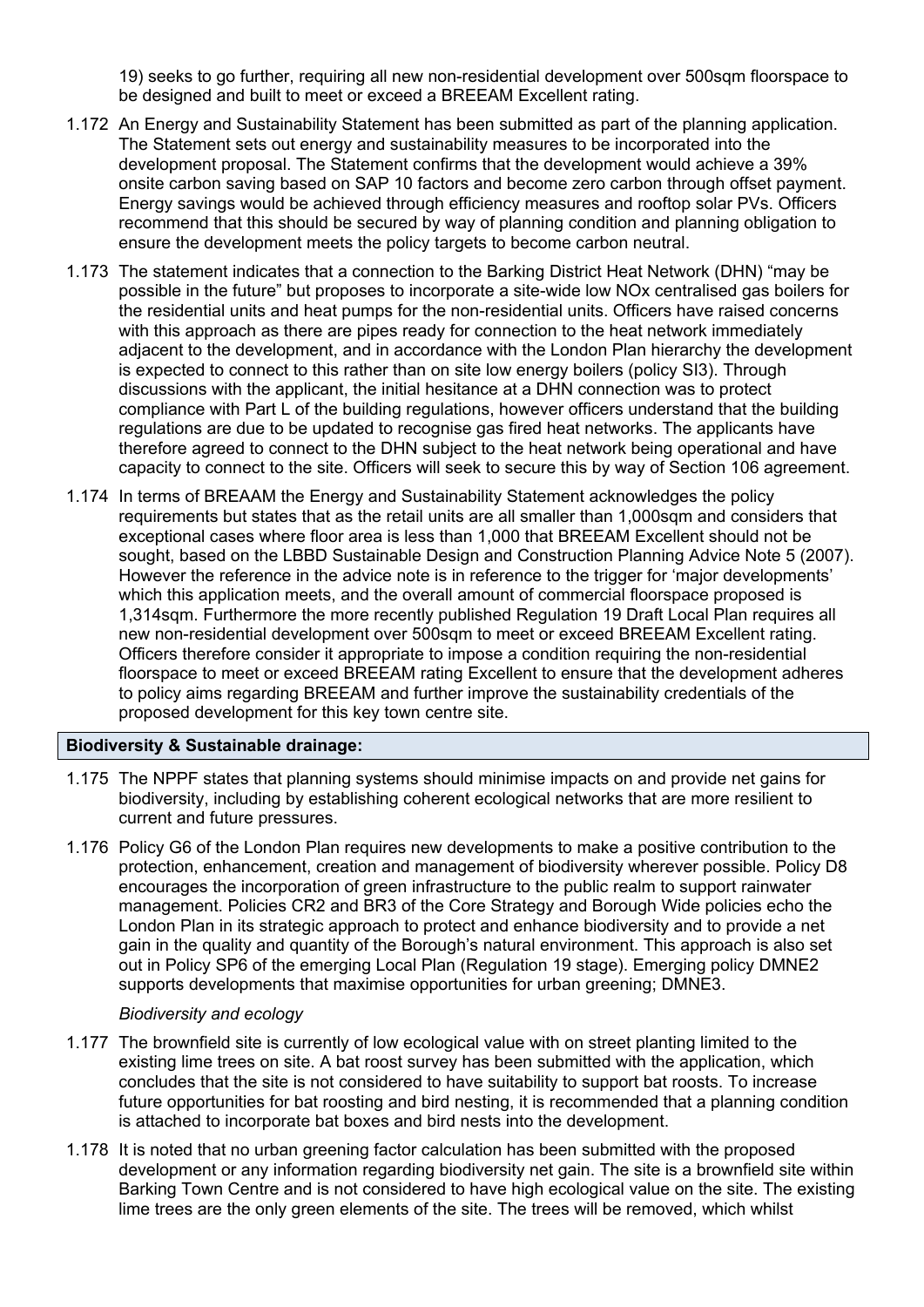regrettable would facilitate wider regeneration of the site. Moreover the Council's Arboricultural Officer has confirmed that he is happy with the proposed approach to the tree replacement. Overall it is considered that the additional trees and landscaping on the roof tops will contribute towards greening the site and on balance the approach to biodiversity is considered acceptable in this instance, particularly as the previous reasons for refusal did not contain reference to biodiversity impacts or urban greening.

#### *Sustainable drainage*

- 1.179 The NPPF states that new development should be planned for in ways that avoid increased vulnerability to the impacts arising from climate change, and highlights at paragraph 159 that inappropriate development in areas at risk of flooding should be avoided, and that where development is necessary in such areas, the development should be made safe for its lifetime without increasing flood risk elsewhere.
- 1.180 London Plan policy SI13 states that development proposals should aim to achieve greenfield runoff rates and ensure that surface water run-off is managed as close to the source as possible. Drainage should be designed and implemented to promote benefits including urban greening, improved water quality and water efficiency. Policies CR4 and BR4 of the Core Strategy and Borough Wide Policies and Policy DMSI6 of the emerging Local plan (Regulation 19 stage), set out the local policy position.
- 1.181 The proposed development has been reviewed the LLFA who has confirmed that satisfactory Sustainable Urban Drainage solutions (SUDS) are incorporated. As such it is considered that the development accords with the aforementioned policies.

## **Planning Balance:**

- 1.182 As assessed above, officers consider there is a less than substantial harm to heritage assets as a result of the proposed development, however officers do consider that the replacement of the Poundland store would be a visual improvement in the context of the Conservation Area. Furthermore, whilst the development is of a fairly substantial massing in the context of the Conservation Area, the reduction in scale and massing when compared to the previous scheme is welcomed, and officers now consider the effects on the Grade II listed building to be improved. On balance the scheme would deliver a number of public benefits including the delivery of much needed housing, including affordable housing and family housing, as well as short term jobs and town centre investment that would outweigh the "less than substantial harm" identified.
- 1.183 Given the position in respect of the Housing Delivery Test, the Council have published a Housing Delivery Test Action Plan which sets out how LBBD will increase housing delivery going forward. The Action Plan identifies barriers to housing delivery over the last 2 years and lists actions that the local authority has been and will continue to take to improve housing delivery in the borough. The Action Plan demonstrates that the Council is making significant progress to improving the delivery of homes through the increase in planning permissions, having granted permission for new homes over and above the London Plan target for the past 3 years.
- 1.184 As a result of the Council's housing position, paragraph 11a of the NPPF is engaged and the policies most important for determining the application are to be considered out of date, unless:
	- *i. the application of policies in this Framework that protect areas or assets of particular importance provides a clear reason for refusing the development proposed; or*

*ii. any adverse impacts of doing so would significantly and demonstrably outweigh the benefits, when assessed against the policies in this Framework taken as a whole.*

1.185 Officers consider that any potential adverse impacts of the development would not significantly and demonstrably outweigh the benefits when assessed against the policies of the NPPF as a whole, and as such it is recommended that planning permission is granted.

## **Habitat Regulation Assessment: Epping Forest Special Area of Conservation (SAC)**

1.186 Officers have considered the development type and proximity to Epping Forest Special Area of Conservation (SAC) and noting that the application is for new residential development within the 6.2KM Zone of Influence (ZoI) for the Epping Forest Special Area of Conservation have undertaken a Habitat Regulation Assessment. This assessment is detailed at **Appendix 5** and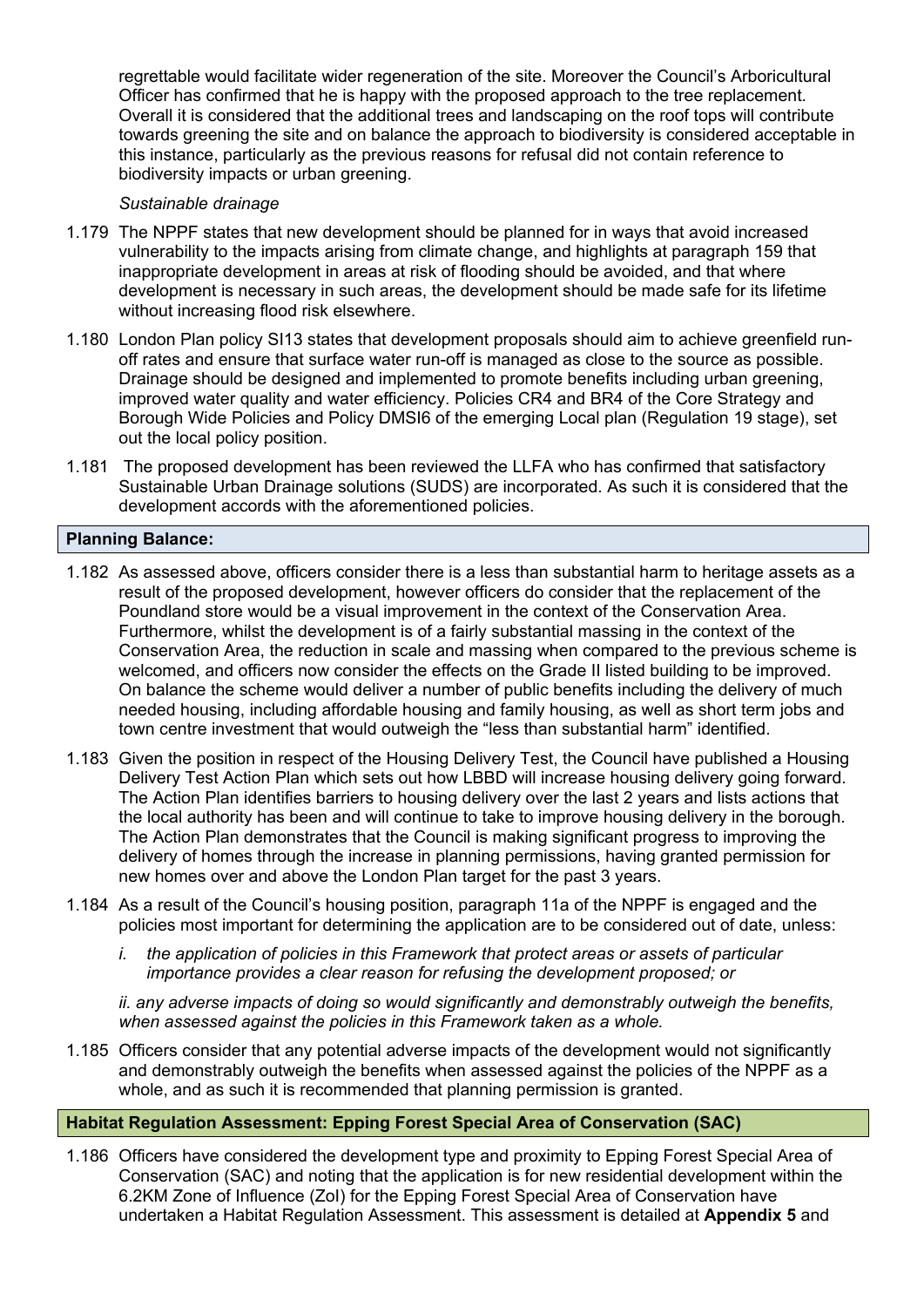has been undertaken in accordance with the Conservation of Habitats and Species Regulations 2017 (as amended) and the emerging strategic approach relating to the Epping Forest Special Area of Conservation (SAC) Interim Mitigation Strategy Dated 06 March 2019.

1.187 The Habitat Regulation Assessment recognises that the proposed development either when considered alone, or in combination with other residential developments is likely to have a significant effect on the sensitive interest features of Epping Forest Special Area of Conservation (SAC) through increased recreational pressure.

#### **Conclusions:**

The current application is a resubmission of planning application reference 21/00159/FULL which was refused on 3 grounds and was a resubmission of application 19/00770/FUL which was refused on 8 grounds. The application relates to a residential-led redevelopment of a key town centre site that is part of and emerging allocation in the Draft Local Plan (Regulation 19).

The principle of redeveloping this key town centre site is considered acceptable, in accordance with planning policy.

Officers welcome the amendments that have been made to the application following the refusal of application 21/00159/FULL and consider that the changes to the buildings design, principally the reduction in height, change in materiality and façade developments overcome the previous reason for refusal pertaining to design. The public benefits of the scheme are considered to outweigh the less than substantial harm to heritage assets.

The previous reason for refusal pertaining to the location of the disabled bays has been addressed through securing a section 106 contribution towards on street parking bay amendments, and as such the proposed development is now considered to have an acceptable impact in terms of transport and highway safety.

The proposed development still has an impact on daylight sunlight to neighbouring properties, however this has been reduced through the various amendments to building heights, when compared to the previously refused schemes. In the context of the density of town centre redevelopment, emerging site allocation and particularly given the tilted balance of the presumption in favour of sustainable development enacted as a result of the Housing Delivery Test, it is therefore considered that the planning balance is weighted in favour of approving the development and officers do not consider that a reason for refusal on the basis of daylight sunlight alone is justified in this instance.

In assessing the application, officers find the proposed development to be acceptable following careful consideration of the relevant provisions of the National Planning Policy Framework, the Development Plan and all other relevant material considerations. Officers are satisfied that any potential material harm in terms of the impact of the proposal on the surrounding area would reasonably be mitigated through compliance with the listed conditions and associated legal agreement.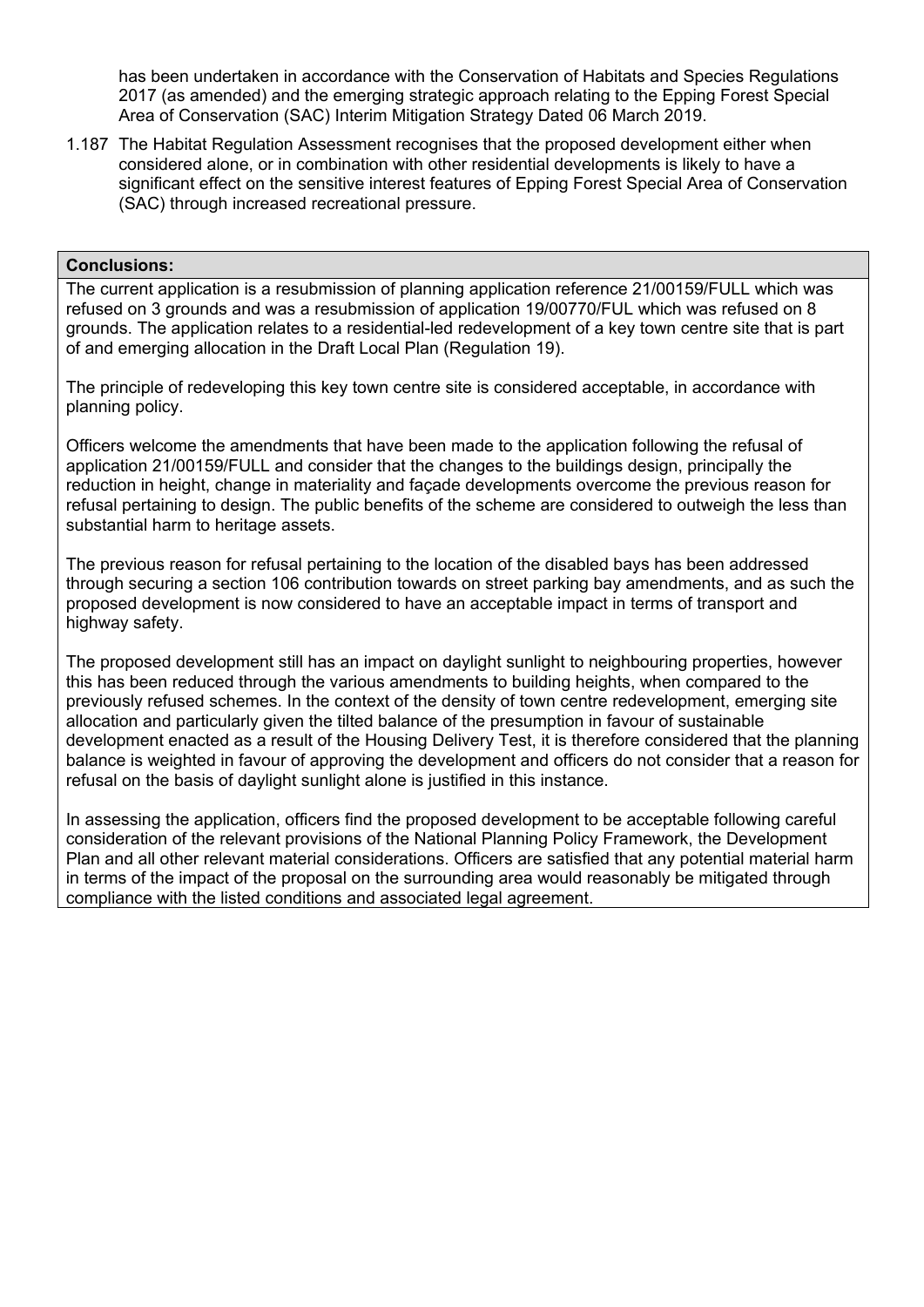## **Appendix 1:**

## **Development Plan Context:**

The Council has carefully considered the relevant provisions of the Council's adopted development plan and of all other relevant policies and guidance. Of particular relevance to this decision were the following Framework and Development Plan policies and guidance:

*National Planning Policy Framework (NPPF) (MHCLG, Feb 2019)*

|                                   | GG1 Building strong and inclusive communities           |
|-----------------------------------|---------------------------------------------------------|
|                                   | GG2 Making the best use of land                         |
|                                   | GG3 Creating a healthy city                             |
|                                   | GG4 Delivering the homes Londoners need                 |
|                                   |                                                         |
|                                   | GG5 Growing a good economy                              |
|                                   | GG6 Increasing efficiency and resilience                |
|                                   | Policy SD1 Opportunity Areas                            |
|                                   | Policy SD6 Town centres and high streets                |
|                                   | Policy SD7 Town centres: development principles and     |
|                                   | <b>Development Plan Documents</b>                       |
|                                   | Policy SD10 Strategic and local regeneration            |
|                                   | Policy D1 London's form, character and capacity for     |
|                                   | growth                                                  |
|                                   | Policy D2 Infrastructure requirements for sustainable   |
|                                   | densities                                               |
|                                   | Policy D3 Optimising site capacity through the design-  |
|                                   | led approach                                            |
|                                   | Policy D4 Delivering good design                        |
|                                   | Policy D5 Inclusive design                              |
|                                   | Policy D6 Housing quality and standards                 |
|                                   | Policy D7 Accessible housing                            |
|                                   | Policy D8 Public realm                                  |
|                                   | Policy D9 Tall buildings                                |
|                                   | Policy D11 Safety, security and resilience to emergency |
|                                   |                                                         |
|                                   | Policy D12 Fire safety                                  |
| The London Plan (GLA, March 2021) | Policy D13 Agent of Change                              |
|                                   | Policy D14 Noise                                        |
|                                   | Policy H1 Increasing housing supply                     |
|                                   | Policy H4 Delivering affordable housing                 |
|                                   | Policy H5 Threshold approach to applications            |
|                                   | Policy H6 Affordable housing tenure                     |
|                                   | Policy H7 Monitoring of affordable housing              |
|                                   | Policy H9 Ensuring the best use of stock                |
|                                   | Policy H10 Housing size mix                             |
|                                   | Policy S1 Developing London's social infrastructure     |
|                                   | Policy S2 Health and social care facilities             |
|                                   | Policy S3 Education and childcare facilities            |
|                                   | Policy S4 Play and informal recreation                  |
|                                   | Policy E1 Offices                                       |
|                                   | Policy E2 Providing suitable business space             |
|                                   | Policy E11 Skills and opportunities for all             |
|                                   | Policy HC1 Heritage conservation and growth             |
|                                   | Policy HC3 Strategic and Local Views                    |
|                                   | Policy HC4 London View Management Framework             |
|                                   | Policy HC6 Supporting the night-time economy            |
|                                   | Policy E9 Retail, markets and hot food takeaways        |
|                                   | Policy G1 Green infrastructure                          |
|                                   | Policy G4 Open space                                    |
|                                   | Policy G5 Urban greening                                |
|                                   | Policy G6 Biodiversity and access to nature             |
|                                   | Policy G7 Trees and woodlands                           |
|                                   |                                                         |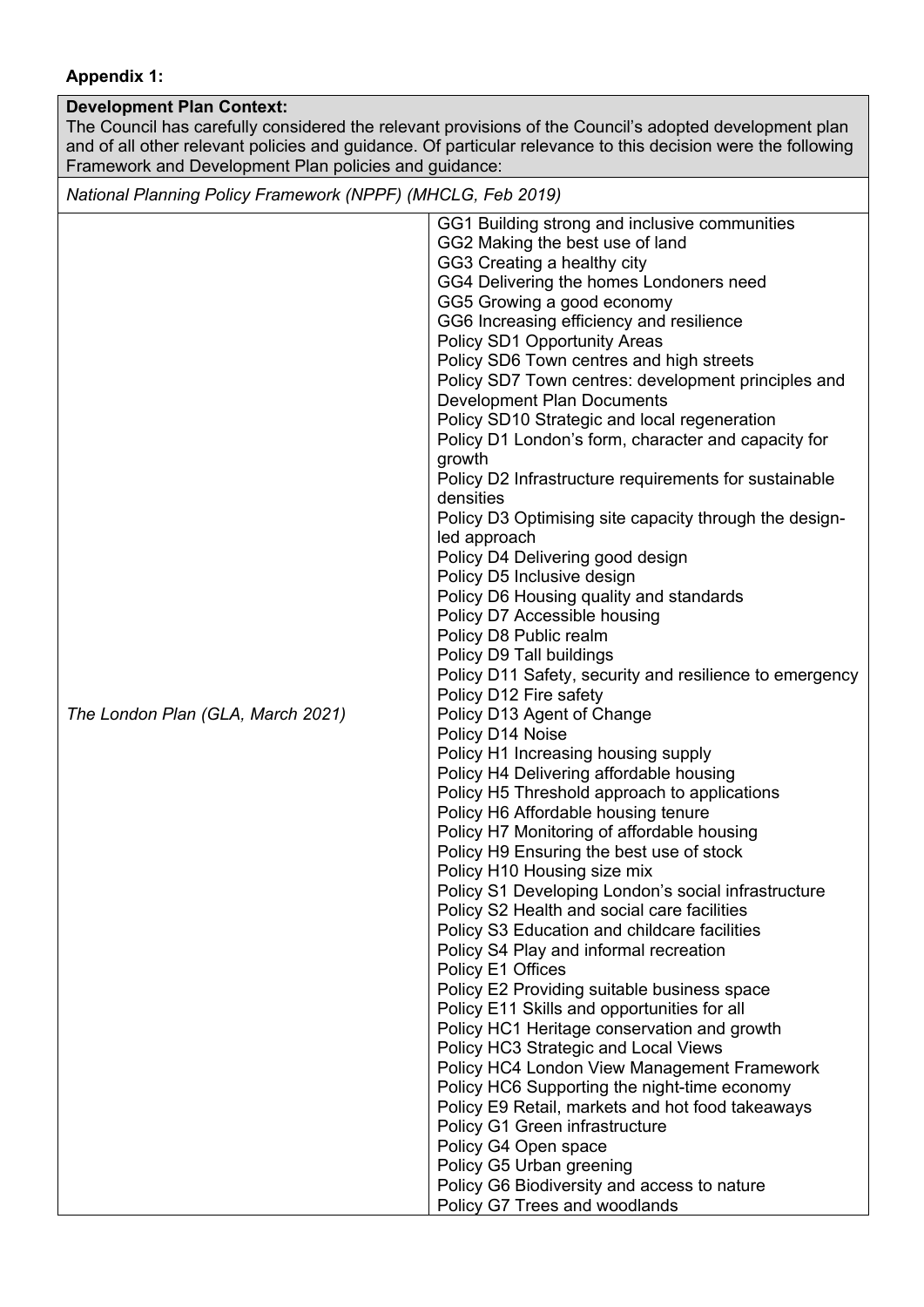|                                           | Policy SI 1 Improving air quality                      |
|-------------------------------------------|--------------------------------------------------------|
|                                           | Policy SI 2 Minimising greenhouse gas emissions        |
|                                           | Policy SI 3 Energy infrastructure                      |
|                                           | Policy SI 4 Managing heat risk                         |
|                                           | Policy SI 6 Digital connectivity infrastructure        |
|                                           | Policy SI 7 Reducing waste and supporting the circular |
|                                           | economy                                                |
|                                           | Policy SI 8 Waste capacity and net waste self-         |
|                                           | sufficiency                                            |
|                                           | Policy SI 12 Flood risk management                     |
|                                           | Policy SI 13 Sustainable drainage                      |
|                                           | Policy SI 14 Waterways - strategic role                |
|                                           | Policy SI 15 Water transport                           |
|                                           | Policy SI 16 Waterways - use and enjoyment             |
|                                           | Policy SI 17 Protecting and enhancing London's         |
|                                           | waterways                                              |
|                                           | Policy T1 Strategic approach to transport              |
|                                           | Policy T2 Healthy Streets                              |
|                                           | Policy T3 Transport capacity, connectivity and         |
|                                           | safeguarding                                           |
|                                           | Policy T4 Assessing and mitigating transport impacts   |
|                                           | Policy T5 Cycling                                      |
|                                           | Policy T6 Car parking                                  |
|                                           | Policy T6.1 Residential parking                        |
|                                           | Policy T6.5 Non-residential disabled persons parking   |
|                                           | Policy T7 Deliveries, servicing and construction       |
|                                           | Policy T9 Funding transport infrastructure through     |
|                                           | planning                                               |
|                                           | Policy DF1 Delivery of the Plan and Planning           |
|                                           | Obligations                                            |
|                                           | Policy CM1: General Principles for Development         |
|                                           | Policy CM2: Managing Housing Growth                    |
|                                           | <b>Policy CM4: Transport Links</b>                     |
|                                           | Policy CM5: Town Centre Hierarchy                      |
|                                           | Policy CR1: Climate Change and Environmental           |
|                                           | Management                                             |
|                                           | Policy CR2: Preserving and Enhancing the Natural       |
|                                           | Environment.                                           |
| Local Development Framework (LDF) Core    | Policy CR3: Sustainable Waste Management               |
| Strategy (July 2010)                      | Policy CR4: Flood Management                           |
|                                           | Policy CC1: Family Housing                             |
|                                           | Policy CC2: Social Infrastructure to Meet Community    |
|                                           | <b>Needs</b>                                           |
|                                           | Policy CC3: Achieving Community Benefits through       |
|                                           | <b>Developer Contributions</b>                         |
|                                           | Policy CE1: Vibrant and Prosperous Town Centres        |
|                                           | Policy CP2: Protecting and Promoting our Historic      |
|                                           | Environment                                            |
|                                           | Policy CP3: High Quality Built Environment             |
|                                           | <b>Policy BR1: Environmental Building Standards</b>    |
|                                           | Policy BR2: Energy and On-Site Renewables              |
|                                           | Policy BR3: Greening the Urban Environment             |
| Local Development Framework (LDF) Borough | Policy BR4: Water Resource Management                  |
| Wide Development Plan Document (DPD)      | Policy BR5: Contaminated Land                          |
| (March 2011)                              | Policy BR7: Open Space (Quality and Quantity           |
|                                           | Policy BR9: Parking                                    |
|                                           | Policy BR10: Sustainable Transport                     |
|                                           | Policy BR11: Walking and Cycling                       |
|                                           | Policy BR13: Noise Mitigation                          |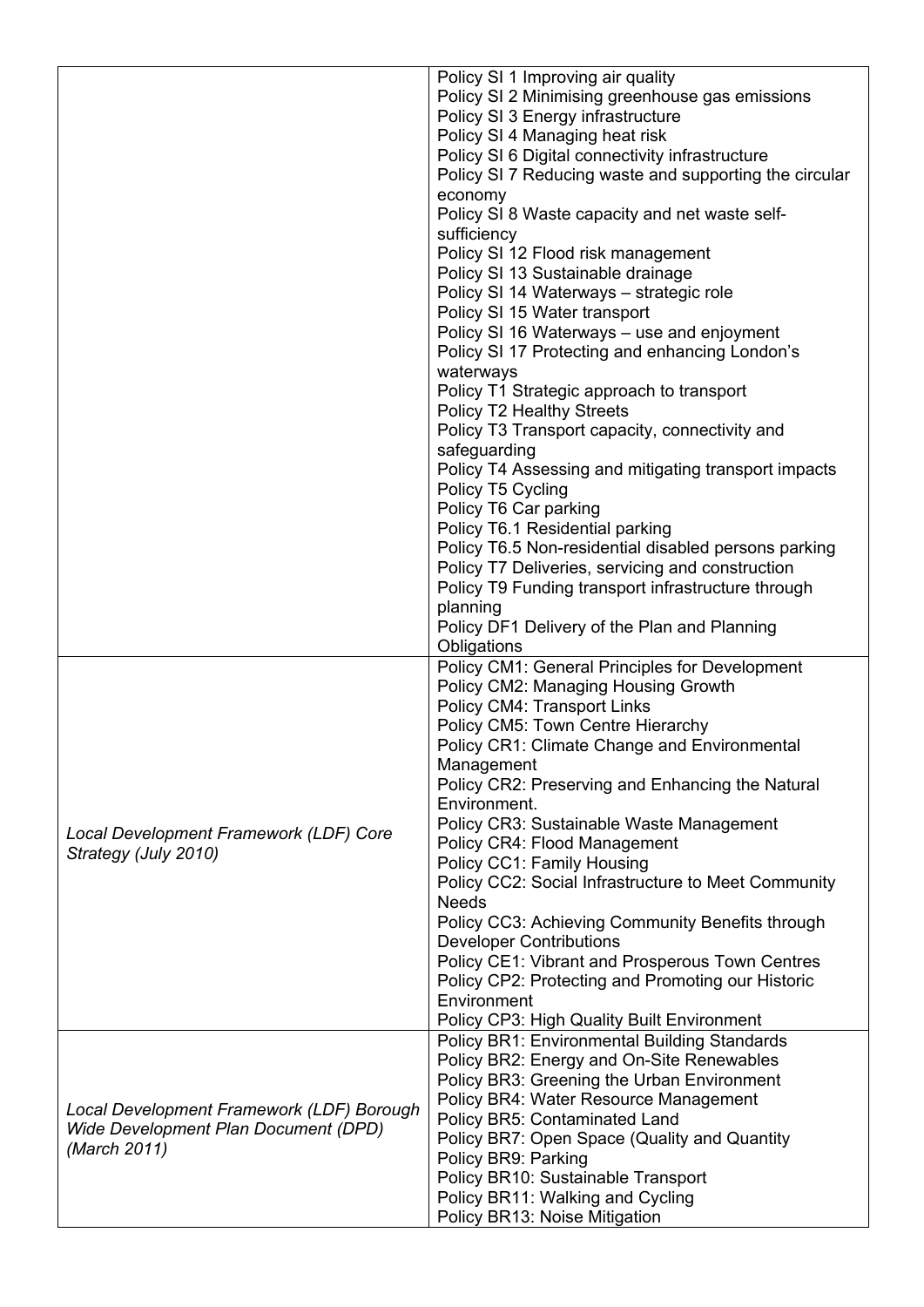|                                             | Policy BR14: Air Quality                                                                                                                                                                                                                                                                                             |  |
|---------------------------------------------|----------------------------------------------------------------------------------------------------------------------------------------------------------------------------------------------------------------------------------------------------------------------------------------------------------------------|--|
|                                             | Policy BR15: Sustainable Waste Management                                                                                                                                                                                                                                                                            |  |
|                                             | Policy BC1: Delivering Affordable Housing                                                                                                                                                                                                                                                                            |  |
|                                             |                                                                                                                                                                                                                                                                                                                      |  |
|                                             | Policy BC2: Accessible and Adaptable Housing                                                                                                                                                                                                                                                                         |  |
|                                             | Policy BC7: Crime Prevention                                                                                                                                                                                                                                                                                         |  |
|                                             | Policy BC8: Mixed Use Development                                                                                                                                                                                                                                                                                    |  |
|                                             | Policy BC10: The Health Impacts of Development                                                                                                                                                                                                                                                                       |  |
|                                             | Policy BC11: Utilities                                                                                                                                                                                                                                                                                               |  |
|                                             | Policy BE1: Protection of Retail Uses                                                                                                                                                                                                                                                                                |  |
|                                             | Policy BE3: Retail Outside or on the Edge of Town                                                                                                                                                                                                                                                                    |  |
|                                             | Centres                                                                                                                                                                                                                                                                                                              |  |
|                                             | Policy BE4: Managing the Evening Economy                                                                                                                                                                                                                                                                             |  |
|                                             | Policy BP2: Conservation Areas and Listed Buildings                                                                                                                                                                                                                                                                  |  |
|                                             | Policy BP3: Archaeology                                                                                                                                                                                                                                                                                              |  |
|                                             | Policy BP4: Tall Buildings                                                                                                                                                                                                                                                                                           |  |
|                                             | Policy BP5: External Amenity Space                                                                                                                                                                                                                                                                                   |  |
|                                             |                                                                                                                                                                                                                                                                                                                      |  |
|                                             | Policy BP6: Internal Space Standards                                                                                                                                                                                                                                                                                 |  |
|                                             | <b>Policy BP8: Protecting Residential Amenity</b>                                                                                                                                                                                                                                                                    |  |
|                                             | Policy BP10: Housing Density                                                                                                                                                                                                                                                                                         |  |
|                                             | Policy BP11: Urban Design                                                                                                                                                                                                                                                                                            |  |
|                                             | The London Borough of Barking and Dagenham's Draft Local Plan: (Regulation 19 Consultation Version,<br>Autumn 2021) is at an "early" stage of preparation. Having regard to NPPF paragraph 216 the emerging<br>document is now a material consideration and limited weight will be given to the emerging document in |  |
|                                             | decision-making, unless other material considerations indicate that it would not be reasonable to do so.                                                                                                                                                                                                             |  |
|                                             | STRATEGIC POLICY SPDG 1: Delivering growth in                                                                                                                                                                                                                                                                        |  |
|                                             | Barking and Dagenham                                                                                                                                                                                                                                                                                                 |  |
|                                             | STRATEGIC POLICY SPP1: Barking and the River                                                                                                                                                                                                                                                                         |  |
|                                             |                                                                                                                                                                                                                                                                                                                      |  |
|                                             | Roding Area                                                                                                                                                                                                                                                                                                          |  |
|                                             | STRATEGIC POLICY SP 2: Delivering a well-designed,                                                                                                                                                                                                                                                                   |  |
|                                             | high-quality and resilient built environment                                                                                                                                                                                                                                                                         |  |
|                                             | POLICY DMD 1: Securing high-quality design                                                                                                                                                                                                                                                                           |  |
|                                             | POLICY DMD 2: Tall buildings                                                                                                                                                                                                                                                                                         |  |
|                                             | POLICY DMD 3: Development in town centres                                                                                                                                                                                                                                                                            |  |
|                                             | POLICY DMD 4: Heritage assets and archaeological                                                                                                                                                                                                                                                                     |  |
|                                             | remains                                                                                                                                                                                                                                                                                                              |  |
|                                             | <b>POLICY DMD 5: Local views</b>                                                                                                                                                                                                                                                                                     |  |
|                                             | STRATEGIC POLICY SP 3: Delivering homes that                                                                                                                                                                                                                                                                         |  |
|                                             | meet peoples' needs                                                                                                                                                                                                                                                                                                  |  |
|                                             | POLICY DMH 1: Affordable housing                                                                                                                                                                                                                                                                                     |  |
|                                             |                                                                                                                                                                                                                                                                                                                      |  |
|                                             | POLICY DMH 2: Housing mix                                                                                                                                                                                                                                                                                            |  |
| The London Borough of Barking and           | STRATEGIC POLICY SP 4: Delivering social and                                                                                                                                                                                                                                                                         |  |
| Dagenham's Draft Local Plan: (Regulation 19 | cultural infrastructure facilities in the right locations                                                                                                                                                                                                                                                            |  |
| Submission Version, Autumn 2021)            | POLICY DME 5: Evening Economy                                                                                                                                                                                                                                                                                        |  |
|                                             | POLICY DME 3: Encouraging vibrant, resilient, and                                                                                                                                                                                                                                                                    |  |
|                                             | characterful town centres                                                                                                                                                                                                                                                                                            |  |
|                                             | POLICY SP6: Green and blue infrastructure                                                                                                                                                                                                                                                                            |  |
|                                             | POLICY DMNE 1: Parks, open spaces and play space                                                                                                                                                                                                                                                                     |  |
|                                             | POLICY DMNE 2: Urban greening                                                                                                                                                                                                                                                                                        |  |
|                                             | POLICY DMNE 3: Nature conservation and biodiversity                                                                                                                                                                                                                                                                  |  |
|                                             | <b>POLICY DMNE 4: Water Environment</b>                                                                                                                                                                                                                                                                              |  |
|                                             | <b>POLICY DMNE 5: Trees</b>                                                                                                                                                                                                                                                                                          |  |
|                                             | STRATEGIC POLICY SP7: Securing a clean, green                                                                                                                                                                                                                                                                        |  |
|                                             |                                                                                                                                                                                                                                                                                                                      |  |
|                                             | and sustainable borough                                                                                                                                                                                                                                                                                              |  |
|                                             | POLICY DMSI 1: Sustainable design and construction                                                                                                                                                                                                                                                                   |  |
|                                             | POLICY DMSI 2: Energy, heat and carbon emissions                                                                                                                                                                                                                                                                     |  |
|                                             | <b>POLICY DMSI 3: Nuisance</b>                                                                                                                                                                                                                                                                                       |  |
|                                             | POLICY DMSI 4: Air quality                                                                                                                                                                                                                                                                                           |  |
|                                             | POLICY DMSI 5: Land contamination                                                                                                                                                                                                                                                                                    |  |
|                                             | POLICY DMSI 6: Flood risk and defences                                                                                                                                                                                                                                                                               |  |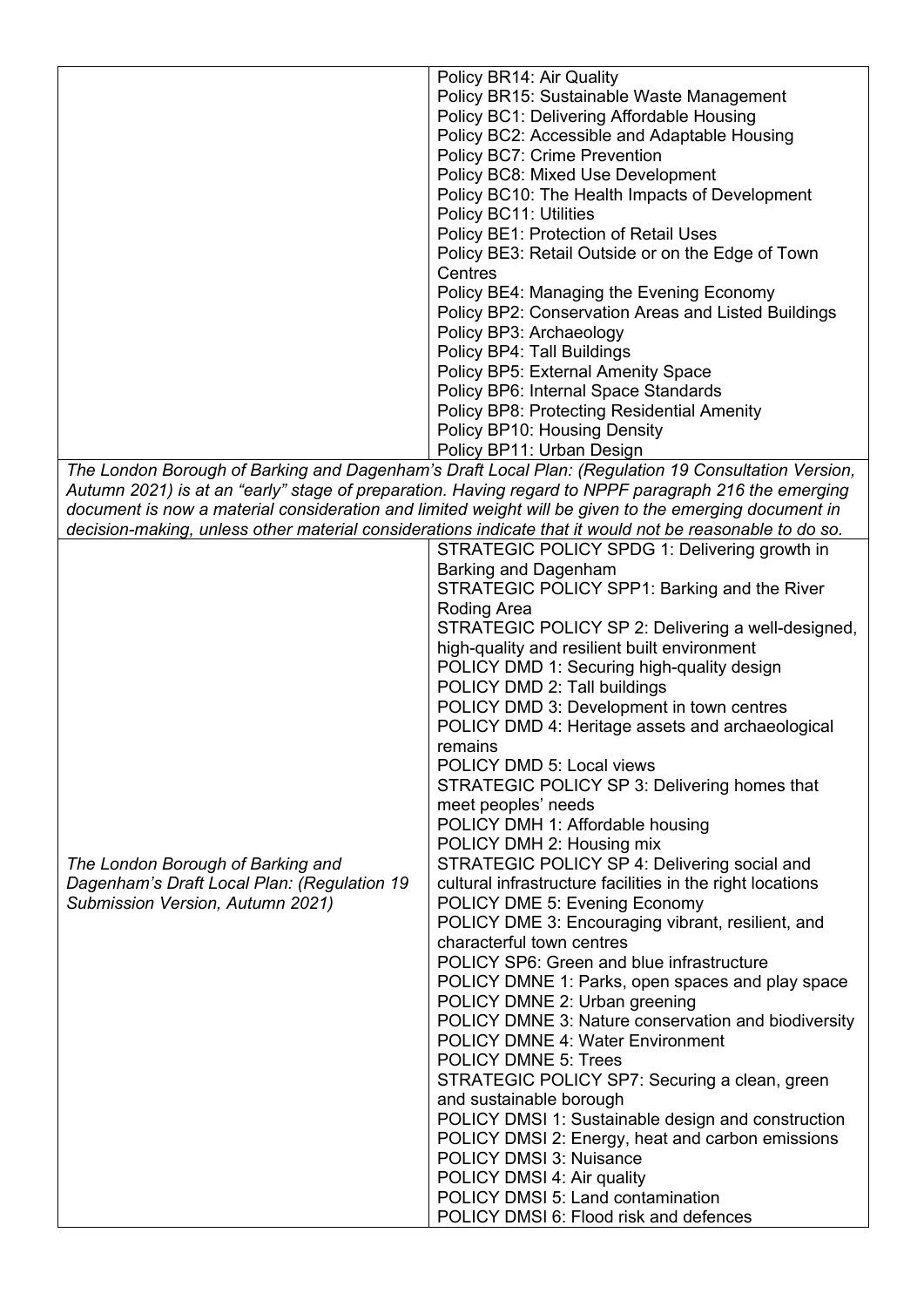|                                         | POLICY DMSI 7: Water management                      |
|-----------------------------------------|------------------------------------------------------|
|                                         | POLICY DMSI 9: Demolition, construction and          |
|                                         | operational waste                                    |
|                                         | <b>POLICY DMSI 10: Smart Utilities</b>               |
|                                         | STRATEGIC POLICY SP8: Planning for integrated and    |
|                                         | sustainable transport                                |
|                                         | POLICY DMT 1: Making better connected                |
|                                         | neighbourhoods                                       |
|                                         | POLICY DMT 2: Car parking                            |
|                                         | POLICY DMT 3: Cycle parking                          |
|                                         | POLICY DMT 4: Deliveries, servicing and construction |
|                                         | STRATEGIC POLICY SP 9: Managing development          |
|                                         | POLICY DMM 1: Planning obligations (Section 106)     |
|                                         | <b>DCLG Technical Housing Standards (nationally</b>  |
|                                         | described space standard) (DCLG, March 2015) (as     |
|                                         | amended)                                             |
|                                         | Housing Supplementary Planning Guidance (GLA,        |
|                                         | March 2016, Updated August 2017)                     |
| <b>Supplementary Planning Documents</b> | Housing (2016)                                       |
|                                         | Play and Informal Recreation (2012)                  |
|                                         | Energy Assessment Guidance (GLA, October 2018)       |
|                                         | Sustainable Design and Construction SPG (GLA, April  |
|                                         | 2014)                                                |
|                                         | Abbey and Barking Town Centre Conservation Area      |
|                                         | Appraisal                                            |

## **Additional Reference:**

### *Human Rights Act*

The provisions of the Human Rights Act 1998 have been taken into account in the processing of the application and the preparation of this report.

## *Equalities*

In determining this planning application, the BeFirst on behalf of the London Borough of Barking & Dagenham has regard to its equalities obligations including its obligations under section 149 of the Equality Act 2010 (as amended).

For the purposes of this application there are no adverse equalities issues.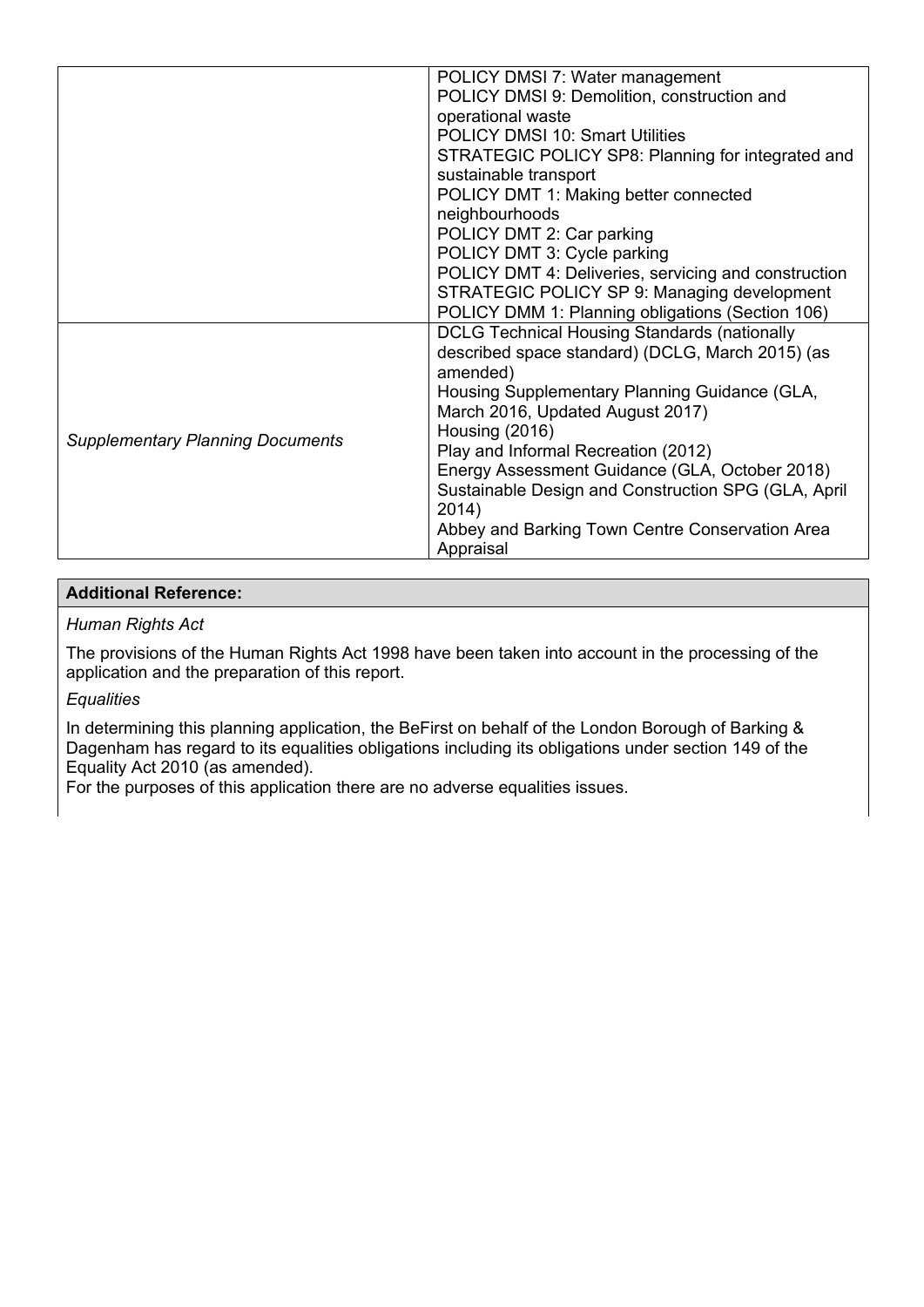## **Appendix 2:**

| <b>Relevant Planning History:</b> |                                                                                                                                                                                                                                                                                                                                                                                                                                                                                                                                                                                                                                                                                                                                                                                                                                                                                                                                                                                                                                                                                                                                                                                                                                                                                                                                                                                                                                                                                                                                                                                                                                                                                                                                                                                                                          |         |                                                                                                                                                                                                                                                                                                                                                                                                                                                                                                                                                                                                                                                                                                                                                                                                                                                                                                                                                                                                                                                                                                                        |
|-----------------------------------|--------------------------------------------------------------------------------------------------------------------------------------------------------------------------------------------------------------------------------------------------------------------------------------------------------------------------------------------------------------------------------------------------------------------------------------------------------------------------------------------------------------------------------------------------------------------------------------------------------------------------------------------------------------------------------------------------------------------------------------------------------------------------------------------------------------------------------------------------------------------------------------------------------------------------------------------------------------------------------------------------------------------------------------------------------------------------------------------------------------------------------------------------------------------------------------------------------------------------------------------------------------------------------------------------------------------------------------------------------------------------------------------------------------------------------------------------------------------------------------------------------------------------------------------------------------------------------------------------------------------------------------------------------------------------------------------------------------------------------------------------------------------------------------------------------------------------|---------|------------------------------------------------------------------------------------------------------------------------------------------------------------------------------------------------------------------------------------------------------------------------------------------------------------------------------------------------------------------------------------------------------------------------------------------------------------------------------------------------------------------------------------------------------------------------------------------------------------------------------------------------------------------------------------------------------------------------------------------------------------------------------------------------------------------------------------------------------------------------------------------------------------------------------------------------------------------------------------------------------------------------------------------------------------------------------------------------------------------------|
| <b>Application Number:</b>        | 21/00159/FULL                                                                                                                                                                                                                                                                                                                                                                                                                                                                                                                                                                                                                                                                                                                                                                                                                                                                                                                                                                                                                                                                                                                                                                                                                                                                                                                                                                                                                                                                                                                                                                                                                                                                                                                                                                                                            | Status: | Refused                                                                                                                                                                                                                                                                                                                                                                                                                                                                                                                                                                                                                                                                                                                                                                                                                                                                                                                                                                                                                                                                                                                |
| Description:                      | Redevelopment of site to provide a 5-9 storey building comprising up to 65<br>residential units (Use Class C3) with retail units (Use Class E) at ground<br>and part first floors, with associated landscaping and highway works.                                                                                                                                                                                                                                                                                                                                                                                                                                                                                                                                                                                                                                                                                                                                                                                                                                                                                                                                                                                                                                                                                                                                                                                                                                                                                                                                                                                                                                                                                                                                                                                        |         |                                                                                                                                                                                                                                                                                                                                                                                                                                                                                                                                                                                                                                                                                                                                                                                                                                                                                                                                                                                                                                                                                                                        |
| Reasons for refusal               | 1. The proposed development by virtue of its siting, location, and high<br>density will be a stark, crude and isolated development that is<br>piecemeal in nature and represents poor place-making which will<br>unduly impact on the setting of the Grade II listed former Barking<br>Magistrates Court, does not seek to preserve or enhance the<br>character of the Abbey and Barking Town Centre Conservation<br>Area and does not maximise opportunities within the key<br>regeneration area of Barking Town Centre and as such would be<br>contrary to policies CM1, CM2 and CP3 of the Core Strategy,<br>policies BTC16 and BTC19 of the Barking Town Centre Area<br>Action Plan, policy BP11 of the Borough Wide Development<br>Policies Development Plan Document, draft policies SPP1, SP2,<br>DMD1, DMD2, DMD3, DMD4, DMD5 of the Regulation 19 Draft<br>Local Plan, London Plan policies D1, D3, D4, D8, D9, HC1, SD1<br>and the London Riverside Opportunity Area Planning Framework<br>and the NPPF.<br>2. The proposed development will result in the loss of sunlight and<br>daylight to neighbouring residential occupiers and in particular flats<br>contained within the former Barking Magistrates Court and the Bath<br>House buildings. The proposal is considered to impact on the living<br>standards of the neighbouring residential occupiers, contrary to<br>policies BP8 and BP11 of the Borough Wide Development Policies<br>Development Plan Document and the NPPF.<br>3. Insufficient information has been submitted and the application has<br>failed to demonstrate that there would not be an unacceptable<br>impact on highway safety particularly in respect of the location of<br>the blue badge car parking spaces conflicting with access to the<br>market, contrary to the NPPF. |         |                                                                                                                                                                                                                                                                                                                                                                                                                                                                                                                                                                                                                                                                                                                                                                                                                                                                                                                                                                                                                                                                                                                        |
| <b>Application Number:</b>        | 19/00770/FUL                                                                                                                                                                                                                                                                                                                                                                                                                                                                                                                                                                                                                                                                                                                                                                                                                                                                                                                                                                                                                                                                                                                                                                                                                                                                                                                                                                                                                                                                                                                                                                                                                                                                                                                                                                                                             | Status: | Refused                                                                                                                                                                                                                                                                                                                                                                                                                                                                                                                                                                                                                                                                                                                                                                                                                                                                                                                                                                                                                                                                                                                |
| Description:                      | Redevelopment of site to provide a 6-9 storey building comprising 79<br>residential units (35 x 1-bed, 15 x 2-bed and 29 x 3-bed flats) with<br>1,210m2 of retail space (Use Class A1) at ground and part first floors                                                                                                                                                                                                                                                                                                                                                                                                                                                                                                                                                                                                                                                                                                                                                                                                                                                                                                                                                                                                                                                                                                                                                                                                                                                                                                                                                                                                                                                                                                                                                                                                   |         |                                                                                                                                                                                                                                                                                                                                                                                                                                                                                                                                                                                                                                                                                                                                                                                                                                                                                                                                                                                                                                                                                                                        |
| Reasons for refusal               | 1. The proposed development by virtue of its siting, location,<br>Planning Framework.                                                                                                                                                                                                                                                                                                                                                                                                                                                                                                                                                                                                                                                                                                                                                                                                                                                                                                                                                                                                                                                                                                                                                                                                                                                                                                                                                                                                                                                                                                                                                                                                                                                                                                                                    |         | unexemplary design and high density will be a stark, crude and<br>isolated development in the town centre that is piecemeal in nature<br>and represents poor place-making which will unduly impact on the<br>setting of the Grade II listed former Barking Magistrates Court,<br>does not seek to preserve or enhance the character of the Abbey<br>and Barking Town Centre Conservation Area and does not<br>maximise opportunities within the key regeneration area of Barking<br>Town Centre and as such would be contrary to policies CM1, CM2<br>and CP3 of the Core Strategy, policies BTC16 and BTC19 of the<br>Barking Town Centre Area Action Plan, policy BP11 of the Borough<br>Wide Development Policies Development Plan Document, London<br>Plan policies 3.4, 7.4, 7.6 and 7.7, draft London Plan policies D1,<br>D4, D3, D9, HC1, SD1 and the London Riverside Opportunity Area<br>2. The proposed first floor flats on the south-western elevation facing<br>Grove Place will be separated from the flank wall of 32 East Street<br>by a distance of only 6 metres resulting in poor outlook from the |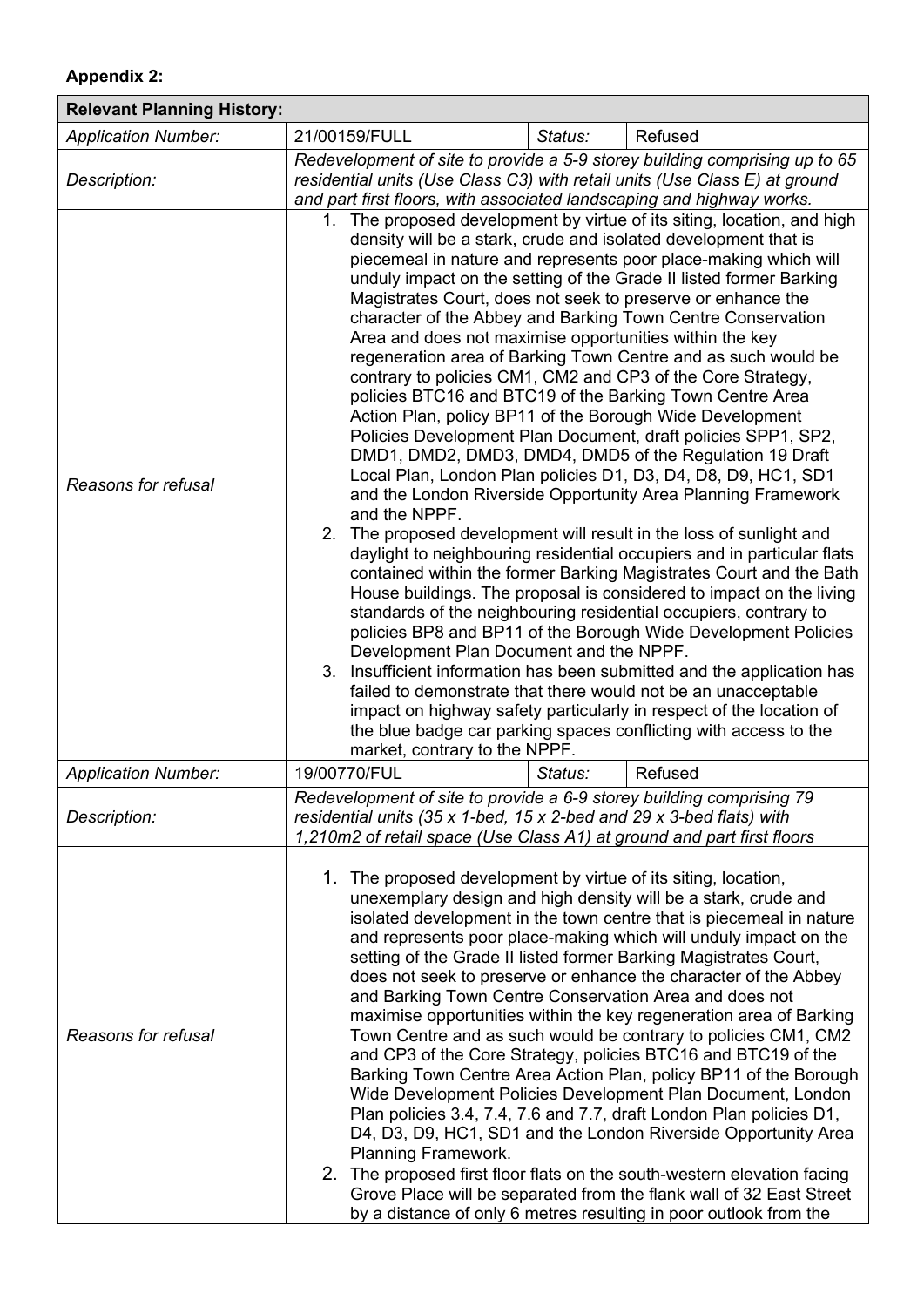|  | proposed flats, detrimental to the amenities enjoyed and living                                                                         |
|--|-----------------------------------------------------------------------------------------------------------------------------------------|
|  | standards of future occupiers of the development, contrary to                                                                           |
|  | policies BP8 and BP11 of the Borough Wide Development Policies                                                                          |
|  | Development Plan Document.                                                                                                              |
|  | 3. The proposed development will result in the loss of sunlight and                                                                     |
|  | daylight to neighbouring residential occupiers and in particular flats                                                                  |
|  | contained within the former Barking Magistrates Court and the Bath                                                                      |
|  | House buildings. The application has also failed to demonstrate                                                                         |
|  | that flats within the development and the courtyard area will receive                                                                   |
|  | adequate sunlight levels. The proposal is considered to impact on<br>the living standards of the neighbouring residential occupiers and |
|  | potential occupiers of the proposed development, contrary to                                                                            |
|  | policies BP8 and BP11 of the Borough Wide Development Policies                                                                          |
|  | Development Plan Document.                                                                                                              |
|  | 4. The proposed development by virtue of the first floor internal layout                                                                |
|  | will result in four isolated residential units which provides an                                                                        |
|  | uninviting and poor quality environment and represents poor design                                                                      |
|  | for potential residents contrary to policy BTC16 of the Barking                                                                         |
|  | Town Centre Area Action Plan, policy BP11 of the Borough Wide                                                                           |
|  | Development Policies Development Plan Document, London Plan                                                                             |
|  | policy 3.5 and draft London Plan policies D1 and D6.                                                                                    |
|  | 5. The application has failed to demonstrate that sufficient children's                                                                 |
|  | playspace provision will be provided for the development and as                                                                         |
|  | such will be detrimental to the living standards and amenities                                                                          |
|  | enjoyed by future occupants of the development, contrary to                                                                             |
|  | London Plan policy 3.6, draft London Plan policy S4 and the                                                                             |
|  | Mayor's Shaping Neighbourhoods: Play and Informal Recreation<br><b>Supplementary Planning Guidance.</b>                                 |
|  | 6. The location of the proposed blue badge spaces is considered                                                                         |
|  | unsatisfactory, posing a potentially hazardous conflict with the                                                                        |
|  | existing turning head area on Clockhouse Avenue and the plant                                                                           |
|  | and refuse access to the former Barking Magistrates Court                                                                               |
|  | building, and as such is contrary to policies BR9 and BR10 of the                                                                       |
|  | Borough Wide Development Policies Development Plan Document                                                                             |
|  | and draft London Plan policies T6 and T6.1.                                                                                             |
|  | 7. The proposed application has not been accompanied by an                                                                              |
|  | adequate Archaeological Written Scheme of Investigation to inform                                                                       |
|  | Historic England of the impact of the design proposals on this                                                                          |
|  | Archaeological Priority Area, contrary to policy BP3 of the Borough                                                                     |
|  | Wide Development Policies Development Plan Document.                                                                                    |
|  | 8. The application has failed to provide details of the breakdown of                                                                    |
|  | the proposed affordable housing tenure and as such has not                                                                              |
|  | satisfactorily demonstrated that the proposal will accord with the                                                                      |
|  | Mayor's fast-track viability route, contrary to London Plan policies                                                                    |
|  | 3.10-3.13 and draft London Plan policies H4-H6.                                                                                         |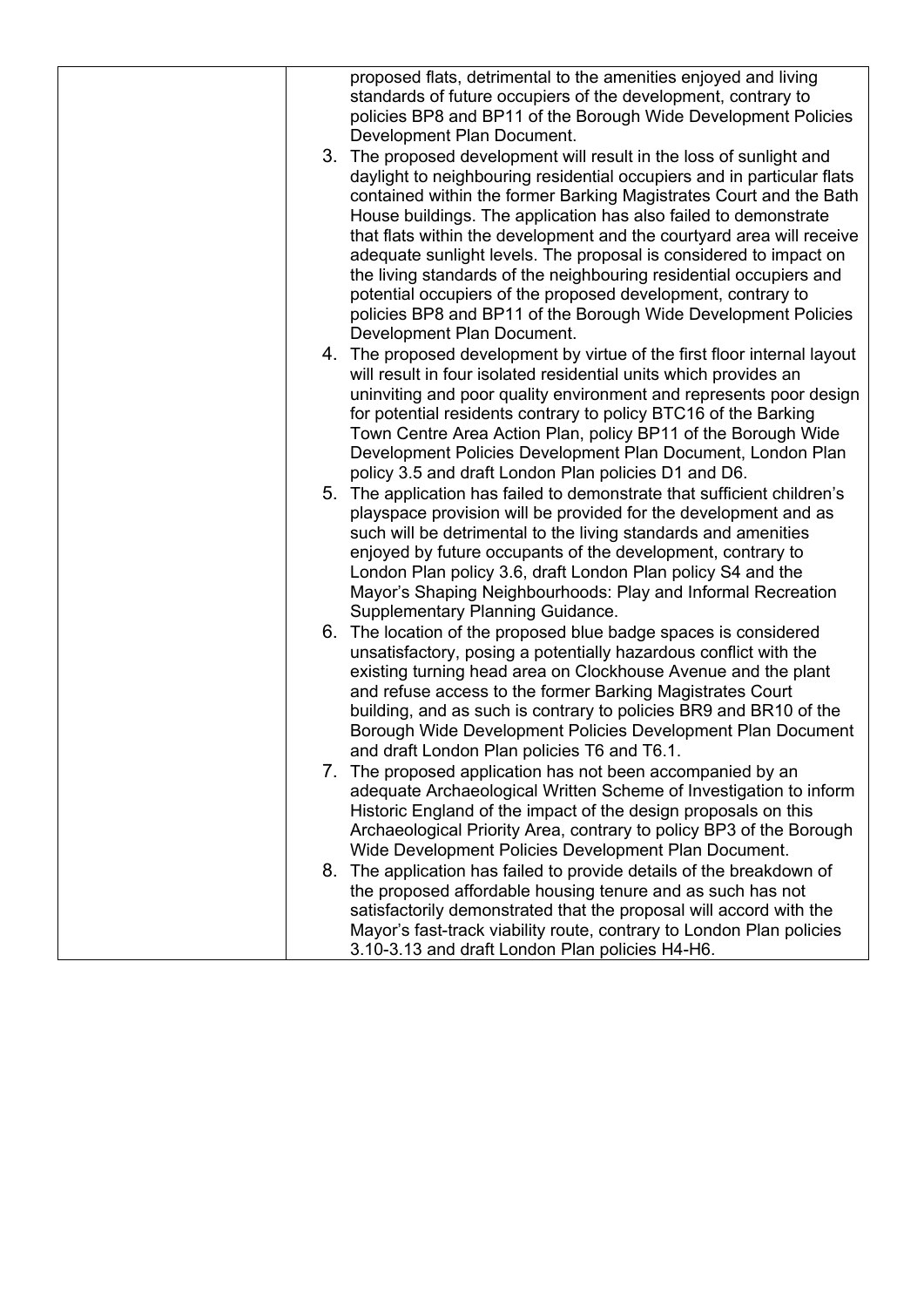# **Appendix 3:**

The following consultations have been undertaken:

- TfL
- LBBD Energy
- Designing Out Crime Officer, Metropolitan Police
- Historic England (Buildings)
- Historic England (Archaeology) (GLAAS)
- LBBD Access Officer
- Be First Transport Officers
- LBBD Flood Risk Manager (LLFA)
- LBBD Arboricultural Officer
- LBBD Environmental Health Officer
- Thames Water
- London City Airport
- HSE
- London Fire Brigade

| <b>Summary of Consultation responses:</b>                      |                                                                                                                                                                                                                                                                                                                                                                                                                                                                                                                                                                                                                                                                                                                                                                                                                                                                                                                                                                                 |                                                                                                                                                             |  |  |
|----------------------------------------------------------------|---------------------------------------------------------------------------------------------------------------------------------------------------------------------------------------------------------------------------------------------------------------------------------------------------------------------------------------------------------------------------------------------------------------------------------------------------------------------------------------------------------------------------------------------------------------------------------------------------------------------------------------------------------------------------------------------------------------------------------------------------------------------------------------------------------------------------------------------------------------------------------------------------------------------------------------------------------------------------------|-------------------------------------------------------------------------------------------------------------------------------------------------------------|--|--|
| <b>Consultee and</b><br>date received                          | <b>Summary of Comments</b>                                                                                                                                                                                                                                                                                                                                                                                                                                                                                                                                                                                                                                                                                                                                                                                                                                                                                                                                                      | <b>Officer Comments</b>                                                                                                                                     |  |  |
| <b>LBBD</b> Energy<br>22/10/2021                               | Concerns raised regarding the Energy Strategy as the<br>heating network exists and is not just proposed therefore<br>according to the Mayor's hierarchy the development<br>should connect to it, not make provision to connect in the<br>future. The Government are in the process of amending<br>Part L/SAP so that gas fired CHP is recognised as a<br>carbon reduction technology which is expected to be<br>published shortly. Proposing low Nox boilers when there<br>is a DH main adjacent to the site is not acceptable under<br>GLA planning policy.                                                                                                                                                                                                                                                                                                                                                                                                                    | This is addressed by<br>officers above.                                                                                                                     |  |  |
| Designing Out<br><b>Crime Officer</b><br>Letter,<br>22/10/2021 | Areas requiring mitigation:<br>1. Active street scenes - where possible there<br>should be as much activity at ground level as<br>possible to increase natural surveillance. Ground<br>floors that only contain bike storeys, bin stores<br>and entrance lobbies are best avoided.<br>2. Public realm – clear legible signage for vehicles<br>and avoidance of open paved areas open to poor<br>an inconsiderate parking. Any street furniture<br>should be robust and vandal resistant.<br>3. External lighting and CCTV should cover the<br>entire scheme including play space.<br>4. Ground floor commercial units should be<br>adequately protected<br>5. Residential entrances to have secure post lobby at<br>ground floor and residential cores to require<br>compartmentation to reduce movement through<br>the block.<br>6. Access controlled (fob) access to all bin rooms<br>and cycle stores, supported with self-closing and<br>self locking single leaf doorsets. | Officers consider adequate<br>safety and security<br>measures can be<br>addressed through the<br>imposition of the planning<br>condition as<br>recommended. |  |  |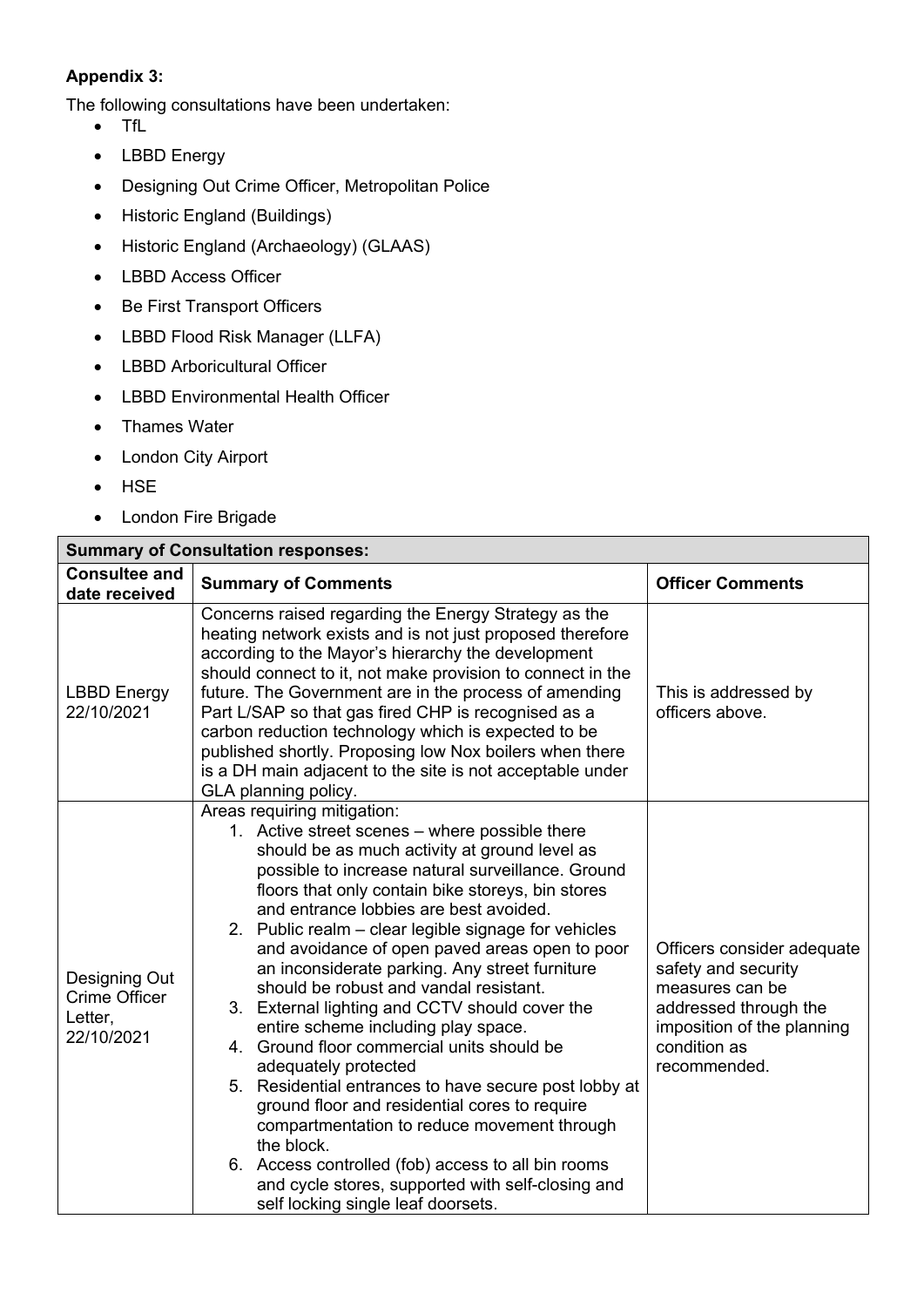|                                                         | 7. Roof terraces and podiums should only be<br>available to the intended user and require secure<br>access<br>Security condition:-<br>The proposed development shall achieve a<br>Certificate of Compliance in respect of the<br>Secured by Design scheme, or alternatively<br>achieve security standards (based on Secured by<br>Design principles) to the satisfaction of the local<br>authority & Metropolitan Police, details of which<br>shall be provided to the Local Planning Authority<br>for its written approval prior to the first occupation<br>of the approved development. All security<br>measures applied to the approved development                                                                                                                                                                                                                                                                                                                                                                                                                                                                                                                                                                                                                                                                                                                                                                                                                                                                                                                                                                                                                                                                                                                                                                                                                                                                                                                                                                                                                                                                                                    |                                                                                                                                           |
|---------------------------------------------------------|-----------------------------------------------------------------------------------------------------------------------------------------------------------------------------------------------------------------------------------------------------------------------------------------------------------------------------------------------------------------------------------------------------------------------------------------------------------------------------------------------------------------------------------------------------------------------------------------------------------------------------------------------------------------------------------------------------------------------------------------------------------------------------------------------------------------------------------------------------------------------------------------------------------------------------------------------------------------------------------------------------------------------------------------------------------------------------------------------------------------------------------------------------------------------------------------------------------------------------------------------------------------------------------------------------------------------------------------------------------------------------------------------------------------------------------------------------------------------------------------------------------------------------------------------------------------------------------------------------------------------------------------------------------------------------------------------------------------------------------------------------------------------------------------------------------------------------------------------------------------------------------------------------------------------------------------------------------------------------------------------------------------------------------------------------------------------------------------------------------------------------------------------------------|-------------------------------------------------------------------------------------------------------------------------------------------|
|                                                         | shall be permanently retained thereafter.<br>REASON: To provide a safer environment for future<br>residents and visitors to the site and reduce the fear of<br>crime.                                                                                                                                                                                                                                                                                                                                                                                                                                                                                                                                                                                                                                                                                                                                                                                                                                                                                                                                                                                                                                                                                                                                                                                                                                                                                                                                                                                                                                                                                                                                                                                                                                                                                                                                                                                                                                                                                                                                                                                     |                                                                                                                                           |
| <b>Historic</b><br>England<br>(buildings)<br>09/11/2021 | Previously expressed in-principle support for the<br>investment along the historic high street, and recognised<br>the opportunities to improve upon poor townscape quality<br>of the existing building at 36-42 East Street.<br>However, previously maintained that the redevelopment<br>would be of a very large scale for a high street plot. Whilst<br>HE acknowledged that building height and density is<br>increasing around Barking Town Centre, the development<br>site is particularly sensitive to us due to its positioning<br>along the historic high street. HE previously felt that there<br>remained a somewhat stark contrast in scale between the<br>proposed development the surrounding historic buildings<br>that would likely result in some harm to the appreciation<br>of Barking's historic market town grain, scale and<br>character. Harm would also result from the loss of the<br>existing building at 34 East Street due to its identification<br>as a Positive Contributor in your Council's recently<br>updated Conservation Appraisal and Management Plan<br>(Purcell, October 2020, p48).<br>Historic England's position on the current proposals<br>The revised scheme includes the reduction in height of<br>Block B, Block C and Block D by one storey, the creation<br>of blind windows to Block D facing East Street and the<br>introduction of lighter brick tones.<br>The submitted visualisations suggest the revised<br>proposals would appear less visually dominant in views<br>along East Street than the previous iteration due to the<br>overall reduction in height and changes in materiality.<br>However, the introduction of blind windows provides only<br>a very modest improvement to the presentation of Block<br>D along East Street, as it still remains an inactive part of<br>the building frontage. This could be resolved by relocating<br>the stair core away from the front of the building. Further<br>improvements to Block D and its relationship with the<br>conservation area could include a different architectural<br>treatment to the top storey of the building so it reads as a | Heritage issues are<br>assessed in the report<br>above and the harm is<br>assessed in line with<br>paragraphs 200 and 202<br>of the NPPF. |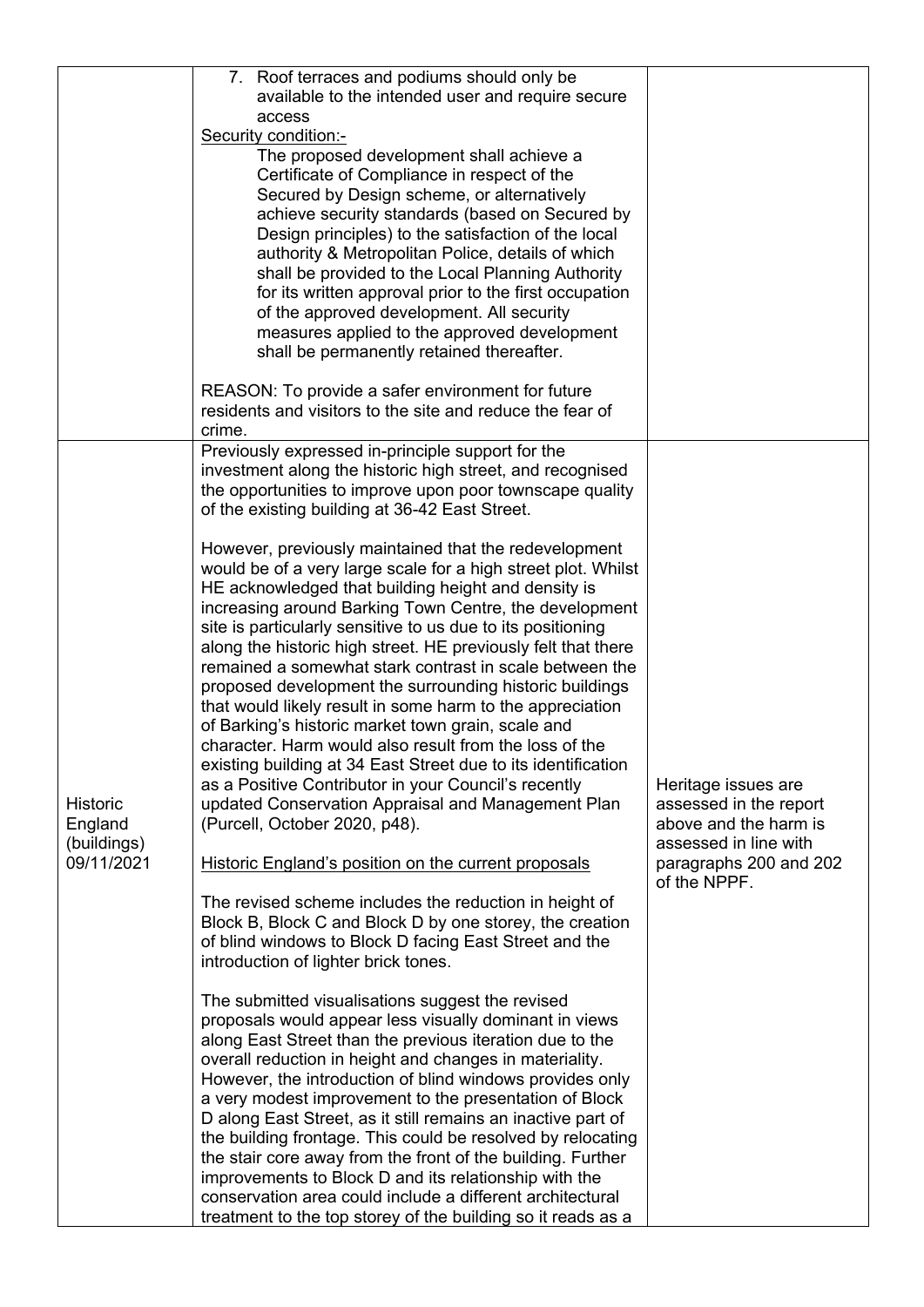|                                             | roof element, reducing the overall bulk and massing in<br>views along East Street.                                                                                                                                                                                                                                                                                                                                                                                                                               |                                                   |  |
|---------------------------------------------|------------------------------------------------------------------------------------------------------------------------------------------------------------------------------------------------------------------------------------------------------------------------------------------------------------------------------------------------------------------------------------------------------------------------------------------------------------------------------------------------------------------|---------------------------------------------------|--|
|                                             | On the basis of the scheme as currently submitted, HE<br>consider the level of harm to the conservation area to be<br>slightly lower than previously identified. However, we<br>maintain that some harm would result from these<br>proposals due to the demolition of 34 East Street (in<br>accordance with the revised NPPF, Paragraph 207), and<br>the stark contrast between the scale of the proposed<br>development and the more modest market town grain,<br>scale and character of the conservation area. |                                                   |  |
|                                             | It will be for your Authority to consider whether this harm<br>has been clearly and convincingly justified and<br>outweighed by the public benefits of the proposals in<br>accordance with Paragraphs 200 and 202 of the NPPF<br>respectively.                                                                                                                                                                                                                                                                   |                                                   |  |
|                                             | Recommendation<br>Historic England is encouraged by the further positive<br>changes to the scheme since our last consultation, but<br>remains of the view that some harm would result from<br>these proposals which could be further mitigated by<br>addressing the comments set out above. Should your<br>Authority wish to determine the application as currently<br>submitted, we would urge you to take account of the harm<br>we have identified in coming to a decision.                                   |                                                   |  |
|                                             | The planning application lies in an area of archaeological<br>interest, in the historic core of Saxon and mediaeval<br>Barking. Paragraph 205 of the NPPF says that applicants<br>should record the significance of any heritage assets that<br>the development harms.                                                                                                                                                                                                                                           |                                                   |  |
| <b>Historic</b><br>England<br>(Archaeology) | Recent excavations in difficult conditions immediately to<br>the north at the rear of the former Barking Magistrates<br>Court found early and middle Saxon activity and medieval<br>remains. These included high status eighth century<br>Ipswich Ware pottery, quern fragments and grain and a<br>ninth century loom weight. Analyses of these finds have<br>provided valuable information on Barking's secular<br>history, alongside the development of the Abbey to the<br>south west.                        | Archaeological matters are<br>discussed above and |  |
| (GLAAS)<br>05/11/2021                       | The size of the application site and the lack of an existing<br>basement likely mean that further remains survive and<br>would be harmed by the proposed scheme. Well<br>preserved archaeology of the Saxon town would be<br>remains of national importance and would merit<br>preservation and interpretation under any approved<br>scheme.                                                                                                                                                                     | officers consider the<br>conditions necessary.    |  |
|                                             | Although some form of limited field evaluation, likely test<br>pits in the standing building, would be feasible inform a<br>decision, it is the case that such work would not provide a<br>reliable picture of archaeological potential given the<br>different land uses, both historical and current at the site<br>and their impacts on an archaeological programme.<br>Given the constraints, it is advised that archaeological                                                                               |                                                   |  |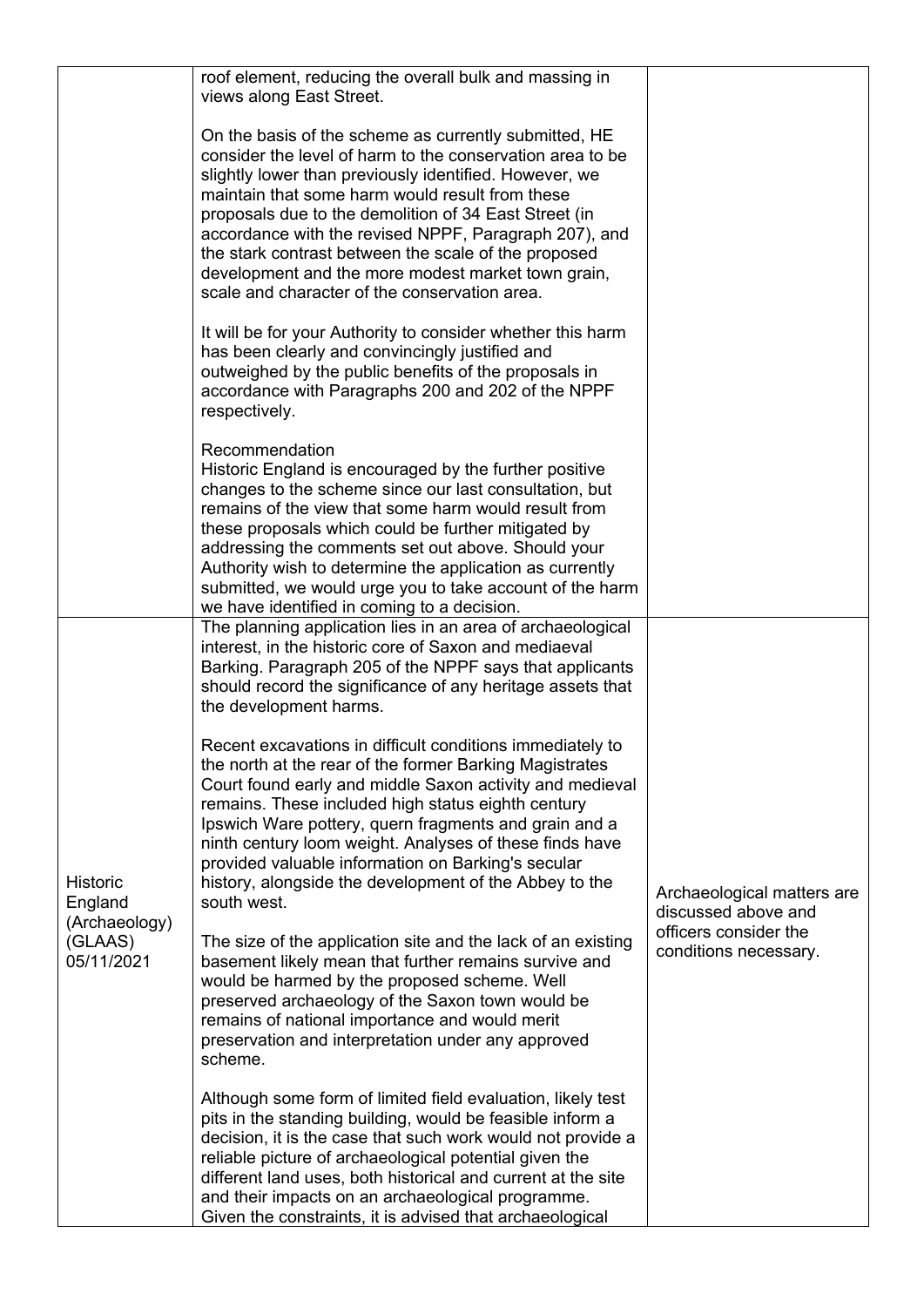|                                                           | investigation by condition, with a second condition<br>allowing scope to amend the foundation scheme if<br>needed, would be acceptable to GLAAS.                                                                                                                                                                                                                                                                                                                                                                                                                                                                                                                                                                                                                                                                                                                                                                                                     |                                                  |
|-----------------------------------------------------------|------------------------------------------------------------------------------------------------------------------------------------------------------------------------------------------------------------------------------------------------------------------------------------------------------------------------------------------------------------------------------------------------------------------------------------------------------------------------------------------------------------------------------------------------------------------------------------------------------------------------------------------------------------------------------------------------------------------------------------------------------------------------------------------------------------------------------------------------------------------------------------------------------------------------------------------------------|--------------------------------------------------|
|                                                           | The development could cause harm to archaeological<br>remains and field evaluation is needed to determine<br>appropriate mitigation. However, although the NPPF<br>envisages evaluation being undertaken prior to<br>determination, in this case consideration of the nature of<br>the development, the archaeological interest and/or<br>practical constraints are such a two stage<br>archaeological condition could provide an acceptable<br>safeguard.                                                                                                                                                                                                                                                                                                                                                                                                                                                                                           |                                                  |
|                                                           | A pre-commencement condition for a Written Scheme of<br>Investigation is recommended to safeguard the<br>archaeological interest of the site. A second condition is<br>also recommended requiring the submission of foundation<br>design and construction method to protect archaeological<br>remains                                                                                                                                                                                                                                                                                                                                                                                                                                                                                                                                                                                                                                                |                                                  |
| <b>LBBD Access</b><br>Officer<br>09/11/2021<br>18/01/2022 | Initial comments:<br>Good to see they have addressed concerns about<br>wheelchair units in the affordable tenure.<br>However, the wheelchair units on 4th 5th 6th<br>floors have a clumsy layout which will be difficult<br>for a wheelchair user.<br>Developer has failed to address concerns<br>regarding the ground floor southern residential<br>entrance, (adjacent to retail unit 6) there's a<br>cluster of doors at bottom of stairs into lift area.<br>Good to see sliding doors within the units<br>Further comments:<br>Happy the extra door has been removed.<br>Whilst the wheelchair units are as efficient as they<br>can be for their design, the units provide the most<br>awkward layout for disabled people. The standard<br>units have square rooms with doorways opening<br>to clear spaces, the doorway to the living space of<br>the wheelchair units open onto a wall, which would<br>make it awkward for a wheelchair user. | Accessibility issues are<br>considered above.    |
| <b>Be First</b><br>Transport<br><b>Officers</b>           | <b>Site Access</b><br>Pedestrian access to the site will be taken from two points<br>on Clockhouse Avenue on the east and south frontages<br>of the building. Both access point will include lift cores for<br>easy access to the upper floors.<br>Two separate cycle stores will be located at ground floor<br>for the residents. The cycle store accesses will be located<br>on the south and west sides of the building.<br><b>Vehicular Parking</b><br>The development is situated in PTAL location 6b meaning<br>it has excellent access to public transport and to be in line<br>with our local plan policies and The New London Plan,<br>this development should be car free and car permit free.<br>Future occupants of the residential units must be                                                                                                                                                                                        | The matters are assessed<br>in the report above. |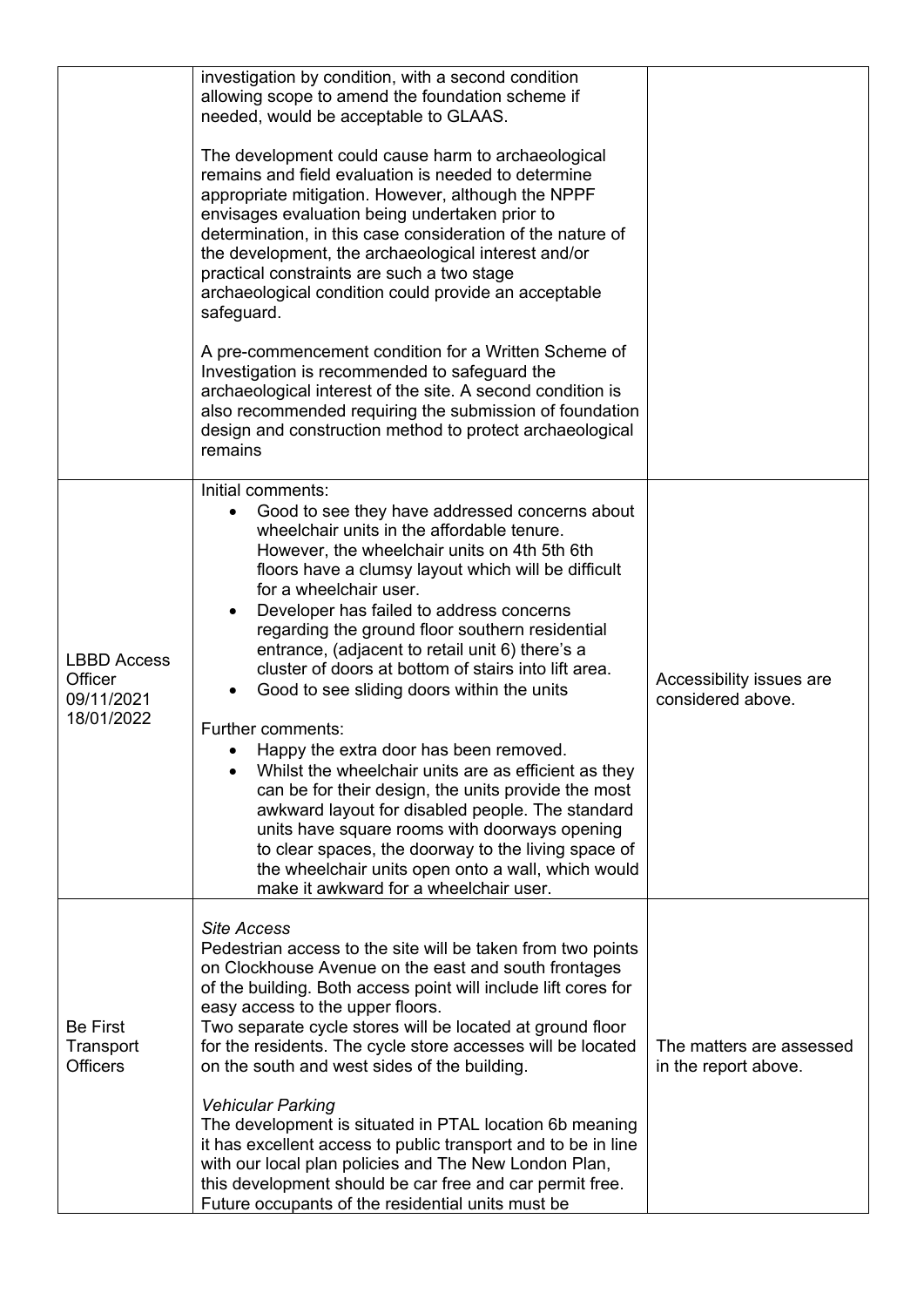restrained from obtaining a parking permit and this must be secured via legal agreement.

Applicant has proposed to provide 2 on street disabled parking bays. According to The New London Plan 2021 – "Where there is no general parking provision in the development, disabled persons car parking should still be provided (as stated in Policy T6 B). Guidance will set out how disabled persons parking within car free development should be approached, including how onsite and off-site provision should be approached in line with inclusive design principles.

In these car-free developments, the ability to provide nearby on-street spaces should be assessed, and these spaces should then be requested and converted to disabled persons parking bays when they are required. This follows the process used when Blue Badge holders move into homes in much of the existing housing stock and that which is also already used for new development in a number of inner London boroughs. In these instances, a Controlled Parking Zone (CPZ) should be in place to limit the use of the spaces to residents (CPZs are already in place in the majority of areas proposed to have car-free standards)."

From my assessment, the location of both newly proposed disabled on street bays are not appropriate as one will cause obstruction and hindrance to street market entrance/emergency vehicles and the second one will require removal of on street traffic calming measure in place which will require further consultation and TMO amendments.

As suggested in Disabled Persons Transport Advisory Committee, minimum dimensions are still prescribed for bays reserved for disabled badge holders. These must be a minimum of 6.6 m long, 2.7 m wide, or 3 m wide where placed in the centre of the carriageway. The proposed bays does not meet this criteria either.

After considering the current situation and the fact that there are several disabled on-street bays in the vicinity of the site, my recommendation is that if a situation arise where the occupant requires additional disabled parking bay , then we can consider Policy T6.1 H3 of The New London Plan which requires applicants to pay a commuted sum to fund future provision of disabled persons parking if it will be provided on-street. This is required to provide boroughs with the funding needed to convert on-street spaces to disabled persons parking bays if later required.

#### *Cycle Parking:*

Based on the minimum cycle parking standards set out in the London Plan (refer to Chapter 4), the proposed 1,314 m2 of retail floor area would require 5 short stay and 18 long stay spaces, while the proposed flats would require a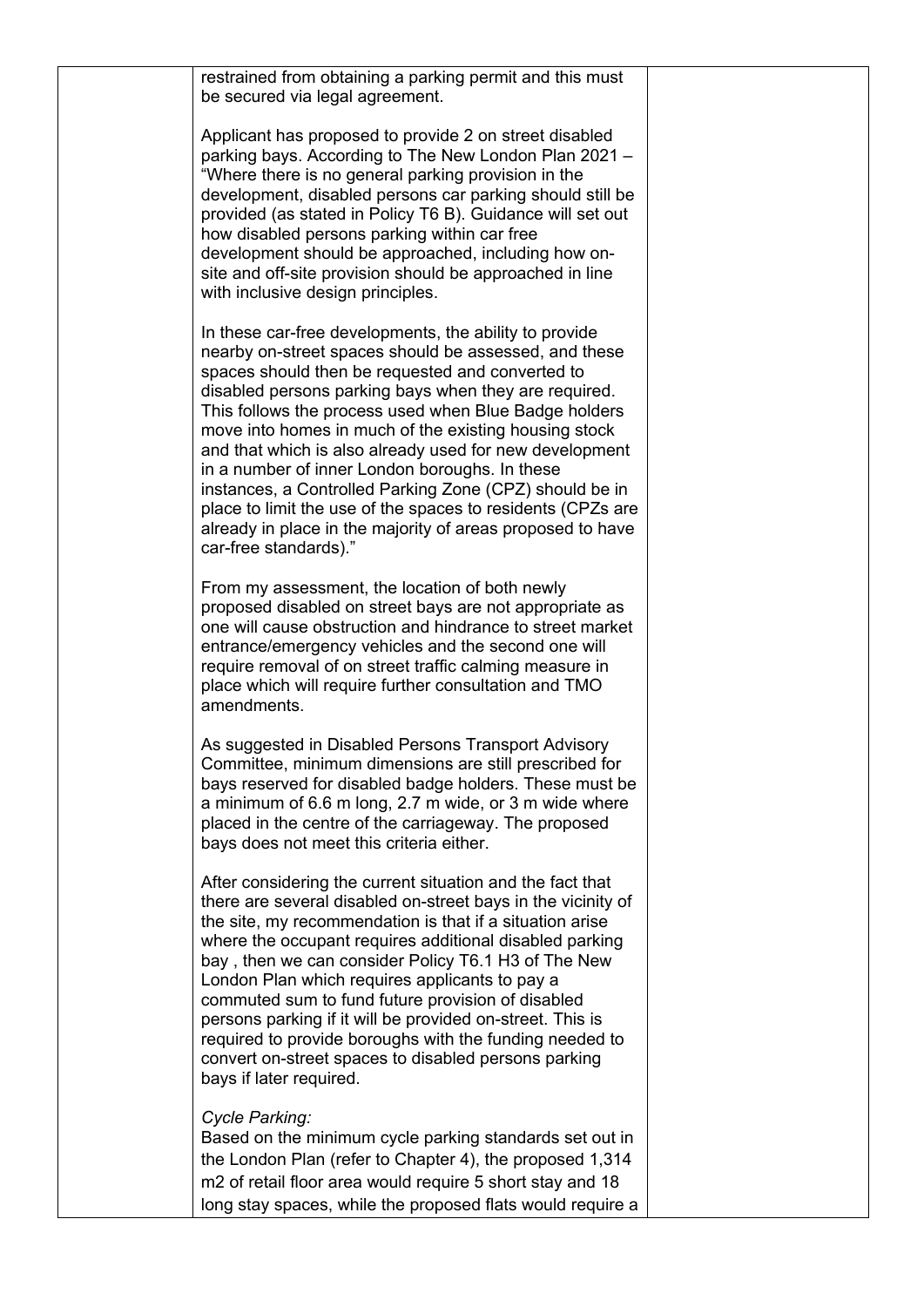| minimum of 105 long stay and 3 short stay spaces.                                                                                                                                                                                                                                                                                                                                                                                                                                                                                                                                                                                                                                                                                                                                                                                                                                   |  |
|-------------------------------------------------------------------------------------------------------------------------------------------------------------------------------------------------------------------------------------------------------------------------------------------------------------------------------------------------------------------------------------------------------------------------------------------------------------------------------------------------------------------------------------------------------------------------------------------------------------------------------------------------------------------------------------------------------------------------------------------------------------------------------------------------------------------------------------------------------------------------------------|--|
| Two separate cycle stores will be located at ground floor<br>for the residents. The cycle store accesses will be located<br>on the south and west sides of the building. A total of 119<br>cycle parking spaces will be provided for the residents<br>and 5 spaces will be provided for staff working in the retail<br>units. In addition, 22 short term cycle parking spaces,<br>using Sheffield stands will be provided in the vicinity of<br>the site for visitors.                                                                                                                                                                                                                                                                                                                                                                                                              |  |
| Prior to the occupation of the units, applicant must<br>implement the cycle parking spaces and submit details of<br>the installed products in line with the Local and London<br>Plan policies.                                                                                                                                                                                                                                                                                                                                                                                                                                                                                                                                                                                                                                                                                      |  |
| In order to promote alternative, sustainable forms of<br>transport, in accordance with The Local Plan POLICY<br>DMT 3 and The London Plan 2021 policy T5.                                                                                                                                                                                                                                                                                                                                                                                                                                                                                                                                                                                                                                                                                                                           |  |
| <b>Highways Works</b><br>Applicant is expected to enter into a section 278<br>agreement with the council to do necessary highways<br>works around the development at the applicants cost, this<br>includes installation of on street cycle parking spaces and<br>any improvement/alterations to the public highway.                                                                                                                                                                                                                                                                                                                                                                                                                                                                                                                                                                 |  |
| <b>Travel Plan</b><br>A Residential Travel Plan should be secured by way of<br>s106 and a contribution should be secured by s106 for<br>monitoring the Travel Plan.                                                                                                                                                                                                                                                                                                                                                                                                                                                                                                                                                                                                                                                                                                                 |  |
| <b>Construction Logistics Plan</b><br>Applicant has submitted an outline CMP with the<br>application.                                                                                                                                                                                                                                                                                                                                                                                                                                                                                                                                                                                                                                                                                                                                                                               |  |
| We would require the applicant to submit a Construction<br>Logistics Plan document in line with the TfL guidance.<br>Prior to the commencement of any construction activities.<br>a CLP in line with the TfL guidelines shall be submitted to<br>and approved in writing by the Council. The details shall<br>include the numbers, size and routes of construction<br>vehicles, provisions within/around the site to ensure that<br>all vehicles associated with the construction works are<br>properly managed to prevent any unwanted disruption to<br>other highway users, and other matters relating to traffic<br>management to be agreed with the licencing officers of<br>the council. Approved details shall be implemented<br>throughout the project period and any changes to the<br>document must be reported back to the council's planning<br>and highways department. |  |
| Reason: To ensure that appropriate steps are taken to<br>limit the impact of the proposed demolition and<br>construction works on the operation of the public highway,                                                                                                                                                                                                                                                                                                                                                                                                                                                                                                                                                                                                                                                                                                              |  |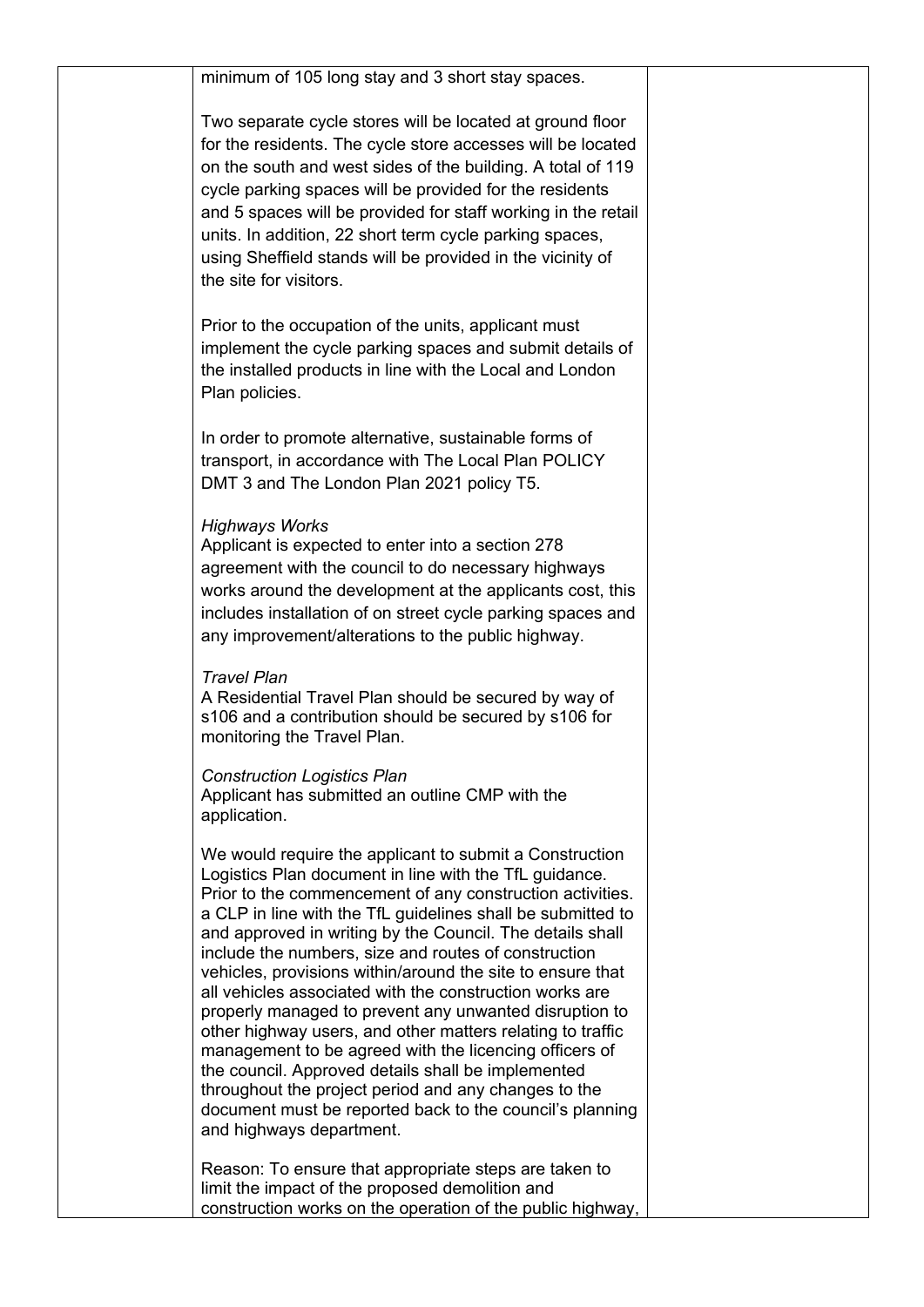|                                                                     | the amenities of local residents and the area generally in<br>accordance with Policy DMT 4 of The Local Plan.<br>If required, we should provide the applicant with a CLP<br>Proforma.<br>Informative<br>Applicant must obtain all the relevant licences prior to the<br>commencement of any construction activities. This<br>includes skip permits, material licences, scaffolding and<br>hoarding licences etc.<br>There may need to be an agreement between the Council<br>and developer to cover any incidental damages to the<br>highway, as a result of the passage of demolition and<br>construction lorries and plant along these public roads.<br>Applicant should apply for relevant licences through the<br>councils website.                                                                                                                                                                                                                                                                                                                                                                                                                                                                                                                                                                                                                                                                                                                                                                                |                                                                                                                                                                                                                                                                                                                                                                                                                                                                                                                              |
|---------------------------------------------------------------------|------------------------------------------------------------------------------------------------------------------------------------------------------------------------------------------------------------------------------------------------------------------------------------------------------------------------------------------------------------------------------------------------------------------------------------------------------------------------------------------------------------------------------------------------------------------------------------------------------------------------------------------------------------------------------------------------------------------------------------------------------------------------------------------------------------------------------------------------------------------------------------------------------------------------------------------------------------------------------------------------------------------------------------------------------------------------------------------------------------------------------------------------------------------------------------------------------------------------------------------------------------------------------------------------------------------------------------------------------------------------------------------------------------------------------------------------------------------------------------------------------------------------|------------------------------------------------------------------------------------------------------------------------------------------------------------------------------------------------------------------------------------------------------------------------------------------------------------------------------------------------------------------------------------------------------------------------------------------------------------------------------------------------------------------------------|
| <b>LBBD Flood</b><br><b>Risk Manager</b><br>(LLFA)<br>08/04/2021    | Following the submission of the SuDs proforma and<br>confirmation on the information in Appended to the FRA,<br>the Flood Risk Manager has reviewed the submitted<br>information and confirmed acceptance of the proposals.                                                                                                                                                                                                                                                                                                                                                                                                                                                                                                                                                                                                                                                                                                                                                                                                                                                                                                                                                                                                                                                                                                                                                                                                                                                                                            | Noted.                                                                                                                                                                                                                                                                                                                                                                                                                                                                                                                       |
| <b>LBBD</b><br>Arboricultural<br>Officer                            | No response has been received to the current application,<br>however the previous response to application<br>21/00259/FULL is below:<br>The Arboricultural officer commented with a number of<br>questions in respect to the loss of 4no. lime trees near the<br>folly. These are old town centre trees that go back<br>many decades. It is not practical to keep them if this<br>proposal is accepted, but they are not significant enough<br>to object to the proposal for arboricultural reasons alone.<br>They can be replaced with a good enough landscape<br>package. This should involve five new semi-mature trees<br>as described in the attached communications, and<br>shown in the proposed site plan.<br>The applicant responded to questions raised by the<br>Arboricultural officers, confirming the CAVAT valuation for<br>the four mature lime trees, and the value for new tree<br>planning for six trees. As the value of the replacement<br>trees would be less than the trees lost, the applicant has<br>confirmed agreement to an additional sum of £7,784 to be<br>made available to LBBD Parks and Environment.<br>The Arboricultural Officer responded on 02/03/2021 to<br>confirm acceptance of the proposals, arboricultural report<br>and CAVAT valuation and recommends that confirmation<br>of the planting and follow up 3 year maintenance plan<br>carried out by independent contractors appointed by the<br>development team should be secured if planning<br>permission is granted. | Officers acknowledge the<br>arboricultural officer's<br>position and agree that an<br>appropriately worded<br>condition should be added<br>if planning permission is<br>granted to secure the<br>maintenance of the trees,<br>and a planning obligation<br>for the sum of $£7,784$ to be<br>made available to LBBD<br>Parks and Environment.<br>The circumstances in<br>respect of trees have not<br>changed since the<br>previous application and<br>as such this information is<br>considered relevant and<br>appropriate. |
| <b>LBBD</b><br>Environmental<br><b>Health Officer</b><br>01/03/2021 | It is noted that additional information has been submitted<br>since the consultation response was issued for the<br>previous application 21/00159/FULL.                                                                                                                                                                                                                                                                                                                                                                                                                                                                                                                                                                                                                                                                                                                                                                                                                                                                                                                                                                                                                                                                                                                                                                                                                                                                                                                                                                | Noted and discussed in<br>the report above.<br>Conditions are imposed as<br>recommended, where                                                                                                                                                                                                                                                                                                                                                                                                                               |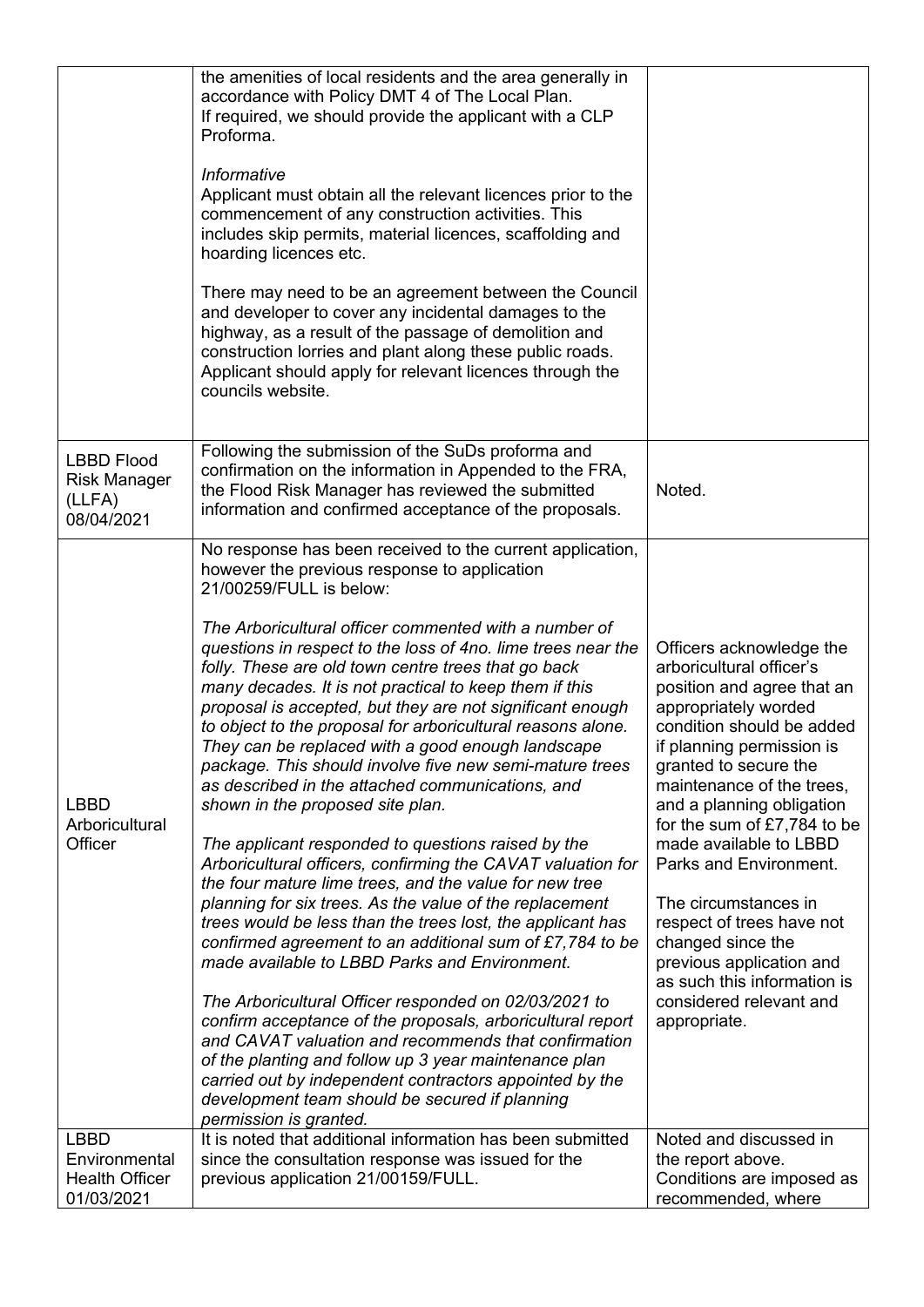|                                   | Contaminated land – intrusive investigation is required<br>and a condition is recommended. Notes that the<br>submissions fulfil some aspects of the recommended<br>condition.<br>Noise – whilst an additional survey has been completed,<br>concerns regarding early morning noise from the market<br>remain, as this has not been surveyed. The precise<br>details of the mechanical services plant and refrigeration<br>equipment are not known at this stage. The new report<br>proposes that plant noise criteria should be secured by<br>condition. The report also states For the new residential<br>apartments acoustic windows will be installed to all rooms<br>and alternative means of ventilation will be provided to<br>enable windows to be closed to control noise. The exact<br>details of the window system will depend on the final<br>design of the development and can be controlled through<br>planning condition."<br>Therefore the following conditions are recommended:<br>Scheme of acoustic protection<br>Noise from non-residential uses and plant and<br>structure borne noise emissions<br>With regards to deliveries the report states "It is not<br>anticipated that unloading will take place during noise<br>sensitive periods", therefore it is recommended that a<br>condition is imposed restricting the hours of deliveries.<br>Air quality – as a major development a s106 should<br>contribute to the implementation of the Air Quality Action<br>Plan. The SPD is currently in development. | necessary.                                                         |
|-----------------------------------|-------------------------------------------------------------------------------------------------------------------------------------------------------------------------------------------------------------------------------------------------------------------------------------------------------------------------------------------------------------------------------------------------------------------------------------------------------------------------------------------------------------------------------------------------------------------------------------------------------------------------------------------------------------------------------------------------------------------------------------------------------------------------------------------------------------------------------------------------------------------------------------------------------------------------------------------------------------------------------------------------------------------------------------------------------------------------------------------------------------------------------------------------------------------------------------------------------------------------------------------------------------------------------------------------------------------------------------------------------------------------------------------------------------------------------------------------------------------------------------------------------------------------------------|--------------------------------------------------------------------|
|                                   | Construction Phase – the construction phase report is<br>broadly accepted providing a line is added stating that the<br>applicant will inform residents and environmental health<br>the name and contact number for complaints when the<br>site is operating.                                                                                                                                                                                                                                                                                                                                                                                                                                                                                                                                                                                                                                                                                                                                                                                                                                                                                                                                                                                                                                                                                                                                                                                                                                                                       |                                                                    |
| <b>Thames Water</b><br>21/10/2021 | The proposed development is located within 15 metres of<br>a strategic sewer. Thames Water requests the imposition<br>of a pre-commencement condition for the submission of a<br>piling method statement.<br>Would expect the developer to demonstrate measures to<br>minimise groundwater discharges into the public sewer.<br>Thames water recommend an informative.<br>With regard to surface water drainage, if the developer<br>follows the sequential approach, Thames Water have no<br>objection. Management of surface water from new<br>developments should follow Policy SI 13 Sustainable<br>drainage of the London Plan 2021. Where the developer<br>proposes to discharge to a public sewer, prior approval<br>from Thames Water Developer Services will be required.<br>No objections with regard to waste water network and<br>sewage treatment works infrastructure capacity.                                                                                                                                                                                                                                                                                                                                                                                                                                                                                                                                                                                                                                       | The recommended<br>condition and informative<br>should be imposed. |
| <b>TfL Spatial</b><br>Planning    | The closest part of the Transport for London Road<br>Network (TLRN) is along North Circular Road 600m west                                                                                                                                                                                                                                                                                                                                                                                                                                                                                                                                                                                                                                                                                                                                                                                                                                                                                                                                                                                                                                                                                                                                                                                                                                                                                                                                                                                                                          | Transport matters are<br>assessed within the main                  |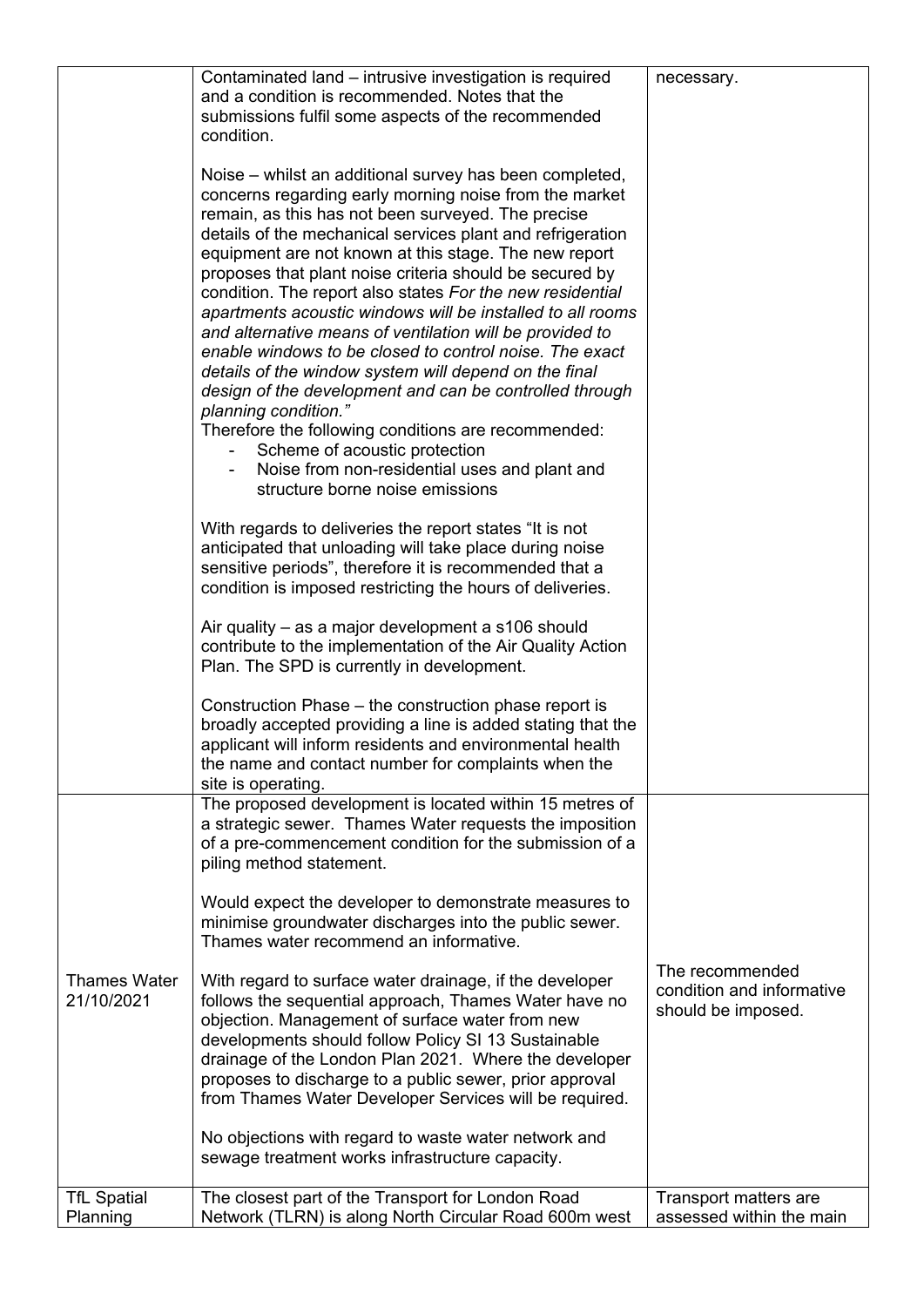of the Site.

Given the quantum of commercial floor space proposed, in addition to residential units, the Application should have been accompanied by a full Healthy Streets Transport Assessment (TA), including an Active Travel Zone (ATZ) assessment providing an audit of key pedestrian and cyclist routes against the Healthy Streets indicators. We would expect the Council to secure funding, commensurate with the nature and scale of the development, toward rectifying any deficiencies identified in the ATZ assessment, in line with Policy T2(D).

This TA should also include a multi-mode trip generation exercise assessing the expected additional trips generated by the scheme and their impact upon the strategic highway and public transport network. If the TA identifies impacts, in particular on Barking Station which we know is already congested, then we would expect the Council to secure a contribution toward any scheme(s) intended to address that congestion.

TfL note and welcome changes proposed to the public realm to accommodate short-stay cycle parking. However, the stands are not mounted appropriately (one wheel of each cycle is likely to overhang the kerb). Further, if mounted correctly and assuming a cycle could take up to 2.0m length (as in the London Cycle Design Standards, LCDS, chapter 8), the cycle parking will create a pedestrian pinch-point at the corner of about 1.6m at the corner of the building. We advise that further design work is undertaken to resolve these issues.

The applicant should confirm that Grove Place will be reopened following the expiry of permission 16/00204/REG3 in order to maximise permeability for pedestrians and cyclists.

The quantum of long and short-stay cycle parking exceeds the minimum requirements of London Plan policy T5 which is welcomed. Two residential cycle stores have been labelled on plans however it is not clear from the plans provided where long-stay cycle parking for the commercial units will be located. It would be acceptable for commercial cycle parking (i.e. for workers) to be colocated with that for residents.

The plans appear to comprise all two-tier racks aside from one Sheffield stand and two wall-mounted locking points. This does not appear to meet the requirement at 5% of stands should be suitable for wider cycles. The two-tier racks are shown with less than 2.5m aisle width. This will make them even more difficult to use.

We are concerned that cycle stores open out onto public areas. This raises issues of personal security contrary to TfL's and the Council's duties under Section 17 of the

body of the report, with suitable planning conditions and heads of terms recommended where officers consider necessary.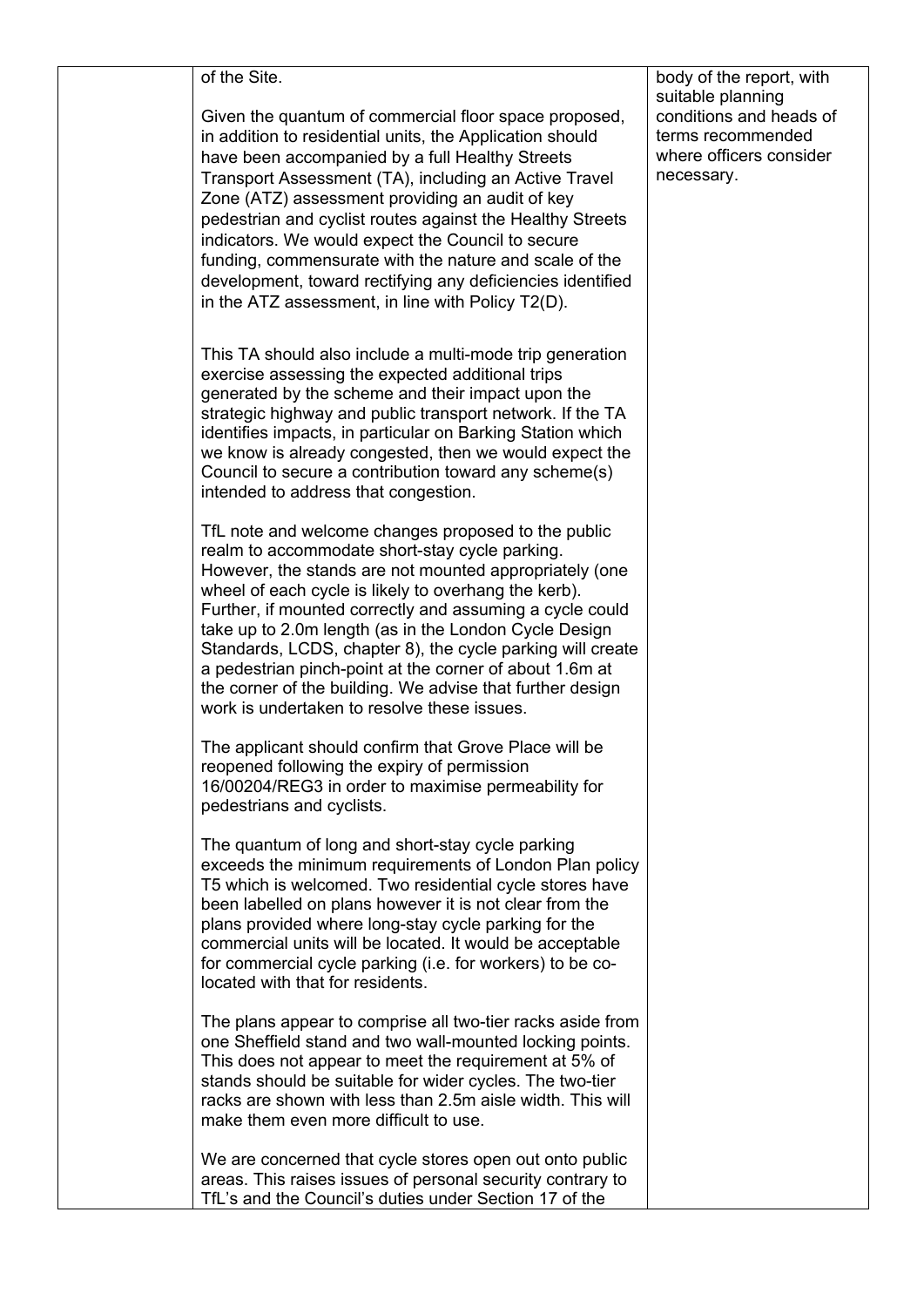|            | Crime and Disorder Act 1998. Access should be via the<br>residential lobby, affording cyclists the same level of<br>security as other residents.<br>The provision of two disabled persons' parking spaces<br>does not meet the London Plan minimum requirement of<br>3% (of total residential units) initially with proof that it<br>could be increased to 10% if needed. However, given the<br>town centre location and the fact that bus and rail<br>services in the town centre are all wheelchair-accessible,<br>we would be content should the development come<br>forward with no disabled persons' parking.<br>A permit-free agreement should be secured with any<br>permission so that residents are unable to obtain<br>residents' parking permits or contracts to park in the<br>Council's car parks.<br>The application should follow latest Construction and<br>Delivery and Servicing standards in line with London Plan<br>policy T7.<br>The outline Construction Management Plan currently<br>lacks detail on the expected construction programme with<br>dates and durations, daily construction delivery numbers<br>for each phase of the construction works, or a<br>commitment to using only FORS silver or above<br>accredited contractors, which given the Site's sensitive<br>town centre location is considered vital. This information<br>should be provided prior to determination to ensure<br>impact upon vulnerable road users is minimised in line<br>with the Mayor's Vision Zero objective.<br>Whilst it is noted and welcomed that construction-related<br>deliveries will be accommodated on site, the CMP at<br>present lacks details through provision of a plan of the |                                                                                                                                                                                                                                                                                                                                                                                                                                                                                                                                                                     |
|------------|------------------------------------------------------------------------------------------------------------------------------------------------------------------------------------------------------------------------------------------------------------------------------------------------------------------------------------------------------------------------------------------------------------------------------------------------------------------------------------------------------------------------------------------------------------------------------------------------------------------------------------------------------------------------------------------------------------------------------------------------------------------------------------------------------------------------------------------------------------------------------------------------------------------------------------------------------------------------------------------------------------------------------------------------------------------------------------------------------------------------------------------------------------------------------------------------------------------------------------------------------------------------------------------------------------------------------------------------------------------------------------------------------------------------------------------------------------------------------------------------------------------------------------------------------------------------------------------------------------------------------------------------------------------------------------------------------------|---------------------------------------------------------------------------------------------------------------------------------------------------------------------------------------------------------------------------------------------------------------------------------------------------------------------------------------------------------------------------------------------------------------------------------------------------------------------------------------------------------------------------------------------------------------------|
| <b>HSE</b> | Site set-up during construction.<br>The location of the dry riser is not consistent with the fire<br>service site plan.<br>The proposed solution for the dry riser in block B will<br>result in the run of a long horizonal connecting pipe which<br>may affect performance of the fire main.<br>Distance on the ground floor and first floor drawings noted<br>with regards to potential restrictions in terms of maximum<br>length of firefighter hoses.<br>Section 13 of the submitted report does not confirm<br>reliance on the use of existing hydrants. Further<br>information requested.<br>Elements of the submitted fire statement do not appear to<br>be provided in-line with government guidance on<br>completing fire statements published on 22 July 2021<br>(e.g., siting of appliances for firefighting purposes,<br>firefighters access points to the building, location of inlet<br>dry risers, location of water hydrants the proposals rely on<br>and associated distances are not shown on the fire<br>service site plan).                                                                                                                                                                                                                                                                                                                                                                                                                                                                                                                                                                                                                                                           | The applicant has sought<br>to address the comments<br>raised and has made the<br>following amendments:<br>Dry risers now shown<br>to be in stairwells<br>Dry riser added to the<br>$\blacksquare$<br>rear of retail unit 1<br>Hydrants added to fire<br>$\overline{a}$<br>plan and connection<br>distances are<br>confirmed acceptable<br>Horizontal runs for dry<br>$\blacksquare$<br>risers all under 18m as<br>per guidance<br>Further consultation has<br>been sought with HSE to<br>confirm they are happy<br>with the amendments but<br>no response has been |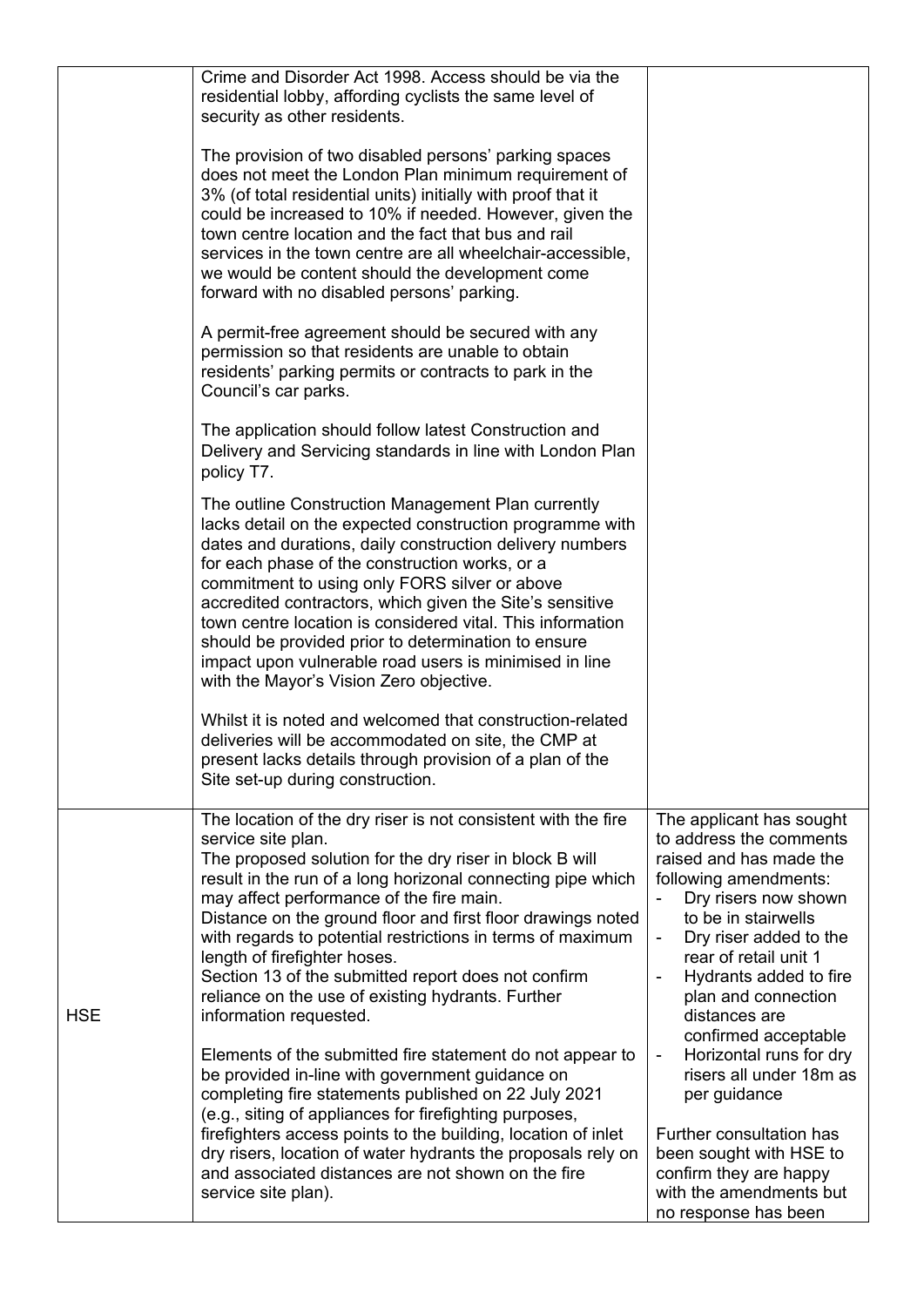|                |                          | received to date. |
|----------------|--------------------------|-------------------|
| London Fire    | No observations to make. |                   |
| <b>Brigade</b> |                          | Noted.            |
| 01/12/2021     |                          |                   |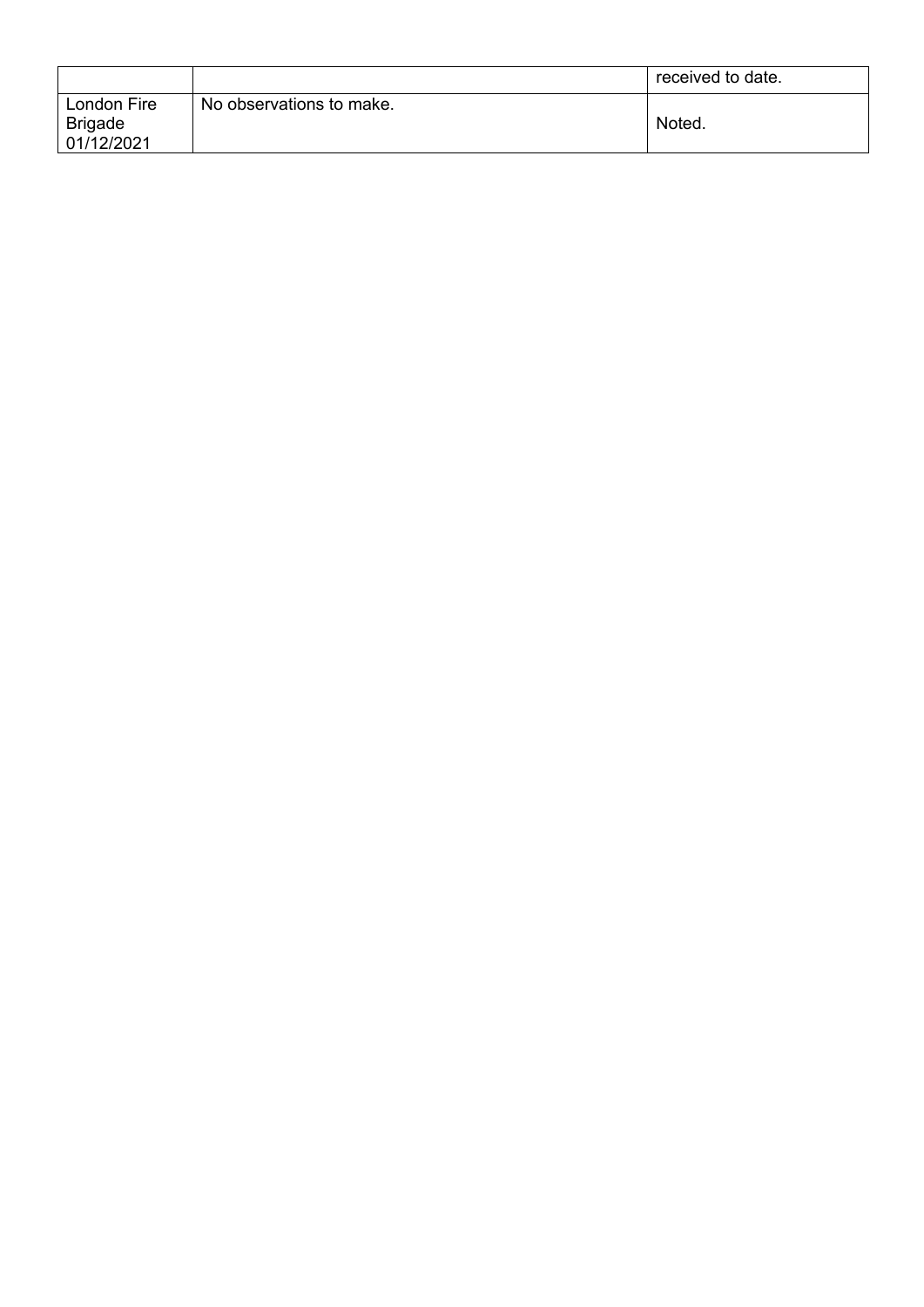## **Appendix 4:**

| <b>Neighbour Notification:</b>                                    |                                                                                                                                                                                                                                                                                                                                                                                                                                                                                                                                                                                                                                                                                                                                  |  |  |  |
|-------------------------------------------------------------------|----------------------------------------------------------------------------------------------------------------------------------------------------------------------------------------------------------------------------------------------------------------------------------------------------------------------------------------------------------------------------------------------------------------------------------------------------------------------------------------------------------------------------------------------------------------------------------------------------------------------------------------------------------------------------------------------------------------------------------|--|--|--|
| Number of neighbouring properties<br>consulted:                   | 1,260                                                                                                                                                                                                                                                                                                                                                                                                                                                                                                                                                                                                                                                                                                                            |  |  |  |
| <b>Number of responses:</b>                                       | $\overline{2}$                                                                                                                                                                                                                                                                                                                                                                                                                                                                                                                                                                                                                                                                                                                   |  |  |  |
| <b>Address:</b>                                                   | <b>Summary of response:</b>                                                                                                                                                                                                                                                                                                                                                                                                                                                                                                                                                                                                                                                                                                      |  |  |  |
| <b>Barking and Dagenham Heritage</b><br><b>Conservation Group</b> | Object to the development on various social and<br>environmental grounds as well as the threat to local heritage<br>within a conservation area. The 59 flats will add to general<br>congestion in Barking which is already overcrowded. The<br>properties will not address the demand for affordable<br>housing.<br>The application should be refused as it does not benefit<br>Barking.                                                                                                                                                                                                                                                                                                                                         |  |  |  |
|                                                                   | Object to the development because it will drastrically and<br>negatively affect quality of life due to impact on both light<br>and privacy.<br>The level of natural light to property almost all comes from<br>the direction of the proposed development and will be<br>reduced significantly, with virtually no natural light during at<br>least half of the period of day which it is currently available.<br>Severe impact on living space directly overlooked by the<br>new development<br>Will reduce the amount of light available in the spaces<br>outside the building which are frequently used by families<br>Despite the one store reduction in height, it will make<br>virtually no difference to the above impacts. |  |  |  |

## **Officer Summary:**

Officers note receipt of the objections listed above. The material planning considerations are addressed within the planning assessment.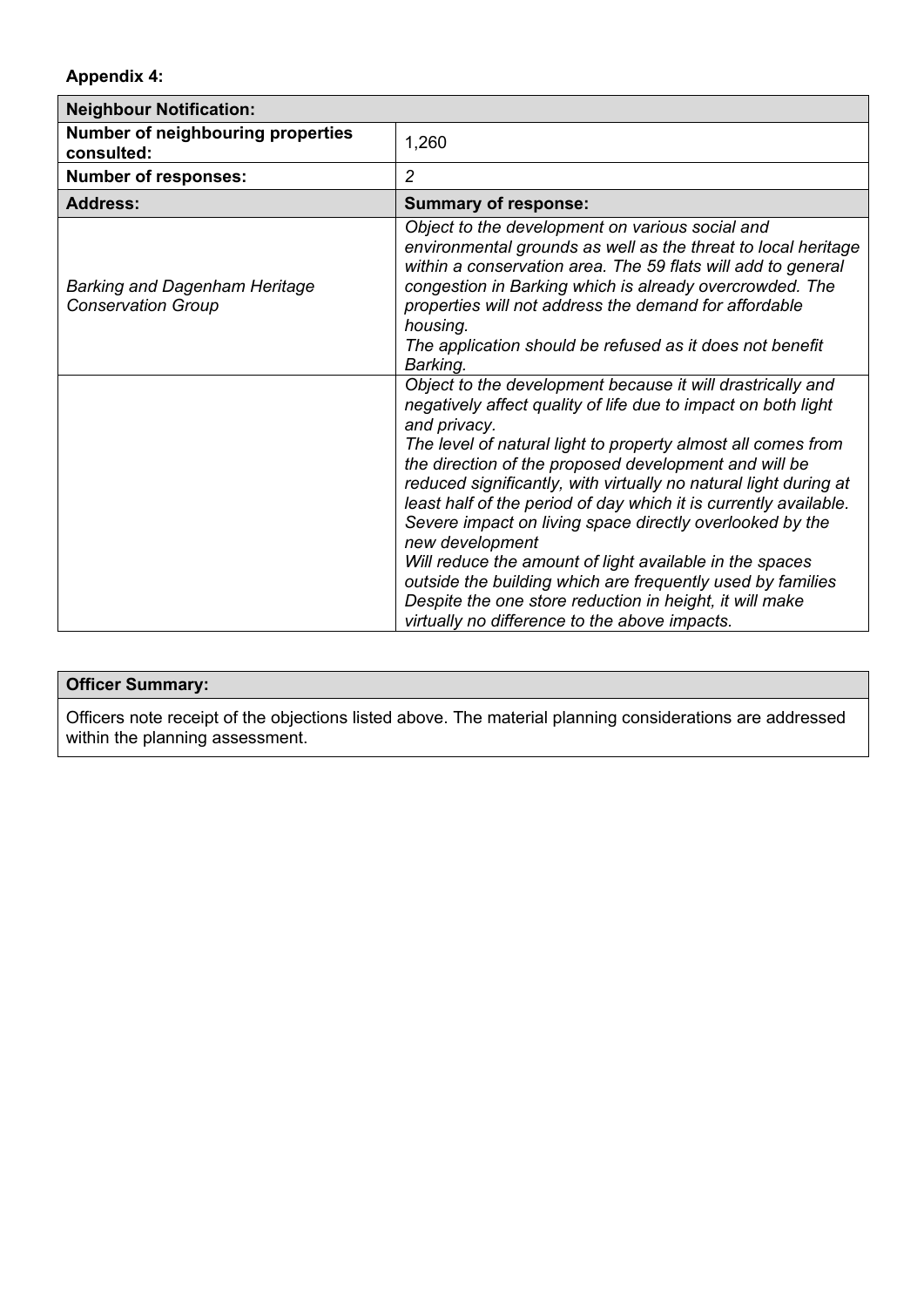### **Appendix 5:**

**Habitat Regulation Assessment: Epping Forest Special Area of Conservation (SAC)** Screening Matrix and Appropriate Assessment (AA) Statement

### **Stage 1: Screening Assessment**

(Screening under Regulation 63(1)(a) of the Habitats Regulations)

Officers have considered the development type and proximity to Epping Forest Special Area of Conservation (SAC) and confirm that the application is for new residential development within the 6.2KM Zone of Influence (ZoI) for the Epping Forest Special Area of Conservation.

It is considered that, without mitigation, all new residential development within regular walking/driving distance of Epping Forest Special Area of Conservation would constitute a likely significant effect through increased recreational pressure, when considered either 'alone' or 'in combination' with other such development. The unique attraction of the Forest presents a strong draw as a place to undertake recreational activities on a regular basis; such activities (e.g. walking, dog walking, etc.) can lead to negative impacts on the sensitive interest features of the SAC (both habitats and species) through, for example, trampling of vegetation, compaction of soil, damage to tree roots and eutrophication of soil etc.

Visitor surveys have been undertaken to understand the distances within which residents from such development will travel to visit the SAC; this distance is referred to as a Zone of Influence (ZoI). Following the recent CJEU 'People Over Wind' (or Sweetman II) ruling, avoidance and mitigation measures can no longer be taken into account as part of a planning application at this stage of the Habitat Regulation Assessment process. Therefore, all relevant development within scope of the Epping Forest Mitigation Strategy must progress to Habitat Regulation Assessment Stage 2: Appropriate Assessment, even where mitigation is proposed.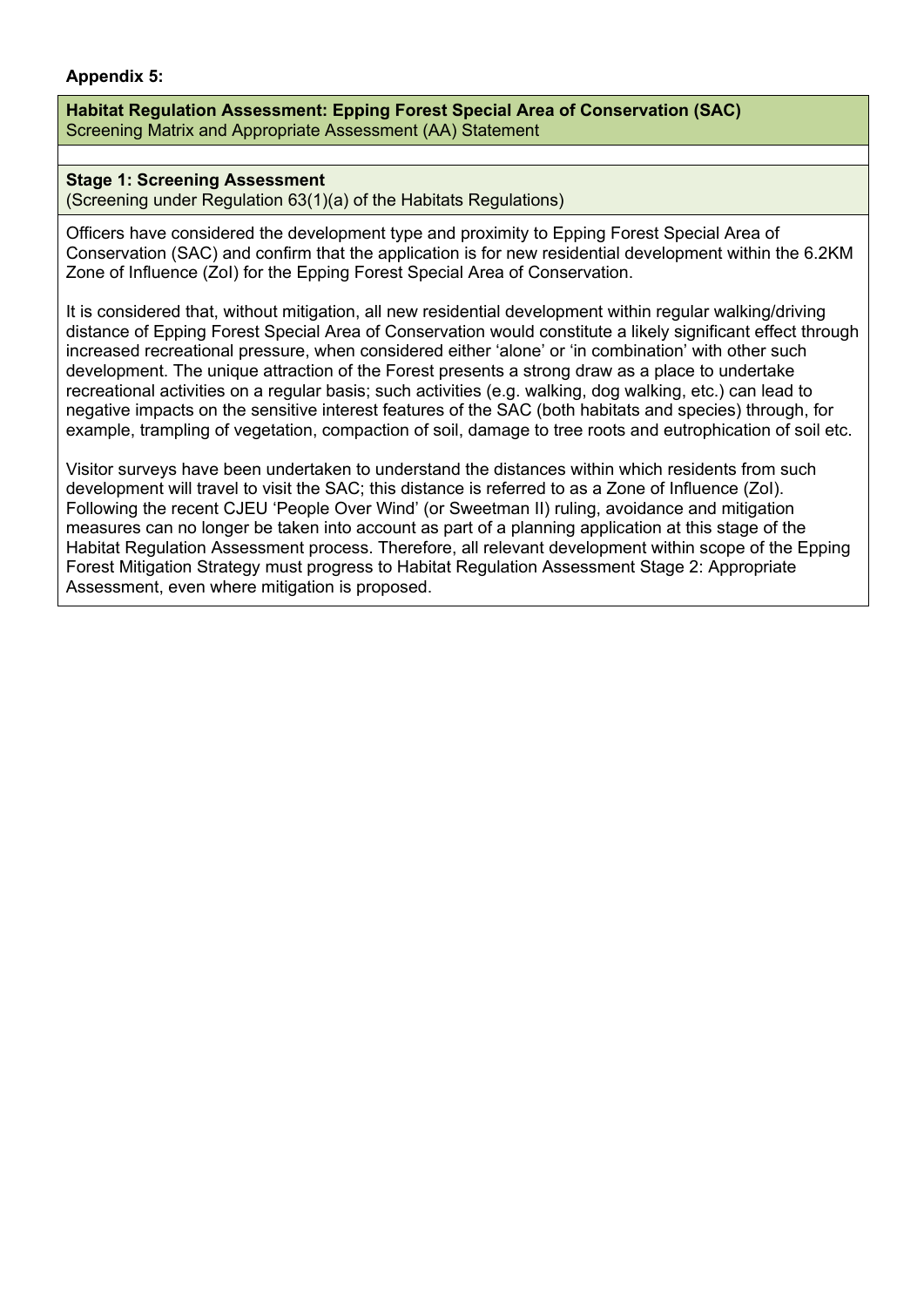#### **Stage 2: Appropriate Assessment** (Screening under Regulation 63(1)(a) of the Habitats Regulations)

Epping Forest (the Forest) was a former royal forest and whilst it is London's largest open space, it also provides significant open space opportunities for residents from within and beyond Epping Forest District. It covers some 2400 hectares framed by Walthamstow to the south, the Lee Valley to the west, the M11 to the east and the M25 to the north. The Forest comprises wood-pasture with habitats of high nature conservation value including ancient semi-natural woodland, old grassland plains, wet and dry heathland and scattered wetland.

It is considered that, any additional homes built within the ZoI, when taken in combination with other plans and projects, have the potential to increase pressure on the Epping Forest Special Area of Conservation, and have a Likely Significant Effect on its health as a Special Area of Conservation. It is acknowledged by Natural England that there is no way of preventing more people who come to live in the ZoI as a result of new residential development from visiting the Forest in order to avoid placing further pressures on it and as such there is a need to undertake measures to mitigate these Likely Significant Effects and for new developments to make a contribution towards their implementation.

The Interim Approach to Managing Recreational Pressures on the Epping Forest Special Area of Conservation (SAMMS) produced by Natural England, (dated 5<sup>th</sup> October 2018) sets out a number of costed schemes and people resources needed to mitigate the harm of increased recreational pressure on Epping Forest Special Area of Conservation as a result of new residential development. These schemes include:

- Traffic control and car impact reduction measures
- Physical management of paths and tracks
- New, extended & re-aligned paths & circular walks
- New signage at transport nodes
- Visitor engagement campaigns, Bicycle hire scheme and Cycle Maps

Natural England agree that the above strategic mitigation measures (to be delivered by the City of London Conservators) are ecologically sound and will ensure that development, considered incombination, does not have an adverse effect on the integrity of the Epping Forest Special Area of Conservation.

## **Stage 3: Summary of Appropriate Assessment**

(Screening under Regulation 63(1)(a) of the Habitats Regulations)

Having considered the proposed avoidance and mitigation measures above, the London Borough of Barking & Dagenham conclude that with mitigation the project will not have an adverse effect on the integrity of the Epping Forest Special Area of Conservation included within the Epping Forest Mitigation Strategy.

Further, having regard to the results of the 2019/20 Epping Forest Visitor Survey, it is confirmed that '*very few people from Barking and Dagenham visited the SAC*' and as such Natural England have confirmed in writing (17th September 2020) that no mitigation is required.

Having made this appropriate assessment of the implications of the plan or project for the site in view of that site's conservation objectives, the authority may now agree to the plan or project under regulation 63 of the Conservation of Habitats and Species Regulations 2017.

In addition this appropriate assessment has taken into account the Epping Forest Special Area of Conservation (SAC) Interim Mitigation Strategy Dated 06 March 2019 prepared by Natural England.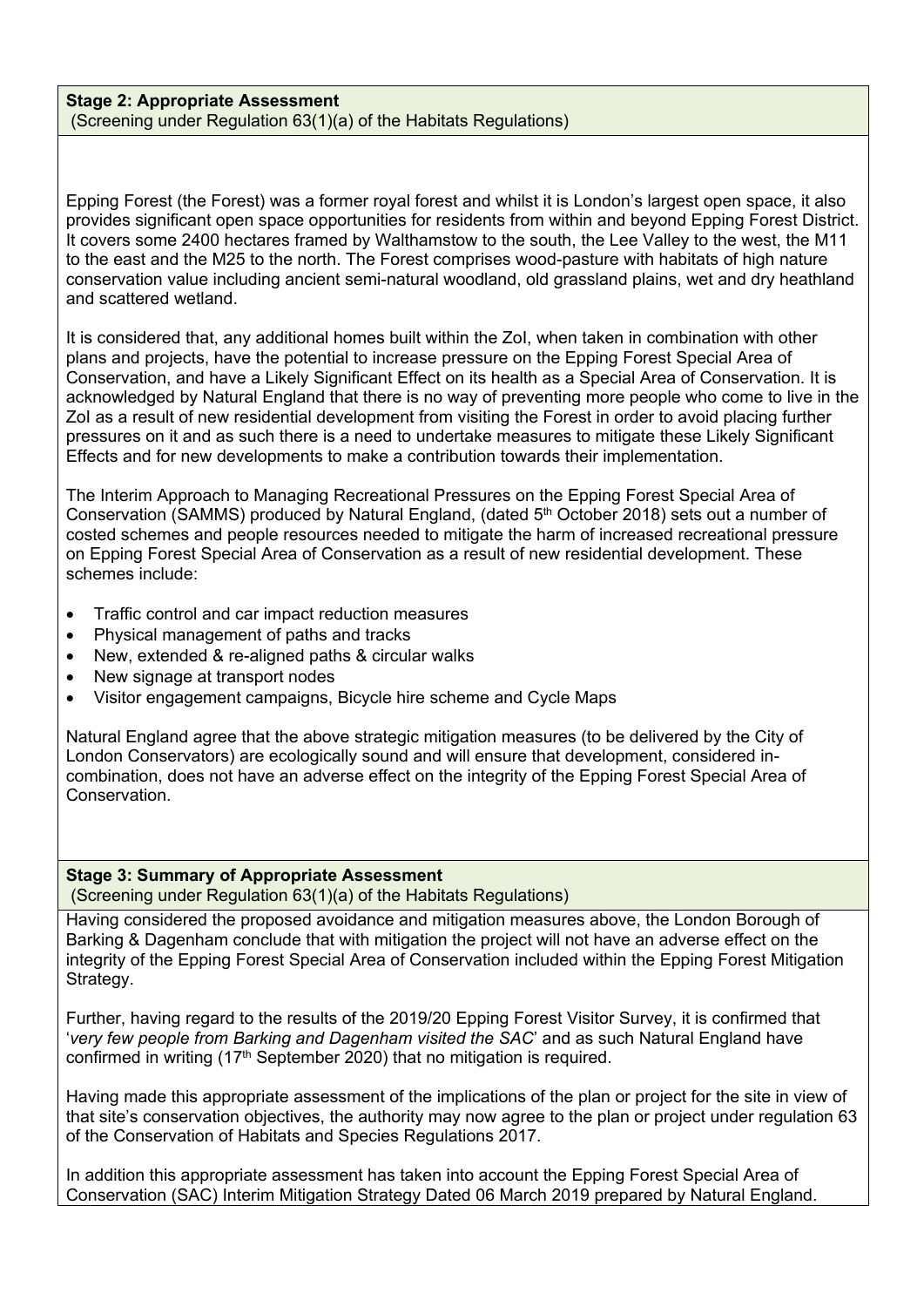### **Planning conditions**

## 1. Statutory Time Limit - Planning Permission

The development hereby permitted shall be commenced before the expiration of THREE YEARS from the date of this permission.

Reason: To comply with the requirements of Section 91 of the Town and Country Planning Act 1990 (as *amended).*

## 2. Development in Accordance with Approved Plans

The development hereby approved shall only be carried out in accordance with the approved plans listed below:

- Site and Location Plan Drawing No. RA\_15026\_A\_00\_001 Rev. PL03, dated 19.01.2021
- Proposed Site Plan Drawing No. 15026-RA-XX-00-DR-A\_050 Rev. P04, dated 7.10.2021
- Proposed Ground Floor Plan Drawing No. 15026-RA-XX-00-DR-A\_150 Rev. P08, dated 30.09.2021
- Proposed 1st Floor Plan Drawing No. 15026-RA-XX-01-DR-A 151 Rev. P06, dated 30.09.2021
- Proposed 2nd Floor Plan Drawing No. 15026-RA-XX-02-DR-A\_152 Rev. P06, dated 30.09.2021
- Proposed 3rd Floor Plan Drawing No. 15026-RA-XX-03-DR-A\_153 Rev. P06, dated 30.09.2021
- Proposed 4th Floor Plan Drawing No. 15026-RA-XX-04-DR-A\_154 Rev. P06, dated 30.09.2021
- Proposed 5th Floor Plan Drawing No. 15026-RA-XX-05-DR-A\_155 Rev. P08, dated 30.09.2021
- Proposed 6th Floor Plan Drawing No. 15026-RA-XX-06-DR-A\_156 Rev. P06, dated 30.09.2021
- Proposed 7th Floor Plan Drawing No. 15026-RA-XX-07-DR-A\_157 Rev. P07, dated 30.09.2021
- Proposed Roof Plan Drawing No. 15026-RA-XX-RF-DR-A\_159 Rev. P07, dated 30.09.2021
- Proposed North West Elevation Drawing No. 15026-RA-XX-XX-DR-A\_201 Rev. P07, dated 30.09.2021
- Proposed North East Elevation Drawing No. 15026-RA-XX-XX-DR-A\_202 Rev. P07, dated 30.09.2021
- Proposed South East Elevation Drawing No. 15026-RA-XX-XX-DR-A\_203 Rev. P07, dated 30.09.2021
- Proposed South West Elevation Drawing No. 15026-RA-XX-XX-DR-A\_204 Rev. P07, dated 30.09.2021
- Proposed Section A-A Drawing No. 15026-RA-XX-XX-DR-A\_301 Rev. P05, dated 30.09.2021
- Proposed Section B-B Drawing No. 15026-RA-XX-XX-DR-A\_302 Rev. P05, dated 30.09.2021
- GL Landscape Plan Drawing No. 511.01 Rev B prepared by Philip Cave Associates, dated 18.01.2022
- Fire Drawing 15026-RA-XX-XX-DRA-A SK023 P05, dated 03.12.2021
- Proposed First Floor Plan Affordable Housing 15026-RA-XX-01-DR-A-19 P01, dated 21.01.2022
- Proposed 2nd Floor Plan Affordable Housing Plan 15026-RA-XX-02-DR-A\_192 P01, dated 21.01.2022
- Proposed 3rd floor Affordable Housing Plan 15026-RA-XX-03-DR-A\_193 P01, dated 21.01.2022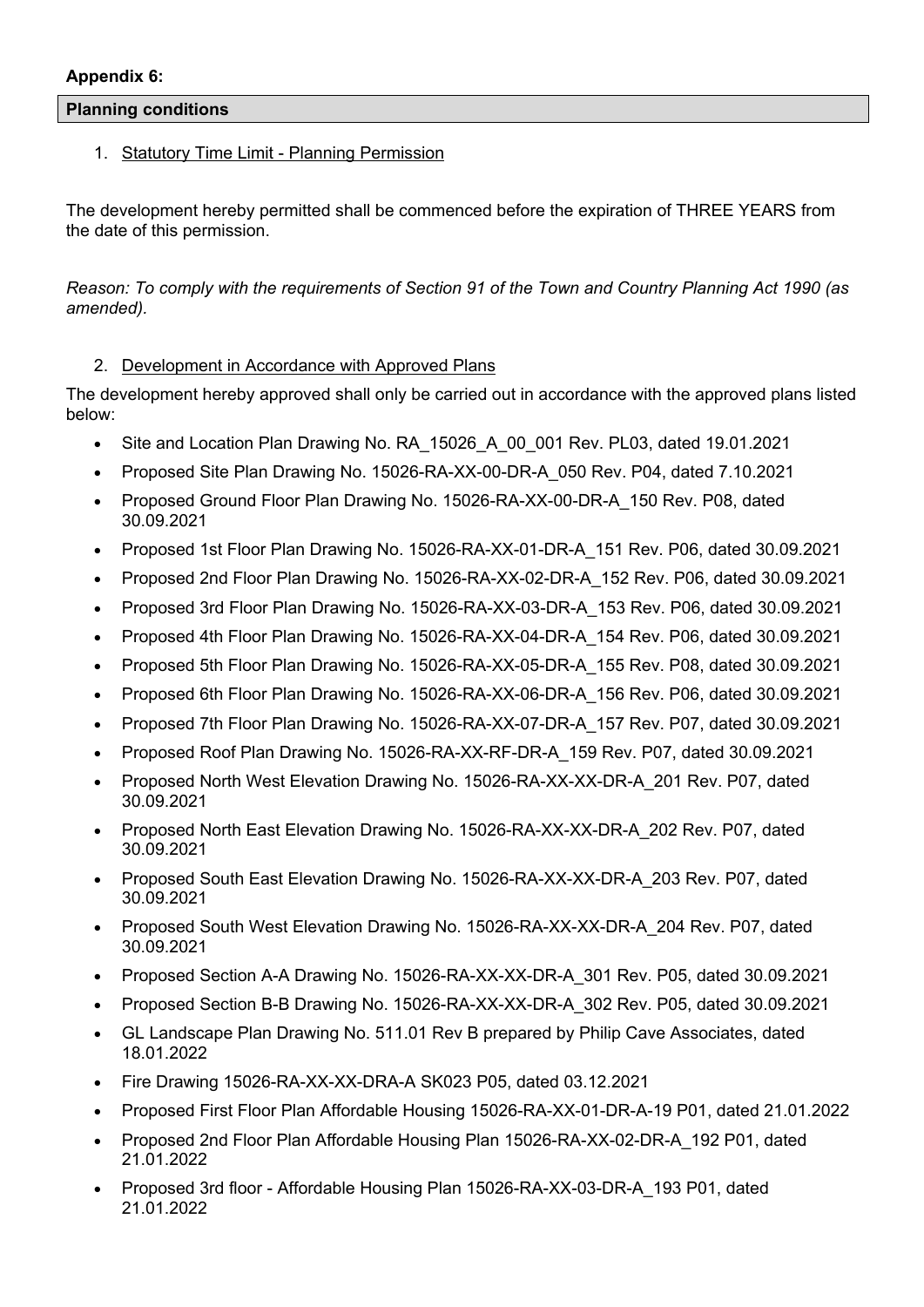- Proposed 4th Floor Affordable Housing Plan 15026-RA-XX-04-DR-A\_194 P01, dated 21.01.2022
- Proposed 5th floor Affordable Housing Plan 15026-RA-XX-05-DR-A\_195 P01, dated 21.01.2022
- Proposed 6th Floor Affordable Housing Plan 15026-RA-XX-06-DR-A\_196 P01, dated 21.01.2022
- Proposed 7th Floor Affordable Housing Plan 15026-RA-XX-07-DR-A\_197 P01, dated 21.01.2022
- Planning Statement (with Appendices), prepared by Centro Planning Consultancy, dated 10.2021
- Design and Access Statement Rev 6, prepared by Ruff Architects, dated 10.2021
- Heritage, Townscape and Visual Assessment, prepared by CityDesigner, dated 10.2021
- Accommodation Schedule Rev 06, prepared by Ruff Architects
- Areas Schedule Rev 04, prepared by Ruff Architects
- GLA Population Yield Calculator, prepared by Centro Planning Consultancy
- Affordable Housing Statement, prepared by Housing People Partnerships, dated 08.09.2021
- Bat Roost Potential Survey Issue 03, prepared by Delta Simons, dated 01.2021
- Archaeology Desk-based Assessment, Rev 02, prepared by Pre-construct Archaeology, dated 09.09.2021
- Archaeology Geoarchaeological Deposit Model Report V.1, prepared by Quest, dated 30.05.2020
- Geo-Environmental Report Issue 4, prepared by Delta-Simons, dated 09.2021
- Noise Impact AssessmentR.3, prepared by Sharps-Redmore, dated 27.09.2021
- Statement of Community Involvement, prepared by ECF dated 09.2021
- Sustainable Drainage Strategy, Rev B, prepared by MAB, dated 08.2021
- Daylight and Sunlight Report, prepared by CPMC, dated 09.2021
- Proposed Accommodation Light Assessment, prepared by CPMC, dated 30.09.2021
- Air Quality Assessment V4, prepared by Aether, 08.09.2021
- Arboricultural Impact Assessment, prepared by Marcus Foster, dated 09.2021
- Arboriculture CAVAT Valuation, prepared by Marcus Foster, dated 01.2021
- Energy and Sustainability Statement, prepared by JS Lewis, dated 09.2021
- Transport Statement Rev B, prepared by Transport Planning Associates, dated 10.2021
- Construction Management Plan and Methodology Statement 003, prepared by Academy Consulting, dated 07.09.2021
- Fire Statement Form, prepared by Jensen Hughes, dated 15.09.2021
- Outline Fire Strategy, prepared by Jensen Hughes, dated 28.09.2021
- SUDS Proforma, prepared by MAB Consulting

No other drawings or documents apply.

*Reason: To ensure that the development is undertaken in accordance with the approved drawing(s) and document(s) to ensure that the finished appearance of the development will enhance the character and visual amenities of the area and to satisfactorily protect the residential amenities of nearby occupiers*.

## **Pre-commencement**

3. Contaminated Land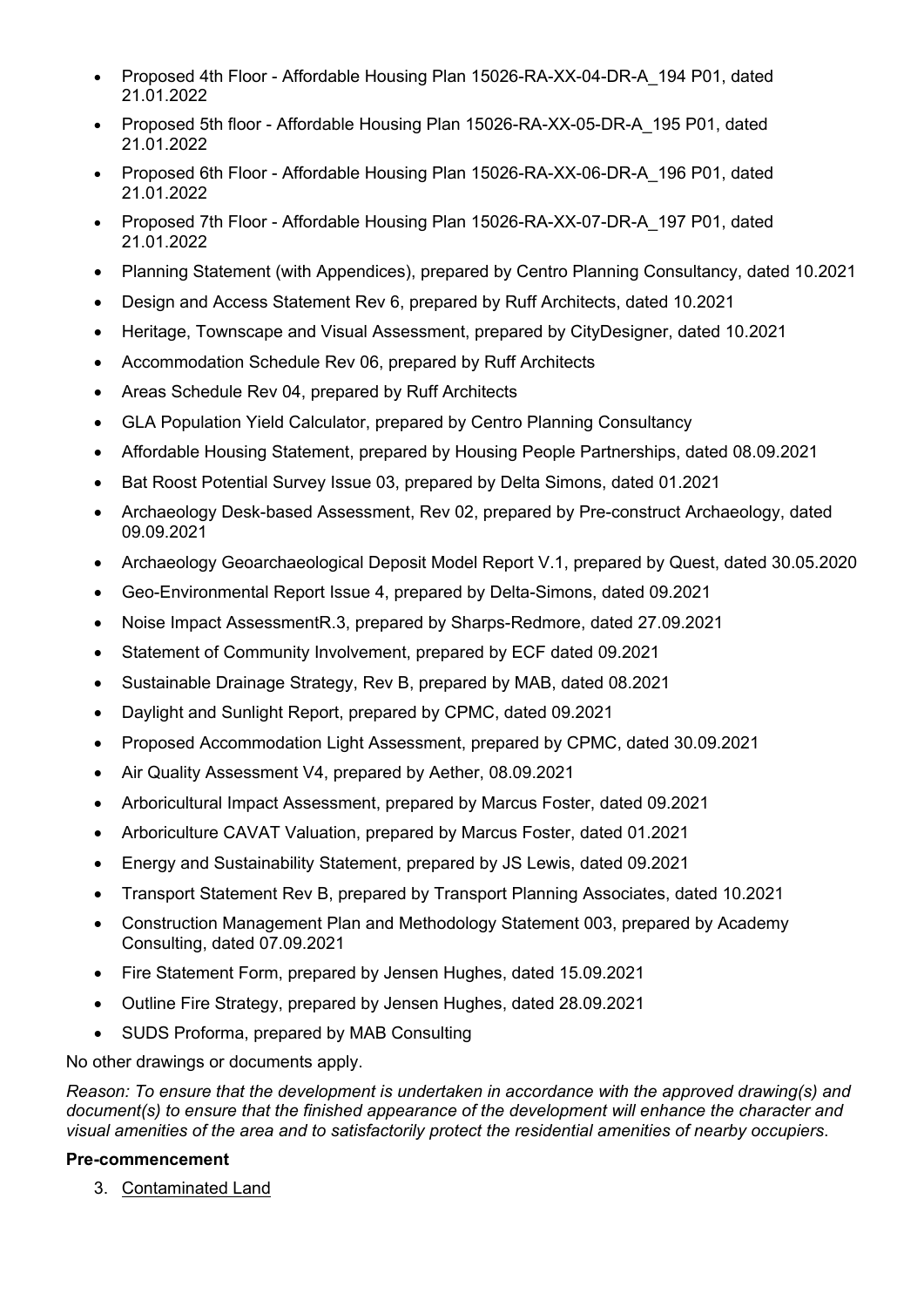No development (other than other than that required to carry out the assessment) shall commence until:

(a) an investigation and risk assessment, in addition to any assessment provided with the planning application, has been completed in accordance with a scheme to assess the nature and extent of any contamination on the site, whether or not it originates on the site. The contents of the scheme are subject to the approval in writing of the Local Planning Authority. The investigation and risk assessment must be undertaken by competent persons and a written report of the findings must be produced. The written report is subject to the approval in writing of the Local

Planning Authority. The report of the findings must include:

(i) a survey of the extent, scale and nature of contamination;

(ii) an assessment of the potential risks to human health; property (existing or proposed) including buildings, crops, livestock, pets, woodland and service lines and pipes; adjoining land; groundwaters and surface waters; ecological systems; archaeological sites and ancient monuments; and

(iii) an appraisal of options for remediation if necessary, and proposal of the preferred option(s).

This must be conducted in accordance with DEFRA and the Environment Agency's 'Model Procedures for the Management of Land Contamination, CLR 11'; and, if found to be necessary in the investigation and risk assessment,

(b) a detailed remediation scheme, to bring the site to a condition suitable for the intended use by removing unacceptable risks to human health, buildings and other property and the natural and historical environment, has been prepared and submitted to the Local Planning Authority for approval in writing. The scheme must include all works to be undertaken, proposed remediation objectives and remediation criteria, timetable of works and site management procedures. The scheme must ensure that the site will not qualify as contaminated land under Part 2A of the Environmental Protection Act 1990 in relation to the intended use of the land after remediation.

(c) The approved remediation scheme must be carried out in accordance with its terms prior to commencement of demolition works, other than that required to carry out remediation, unless otherwise agreed in writing by the Local Planning Authority. The Local Planning Authority must be given two weeks written notification of commencement of the remediation scheme works.

Following completion of measures identified in the approved remediation scheme, a verification report that demonstrates the effectiveness of the remediation carried out must be produced and is subject to the approval in writing of the Local Planning Authority. The report shall include results of sampling and monitoring carried out to demonstrate that the site remediation criteria have been met.

(d) In the event that contamination is found at any time when carrying out the approved development that was not previously identified it must be reported in writing immediately to the Local Planning Authority. An investigation and risk assessment must be undertaken in accordance with the requirements of (a), and where remediation is necessary a remediation scheme must be prepared in accordance with the requirements of (b), which is subject to the approval in writing of the Local Planning Authority. Following completion of measures identified in the approved remediation scheme a verification report must be prepared, which is subject to the approval in writing of the Local Planning Authority.

*Reason: Contamination must be identified prior to commencement of development to ensure that risks from land contamination to the future users of the land and neighbouring land are minimised, together with those to controlled waters, property and ecological systems, and to ensure that the development can be carried out safely without unacceptable risks to workers, neighbours and other off-site receptors in accordance with policy BR5 of the Borough Wide Development Policies Development Plan Document and policy 5.21 of the London Plan.*

#### 4. Archaeology – Written Scheme of Investigation

No demolition or development shall take place until a stage 1 written scheme of investigation (WSI) has been submitted to and approved by the local planning authority in writing. For land that is included within the WSI, no demolition or development shall take place other than in accordance with the agreed WSI, and the programme and methodology of site evaluation and the nomination of a competent person(s) or organisation to undertake the agreed works.

If heritage assets of archaeological interest are identified by stage 1 then for those parts of the site which have archaeological interest a stage 2 WSI shall be submitted to and approved by the local planning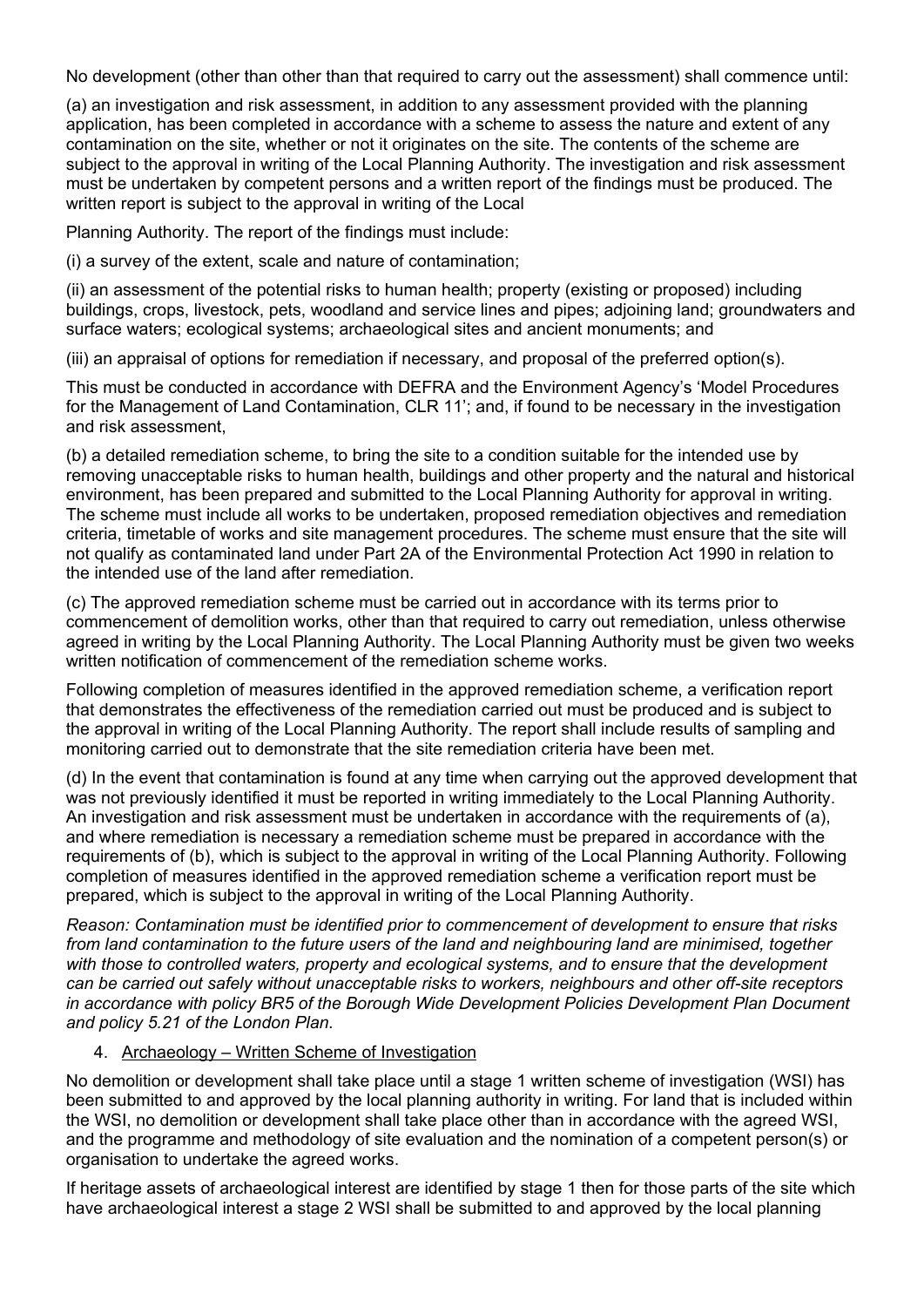authority in writing. For land that is included within the stage 2 WSI, no demolition/development shall take place other than in accordance with the agreed stage 2 WSI which shall include:

A. The statement of significance and research objectives, the programme and methodology of site investigation and recording and the nomination of a competent person(s) or organisation to undertake the agreed works

B. Where appropriate, details of a programme for delivering related positive public benefits. Written schemes of investigation will need to be prepared and implemented by a suitably qualified professionally accredited archaeological practice in accordance with Historic England's Guidelines for Archaeological Projects in Greater London. This condition is exempt from deemed discharge under schedule 6 of The Town and Country Planning (Development Management Procedure) (England) Order 2015.

C.The programme for post-investigation assessment and subsequent analysis, publication & dissemination and deposition of resulting material. This part of the condition shall not be discharged until these elements have been fulfilled in accordance with the programme set out in the stage 2 WSI.

*Reason: To safeguard the archaeological interest on this site.*

#### 5. Archaeology – Foundation Design

No development shall take place until details of the foundation design and construction method to protect archaeological remains have been submitted and approved in writing by the local planning authority. The development shall be carried out in accordance with the approved details

*Reason: To safeguard the archaeological interest on this site.*

### 6. Piling Method Statement

No piling shall take place until a Piling Method Statement (detailing the depth and type of piling to be undertaken and the methodology by which such piling will be carried out, including measures to prevent and minimise the potential for damage to subsurface sewerage infrastructure, and the programme for the works) has been submitted to and approved in writing by the local planning authority in consultation with Thames Water. Any piling must be undertaken in accordance with the terms of the approved piling method statement.

*Reason: The proposed works will be in close proximity to underground sewerage utility infrastructure. Piling has the potential to significantly impact / cause failure of local underground sewerage utility Infrastructure.*

## 7. Construction Logistics Plan

Prior to demolition, a CLP in line with the TfL guidelines shall be submitted to and approved in writing by the Council. The details shall include the numbers, size and routes of construction vehicles, provisions within/around the site to ensure that all vehicles associated with the construction works are properly managed to prevent any unwanted disruption to other highway users, and other matters relating to traffic management to be agreed with the licencing officers of the council. Approved details shall be implemented throughout the project period and any changes to the document must be reported back to the council's planning and highways department.

*Reason: To ensure that appropriate steps are taken to limit the impact of the proposed demolition and construction works on the operation of the public highway, the amenities of local residents and the area*

#### **Prior to above ground works**

8. Scheme of Acoustic Protection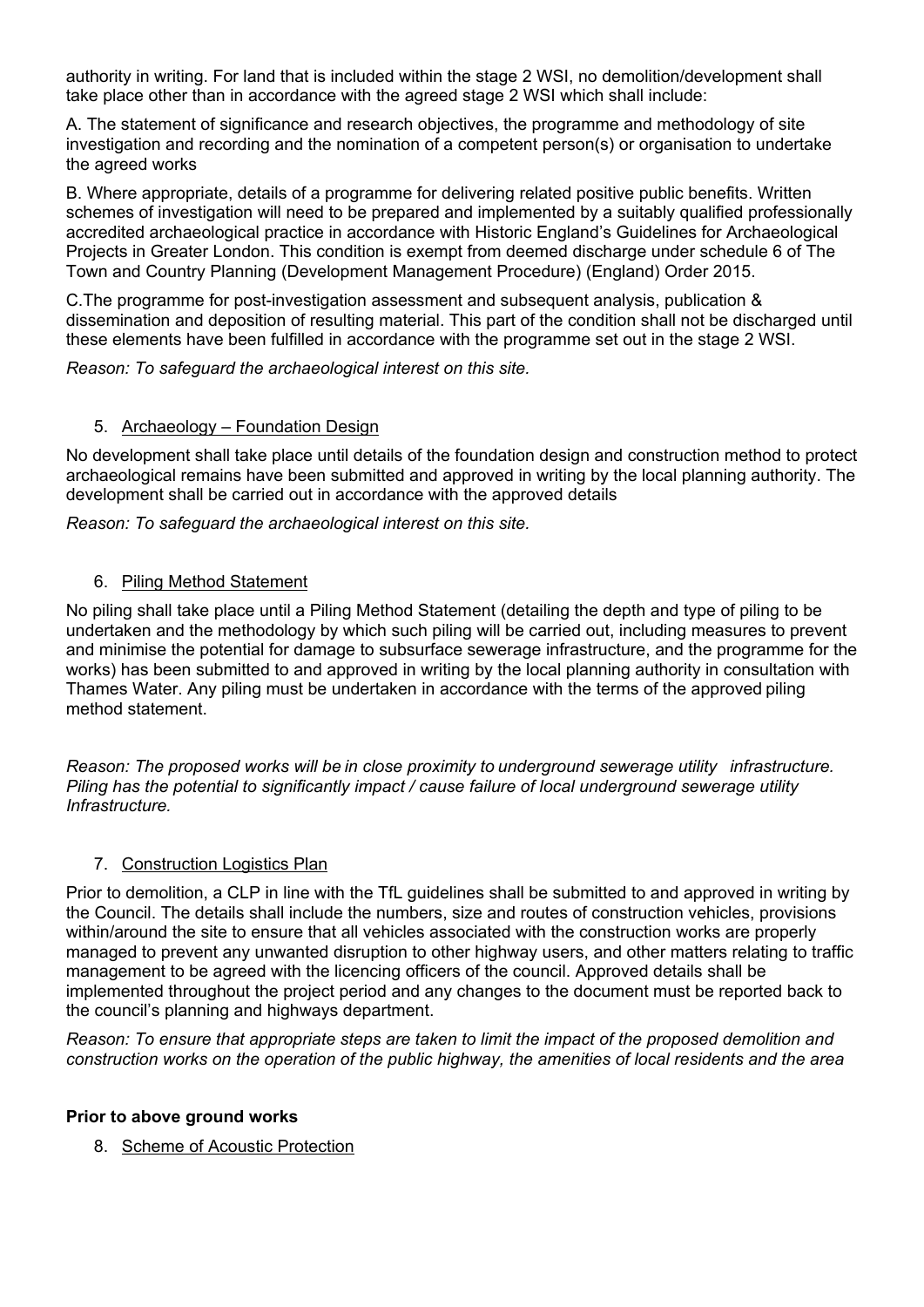Prior to above ground works full details of a scheme of acoustic protection of habitable rooms against noise shall be submitted to and approved in writing by the Local Planning Authority. The scheme of acoustic protection shall be sufficient to secure internal noise levels no greater than:

a. 35 dB LAeq in living rooms and bedrooms (07:00 hours to 23:00 hours) with windows closed; and

b. 30 dB LAeq in bedrooms (23:00 hours to 07:00 hours) with windows closed.

Additionally, where the internal noise levels will exceed 40 dB LAeq in living rooms and bedrooms (07:00 hours to 23:00 hours) or 35dB LAeq in bedrooms (23:00 hours to 07:00 hours) with windows open the scheme of acoustic protection shall incorporate a ventilation system which is commensurate with the performance specification set out in the Acoustic Ventilation and Overheating Residential Design Guide January 2020. The approved scheme shall be fully implemented before the first occupation of the residential unit to which it relates and shall be maintained at all times thereafter.

*Reason: To ensure that the proposed residential units are adequately protected from noise and in accordance with policy BR13 of the Borough Wide Development Policies Development Plan Document and policy 7.15 of the London Plan.*

## 9. Refuse Strategy

No above ground development shall commence until a detailed residential and commercial refuse strategy, including design and location of the refuse stores, has been submitted to and approved in writing by the Local Planning Authority. The approved refuse stores shall be provided before the occupation of the development and thereafter permanently retained.

*Reason: To provide satisfactory refuse storage provision in the interests of the appearance of the site and locality*

#### 10. Details of External Materials

Prior to above ground works full details and samples of materials to be used in the construction of the external surfaces (including balcony details), their finish and any resulting treatment of the development shall be submitted to and approved in writing by the Local Planning Authority. The development shall be carried out in accordance with the approved materials.

*Reason: In order to protect or enhance the character and amenity of the area*

#### 11. Hard/Soft Landscaping Details

No above ground new development shall commence until detailed soft and hard landscaping strategies are submitted and approved in writing by the Local Planning Authority. 

Any plants which within a period of 5 years from the completion of the development die, are removed or become seriously damaged or diseased shall be replaced in the next planting season with others of similar size and species unless the Local Planning Authority gives written consent to any variation.

Reason: To secure the provision and retention of landscaping in the interests of the visual amenity of the *area, to preserve and enhance the Borough's natural environment and to ensure a high-quality built environment.*

#### 12. Accessible Units

No above ground new development shall commence until a plan showing the detailed floor layouts of the 'wheelchair accessible units' has been submitted to and approved in writing by the Local Planning Authority. The development shall only be implemented in accordance with the approved details.

*Reason: To ensure that sufficient and efficient accessible housing is provided.*

## **Pre-occupation**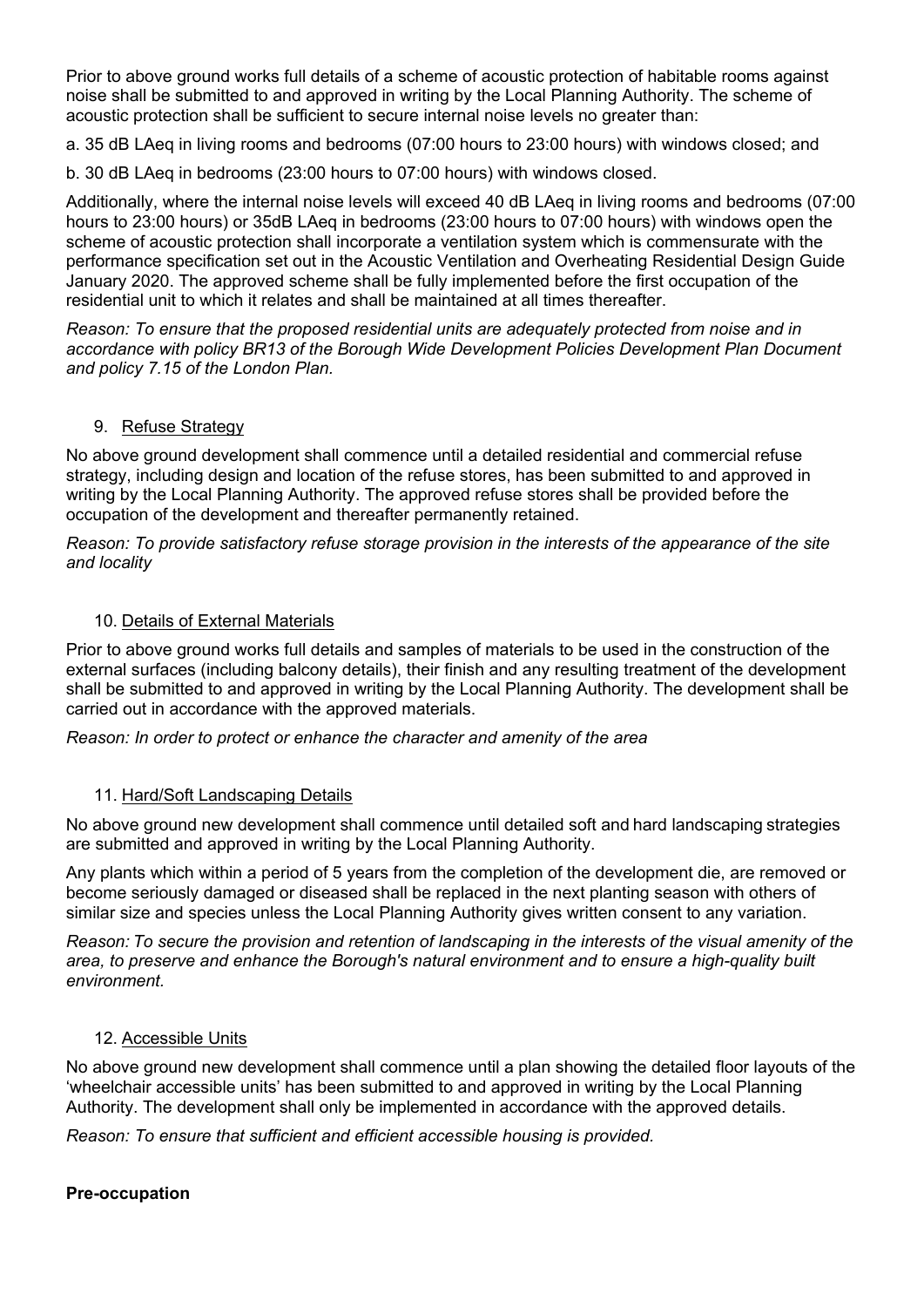## 13. Secure by Design

The proposed development shall achieve a Certificate of Compliance in respect of the Secured by Design scheme, or alternatively achieve security standards (based on Secured by Design principles) to the satisfaction of the local authority & Metropolitan Police, details of which shall be provided to the Local Planning Authority for its written approval prior to the first occupation of the approved development. All security measures applied to the approved development shall be permanently retained thereafter.

*Reason: To ensure safe and secure development and reduce crime.*

## 14. Children's Playspace Implementation

Prior to the first occupation of the development, details of child play associated equipment shall be submitted to and approved in writing by the Local Planning Authority. The children's play space and approved associated equipment shall be permanently retained thereafter. 

*Reason: To ensure suitable provision for children's play.*

#### 15. Communal Television and Satellite System

No antennae or satellite dishes may be installed on the exterior of the building, with the exception of a single central antennae or satellite dish per block to support the communal television and satellite system. Any antennae or satellite dishes shall be designed to minimise their visual impact and shall not be mounted on any publicly visible façade.

*Reason: To safeguard the external appearance of the building.*

#### 16. Bat and bird boxes

The development hereby permitted shall not be occupied until bird nesting and bat roosting bricks/boxes have been installed in accordance with details which first be submitted to and approved in writing by the Local Planning Authority.

*Reason: In order to preserve and enhance the Borough's natural environment*

## 17. Cycle Parking

Prior to the first use/occupation of the development hereby approved, details of the cycle parking facilities for the 124 long stay and 22 short stay cycle spaces shall be submitted to and approved in writing by the Local Planning Authority. The cycle parking should be designed and laid out in accordance with the guidance contained in the London Cycling Design Standards. The submission should include details of the security, monitoring and access arrangements for the cycle parking facilities. The development shall not be occupied until the approved details have been implemented. Thereafter, the cycle parking facilities shall be permanently retained.

Reason: In the interests of promoting cycling as a safe, efficient and non-polluting mode of transport.

## **6 months after occupation**

## 18. Carbon Reduction

The development hereby permitted shall be carried out in accordance with the submitted Energy and Sustainability Statement prepared by JS Lewis Ltd dated 09.2021 to achieve a minimum 39% reduction in carbon dioxide emissions over Part L of the Building Regulations (2013) (when applying updated SAP 10 emission factors). 

*Reason: To ensure measures are implemented to reduce carbon emissions.*

19. BREEAM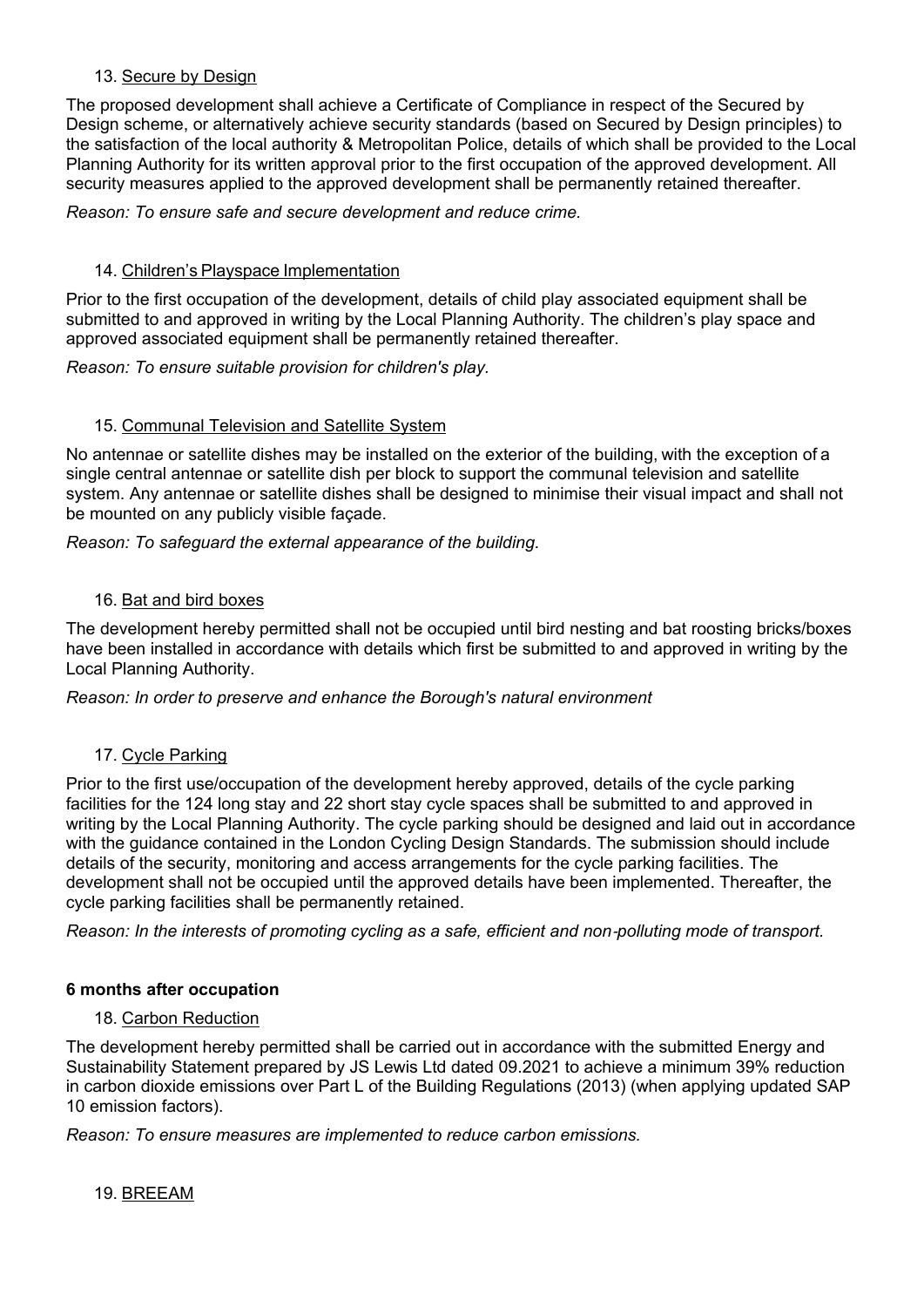The BREEAM 2018 post-construction assessment demonstrating how the development will achieve (BREEAM Excellent), shall be submitted to and approved in writing by the Local Planning Authority within SIX (6) MONTHS of occupation, to demonstrate that the development is in accordance with an agreed methodology to ensure that the required minimum rating has been achieved.

*Reason: To ensure an energy efficient and sustainable development*

## 20. Air Quality

Certification confirming compliance with the approved Air Quality Assessment prepared by prepared by Aether, 08.09.2021 shall be submitted and approved by the Council within 6 months post completion of the development. Should the completed development result in being air quality neutral or exceeds the offsetting contribution payment as noted in the approved document a revised contribution will be required and where appropriate shall be subject to the off-setting contribution payment at the rate of £29k per tonne of NOx (or the equivalent figure at the time of reassessment) over the benchmark (or the equivalent figure at the time of reassessment).

*Reason: to ensure the development is air quality neutral*

## **Compliance conditions / Monitoring and Management Conditions**

## 21. Noise from Non-Residential Uses and Plant and Structure Borne Noise Emissions

Noise from the non-residential uses hereby permitted, including, but not limited to, live and amplified music shall be controlled so as to be inaudible inside adjoining and other noise-sensitive premises in the vicinity of those uses. The initial test for compliance with the 'inaudibility' criterion will be that noise should be no more than barely audible outside those noise-sensitive premises. In the event there is disagreement as to whether such noise is or is not audible the following numerical limits shall be used to determine compliance with this condition:

- the LAeq (CUAN) shall not exceed LA90 (WCUAN); and
- the L10 (CUAN) shall not exceed L90 (WCUAN) in any 1/3 octave band between 40Hz and 160Hz.

CUAN = Commercial/Community Use Activity Noise Level, WCUAN = representative background noise level without commercial/community use activity noise, both measured 1 meter from the façade of the noise-sensitive premises.

The combined rating level of the noise from any plant installed pursuant to this permission (other than plant which is only to be operated in emergency circumstances) shall not exceed the existing background noise level outside the window to any noise-sensitive room. Any assessment of compliance in this regard shall be made according to the methodology and procedures presented in BS4142:2014.

Any machinery and equipment installed pursuant to this permission shall be designed and installed to ensure that structure borne (re-radiated) noise emissions shall not exceed 35 LAeq dB (5 min) when measured in any habitable room in adjoining residential premises.

*Reason: To ensure that the proposed and surrounding residential properties and other noise-sensitive premises in the vicinity of site are adequately protected from noise and in accordance with policy BR13 of the Borough Wide Development Policies Development Plan Document and policy 7.15 of the London Plan.*

## 22. Delivery times

No vehicles making deliveries to or from the site shall enter or leave the site, except between the hours of 07:00 and 21:00 hours Mondays to Fridays and between 08:00 and 19:00 hours on Saturdays. There shall be no deliveries, on Sundays or recognised public holidays.

*Reason: To protect the amenity of neighbouring occupiers.*

## 23. Construction Management Plan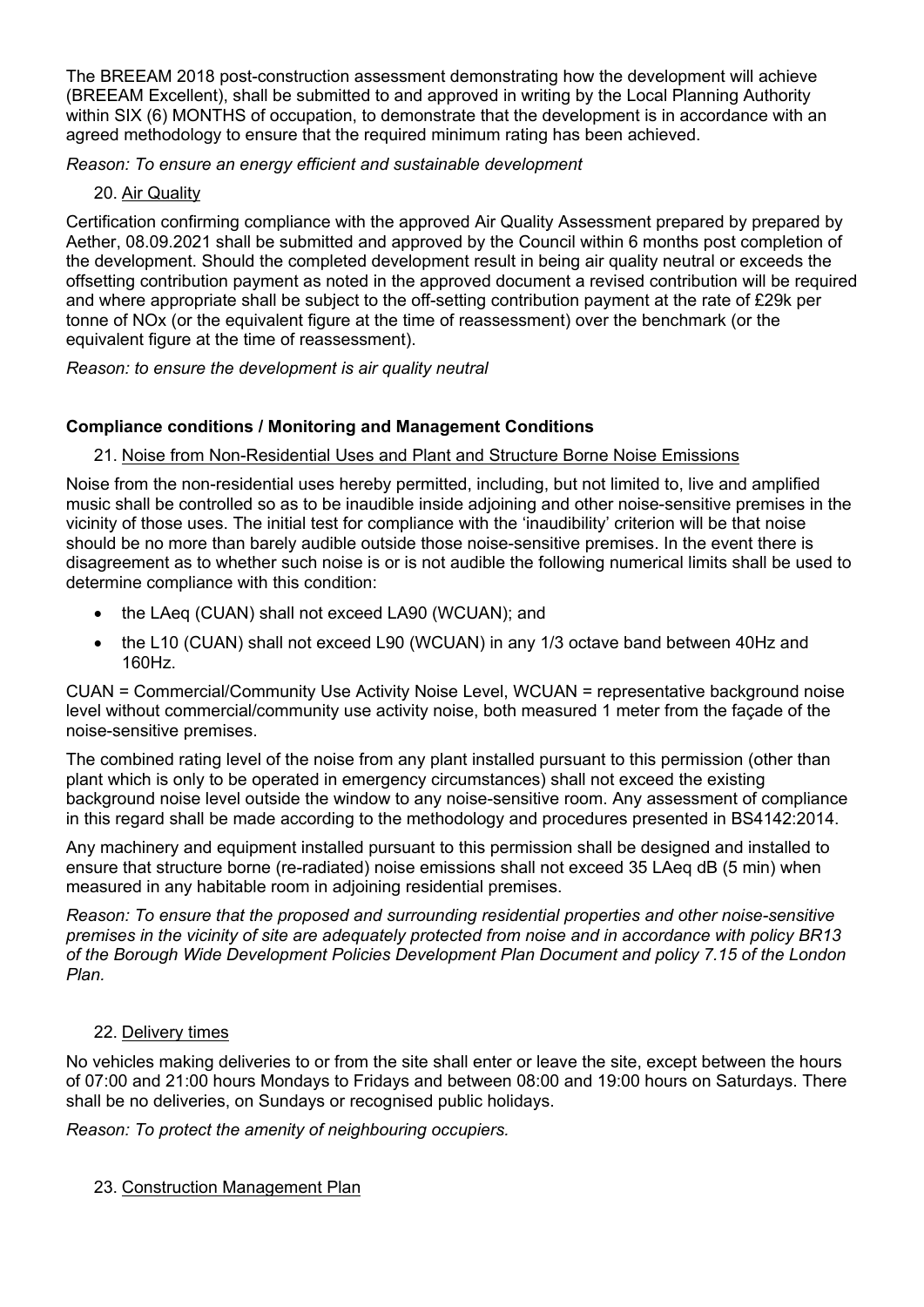The development shall be carried out in accordance with the Construction Management Plan and Methodology Statement Rev 003 prepared by Academy Consulting, dated 07.09.2021. The applicant must inform residents and LBBD's Environmental Health Team of the name and contact number 2 weeks prior to the commencement of the development.

*Reason: To protect the amenity of neighbouring occupiers.*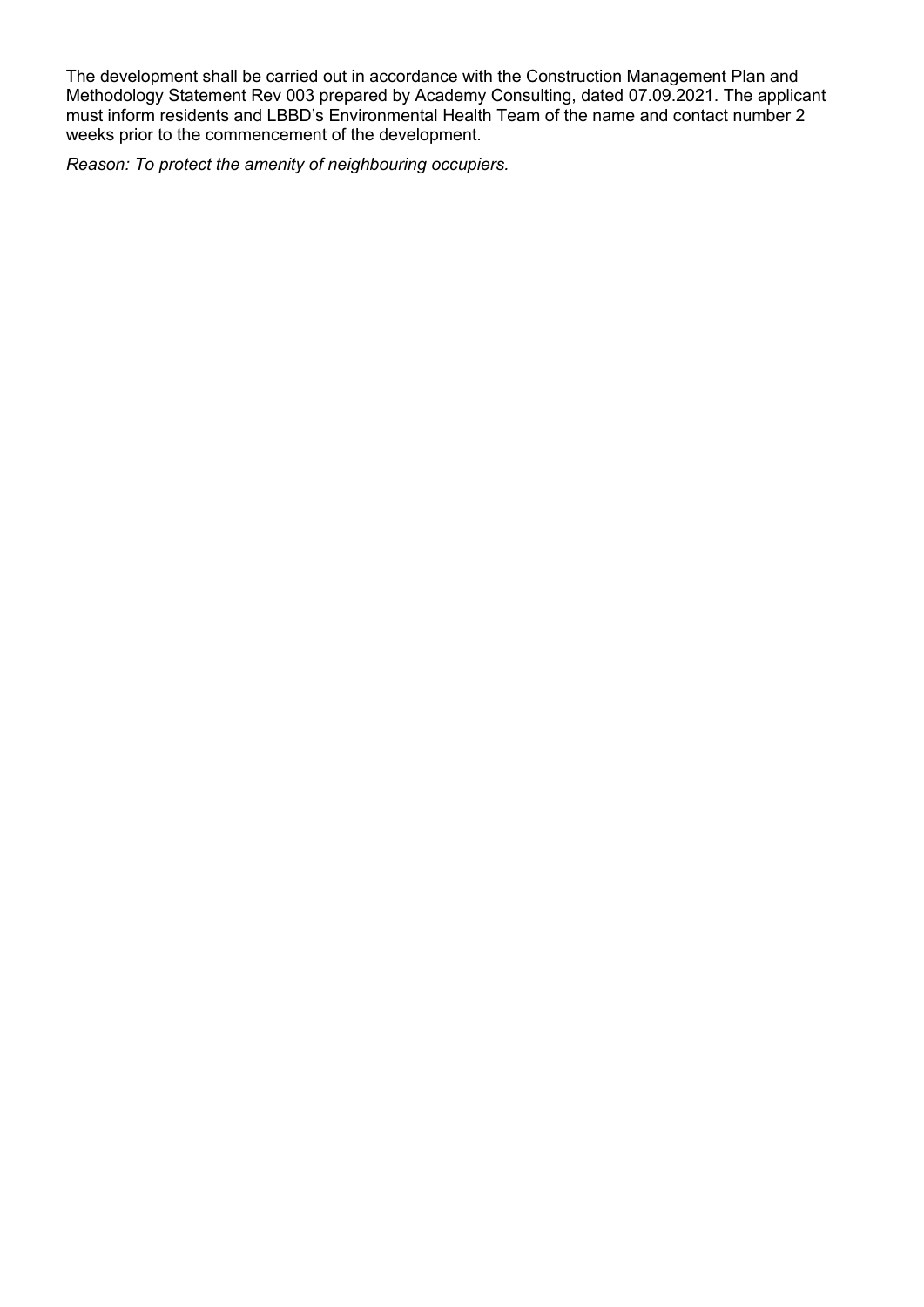#### **Appendix 7:**

#### **Section 106 Heads of Terms**

### **Administrative:**

- 1. Payment of the Council's professional and legal costs, whether or not the deed completes;
- 2. Payment of the Council's fees of £3000 for monitoring and implementing the Section 106 and payable on completion of the deed; and,
- 3. Indexing all payments are to be index linked from the date of the decision to grant planning permission to the date on which payment is made, using CPI or RPI index.

## **Build to Rent Provision:**

## 4. Residential Management Plan

Submission of a Residential Management Plan for approval by LBBD, residential units to be approved in line with the approved Plan.

Trigger: To be submitted 6 months prior to first occupation.

5. 15 year Build to Rent covenant

Build to Rent covenant to ensure a PPG-compliant clawback payment where individual units are sold out of the BTR covenant within 15 years from first occupation, in accordance with London Plan Policy H11.

### **Affordable Housing (Section 106 wording to be drafted in accordance with GLA template wording):**

## 6. Affordable Housing quantum and mix

Provision of on-site affordable housing offer at 39% on a habitable room basis comprising 7x London Living Rent units and 14x Discount Market Rent Units at 80% of market value, as shown on drawing references:

- Proposed First Floor Plan Affordable Housing 15026-RA-XX-01-DR-A-19 P01, dated 21.01.2022
- Proposed 2nd Floor Plan Affordable Housing Plan 15026-RA-XX-02-DR-A\_192 P01, dated 21.01.2022
- Proposed 3rd floor Affordable Housing Plan 15026-RA-XX-03-DR-A 193 P01, dated 21.01.2022
- Proposed 4th Floor Affordable Housing Plan 15026-RA-XX-04-DR-A\_194 P01, dated 21.01.2022
- Proposed 5th floor Affordable Housing Plan 15026-RA-XX-05-DR-A\_195 P01, dated 21.01.2022
- Proposed 6th Floor Affordable Housing Plan 15026-RA-XX-06-DR-A\_196 P01, dated 21.01.2022
- Proposed 7th Floor Affordable Housing Plan 15026-RA-XX-07-DR-A\_197 P01, dated 21.01.2022

## 7. Viability Review

An early-stage affordable housing viability review is to occur in the event that the development is not implemented within two years of approval Payment of the Council's reasonable costs associated with scrutiny of the viability submissions.

## **Transport and Highways**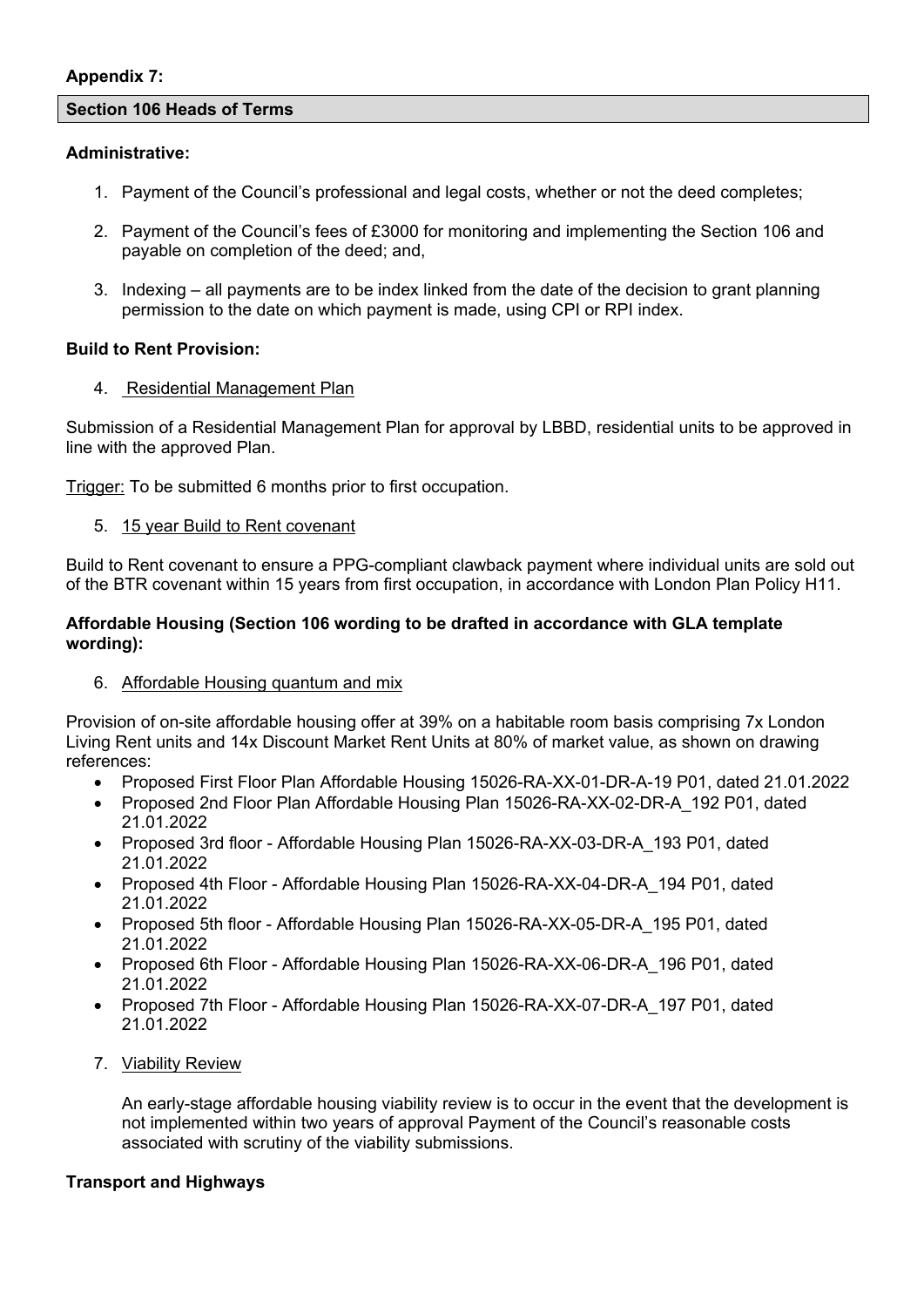## 8. Section 278

The Owner will enter into a Section 278 Agreement for carrying out highways works associated with the development at the applicant's cost; works to include installation of on street cycle parking spaces and improvement/alterations to the public highway around the site.

The S278 Agreement (and all related approvals and consents) shall not be unreasonably withheld or delayed by the highway authority

Trigger: All off-site highways works shall be implemented prior to the first use/occupation of the development.

## 9. Commuted Sum for Disabled Person's Parking

Payment of £13,700 for the provision of and/or amendment to 2 Disabled Person's Parking Contribution prior to Occupation. The payment will be applied by the Council towards the provision of up to two Disabled Parking Bays.

Trigger: The payment shall be made to the Council prior to first use/occupation of the development.

## 10. Car Free Development

With the exception of occupiers who qualify for blue badge/disabled parking, the developer will ensure the development is a car parking permit free development and future residents of the development will be restricted from obtaining parking permits for any Controlled Parking Zone (CPZ).

## **11.** Car Club

Provision of a two-year free car club membership to all residents, made available from first occupation of each residential unit.

## 12. Travel Plan and Travel Plan Monitoring Fee

The Owner/developer shall develop a Travel Plan to include measures to promote and encourage travel to/from the site by sustainable modes of transport such as walking, cycling and public transport.

Travel Plan Monitoring Fee of £3,500 shall be secured for the monitoring for years 1, 3 and 5.

Trigger: submitted to the Council for their approval before practical completion. Travel Plan Monitoring Fee to be paid prior to practical completion.

## 13. Utilities

All necessary utilities infrastructure affected by the proposed development will be moved at the applicant's expense.

## **Employment Skills and Training**

## 14. Employment, Skills and Suppliers Plan

Secure an Employment, Skills and Suppliers Plan 6 months prior to commencement of development, ensuring that a minimum of 25% of labour and suppliers required for the construction of the development are drawn from within the Borough, to maximise opportunities for local residents and businesses.

## 15. 25% jobs provided to LBBD residents during the end-user phase

The Owner will use best reasonable endeavours to ensure that 25% of the Owner's employees and jobs with its contractors are provided to LBBD residents during the end-user phase.